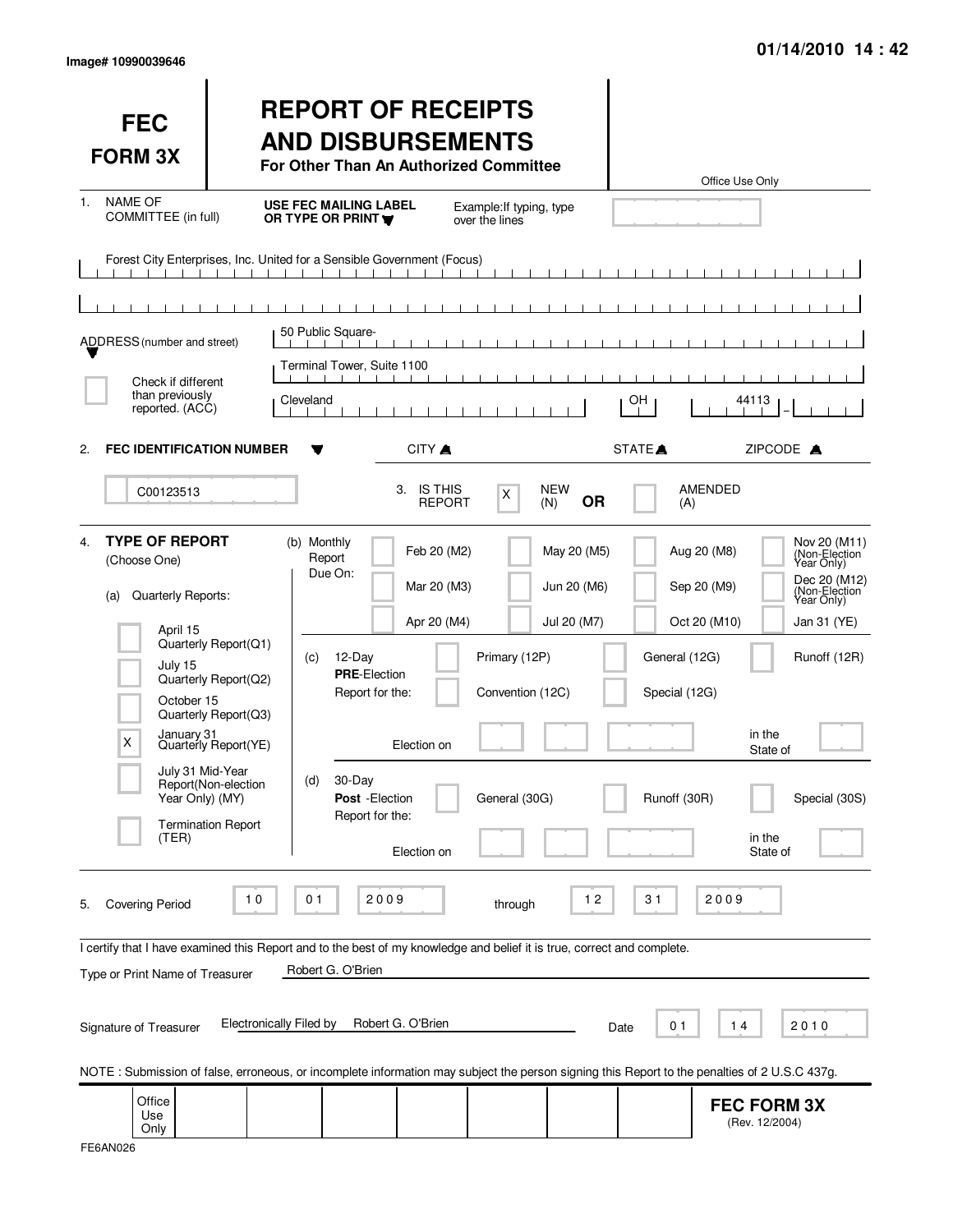**Image# 10990039647**

FEC **Form 3X** (Rev. 02/2003)

**SUMMARY PAGE OF RECEIPTS AND DISBURSEMENTS**

|    | Write or Type Committee Name<br>Forest City Enterprises, Inc. United for a Sensible Government (Focus) |                                              |                                                                   |
|----|--------------------------------------------------------------------------------------------------------|----------------------------------------------|-------------------------------------------------------------------|
|    | $M^*$ M<br>10<br>Report Covering the Period:<br>From:                                                  | $Y'$ $Y'$ $Y$<br>$D^{\prime}D$<br>2009<br>01 | $Y$ $Y$ $Y$<br>$M^*$ M<br>$D^{\circ}D$<br>2009<br>12<br>31<br>To: |
|    |                                                                                                        | <b>COLUMN A</b><br><b>This Period</b>        | <b>COLUMN B</b><br><b>Calendar Year-to-Date</b>                   |
| 6. | Cash on Hand<br>(a)<br>Y<br>2009 <sup>9</sup><br>January 1                                             |                                              | 120928.92                                                         |
|    | Cash on Hand at<br>(b)<br>Begining of Reporting Period                                                 | 84307.75                                     |                                                                   |
|    | Total Receipts (from Line 19)<br>(C)                                                                   | 63140.32                                     | 100624.15                                                         |
|    | Subtotal (add lines 6(b) and<br>(d)                                                                    |                                              |                                                                   |
|    | 6(c) for Column A and Lines<br>$6(a)$ and $6(c)$ for Column B)                                         | 147448.07                                    | 221553.07                                                         |
| 7. | Total Disbursements (from Line 31)                                                                     | 19250.00                                     | 93355.00                                                          |
| 8. | Cash on Hand at Close of<br><b>Reporting Period</b><br>(subtract Line 7 from Line 6(d))                | 128198.07                                    | 128198.07                                                         |
| 9. | Debts and Obligations owed<br>TO<br>the committee (Itemize all on<br>Schedule C and/or Schedule D)     | 0.00                                         |                                                                   |
|    | 10. Debts and Obligations owed<br>BY<br>the committee (Itemize all on<br>Schedule C and/or Schedule D) | 0.00                                         |                                                                   |

This Committee has qualified as a multicandidate committee. (see FEC FORM 1M)

#### **For further information contact:**

Federal Election Commission 999 E street, NW Washington, DC 20463

Toll Free 800-424-9530 Local 202-694-1100

FE6AN026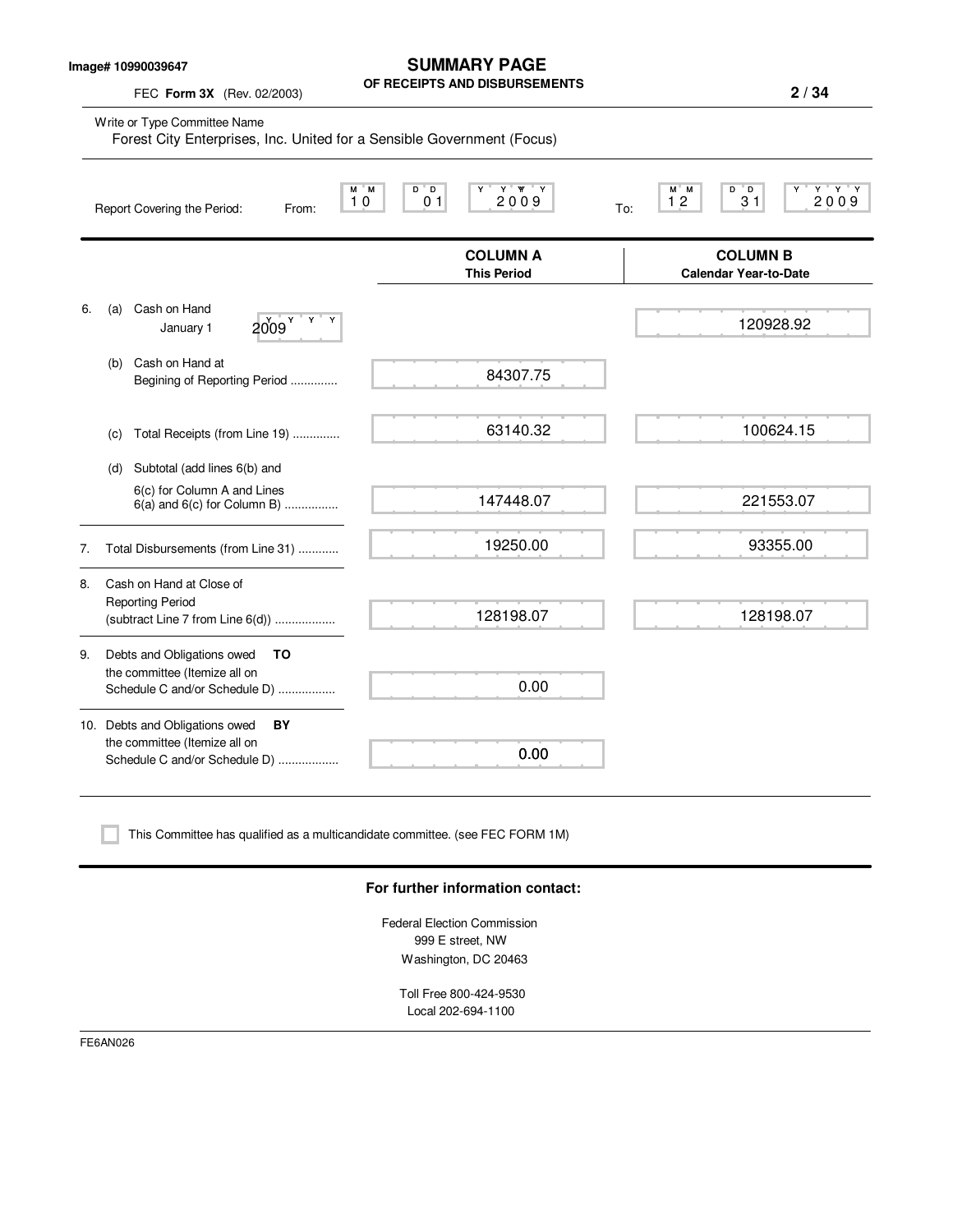### **Image# 10990039648**

# **DETAILED SUMMARY PAGE OF RECEIPTS**

FEC **Form 3X** (Rev. 06/2004)

Write or Type Committee Name

Forest City Enterprises, Inc. United for a Sensible Government (Focus)

|     | 'M<br>М<br>10<br>Report Covering the Period:<br>From:                                              | D D<br>Y W<br>Y<br>Y<br>0 <sub>1</sub><br>2009 | D<br>D.<br>Y Y<br>M M<br>Y.<br>2009<br>12<br>31<br>To: |
|-----|----------------------------------------------------------------------------------------------------|------------------------------------------------|--------------------------------------------------------|
|     | I. Receipts                                                                                        | <b>COLUMN A</b><br><b>Total This Period</b>    | <b>COLUMN B</b><br><b>Calendar Year-to-Date</b>        |
|     | 11. Contributions (other than loans) From:<br>Individuals/Persons Other<br>(a)                     |                                                |                                                        |
|     | <b>Than Political Committees</b><br>Itemized (use Schedule A)<br>(i)                               | 62699.62                                       | 92120.60                                               |
|     | (ii)                                                                                               | 440.70                                         | 8503.55                                                |
|     | (iii) TOTAL (add<br>Lines $11(a)(i)$ and (ii)                                                      | 63140.32                                       | 100624.15                                              |
|     | Political Party Committees<br>(b)                                                                  | 0.00                                           | 0.00                                                   |
|     | <b>Other Political Committees</b><br>(c)<br><b>Total Contributions (add Lines</b><br>(d)           | 0.00                                           | 0.00                                                   |
|     | $11(a)(iii),(b)$ and $(c)$ ) (Carry                                                                | 63140.32                                       | 100624.15                                              |
|     | 12. Transfers From Affiliated/Other                                                                | 0.00                                           | 0.00                                                   |
|     |                                                                                                    | 0.00                                           | 0.00                                                   |
|     | 14. Loan Repayments Received<br>15. Offsets To Operating Expenditures                              | 0.00                                           | 0.00                                                   |
|     | (Refunds, Rebates, etc.)<br>(Carry Totals to Line 37, page 5)<br>16. Refunds of Contributions Made | 0.00                                           | 0.00                                                   |
|     | to Federal candidates and Other                                                                    | 0.00                                           | 0.00                                                   |
|     | 17. Other Federal Receipts                                                                         | 0.00                                           | 0.00                                                   |
| 18. | Transfers from Non-Federal and Levin Funds                                                         |                                                |                                                        |
|     | (a) Non-Federal Account<br>(from Schedule H3)                                                      | 0.00                                           | 0.00                                                   |
|     | (b) Levin Funds (from Schedule H5)                                                                 | 0.00                                           | 0.00                                                   |
|     | (c) Total Transfer (add 18(a) and 18(b)).                                                          | 0.00                                           | 0.00                                                   |
|     | 19. Total Receipts (add Lines 11(d),<br>12, 13, 14, 15, 16, 17, and 18(c))                         | 63140.32                                       | 100624.15                                              |
|     | 20. Total Federal Receipts<br>(subtract Line 18(c) from Line 19)                                   | 63140.32                                       | 100624.15                                              |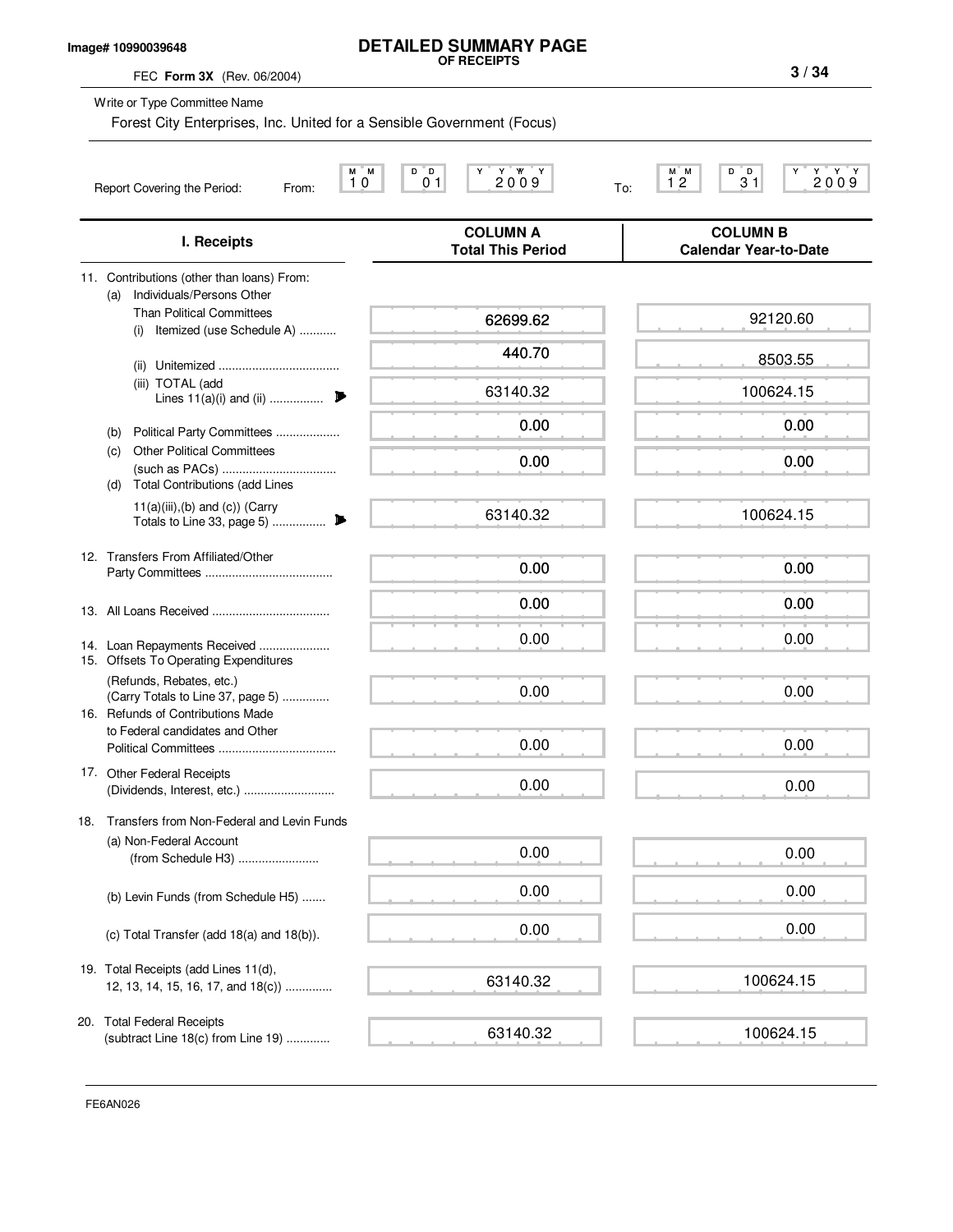#### **Image# 10990039649**

## **DETAILED SUMMARY PAGE**

| FEC Form 3X (Rev. 02/2003)                                                                        | of Disbursements                            | 4/34                         |
|---------------------------------------------------------------------------------------------------|---------------------------------------------|------------------------------|
| <b>II. DISBURSEMENTS</b>                                                                          | <b>COLUMN A</b><br><b>Total This Period</b> |                              |
| 21. Operating Expenditures:<br>Shared Federal/Non-Federal<br>(a)                                  |                                             | <b>Calendar Year-to-Date</b> |
| Activity (from Schedule H4)<br>Federal Share<br>(i)                                               | 0.00                                        | 0.00                         |
| Non-Federal Share<br>(ii)                                                                         | 0.00                                        | 0.00                         |
| <b>Other Federal Operating</b><br>(b)                                                             | 0.00                                        | 0.00                         |
| (c) Total Operating Expenditures<br>(add 21(a)(i), (a)(ii) and (b))                               | 0.00                                        | 0.00                         |
| 22. Transfers to Affiliated/Other Party                                                           | 0.00                                        | 0.00                         |
| 23. Contributions to<br>Federal Candidates/Committees<br>and Other Political Committees           | 11250.00                                    | 73300.00                     |
| 24. Independent Expenditure                                                                       | 0.00                                        | 0.00                         |
| 25. Coordinated Expenditures Made by Party                                                        | 0.00                                        | 0.00                         |
|                                                                                                   | 0.00                                        | 0.00                         |
|                                                                                                   | 0.00                                        | 0.00                         |
| 28. Refunds of Contributions To:<br>Individuals/Persons Other<br>(a)<br>Than Political Committees | 0.00                                        | 0.00                         |
| <b>Political Party Committees</b><br>(b)                                                          | 0.00                                        | 0.00                         |
| <b>Other Political Committees</b><br>(c)                                                          | 0.00                                        | 0.00                         |
| <b>Total Contribution Refunds</b><br>(d)<br>(add Lines 28(a), (b), and (c))                       | 0.00                                        | 0.00                         |
| 29.                                                                                               | 8000.00                                     | 20055.00                     |
| 30. Federal Election Activity (2 U.S.C 431(20))<br>(a) Shared Federal Election Activity           |                                             |                              |
| (from Schedule H6)<br>(i) Federal Share                                                           | 0.00                                        | 0.00                         |
| (ii) "Levin" Share                                                                                | 0.00                                        | 0.00                         |
| (b) Federal Election Activity Paid Entirely<br>With Federal Funds                                 | 0.00                                        | 0.00                         |
| (c) Total Federal Election Activity (add<br>Lines $30(a)(i)$ , $30(a)(ii)$ and $30(b)$ )          | 0.00                                        | 0.00                         |
| Total Disbursements (add Lines 21(c), 22,<br>31.                                                  |                                             |                              |
| 23, 24, 25, 26, 27, 28(d), 29 and 30(c))                                                          | 19250.00                                    | 93355.00                     |
| <b>Total Federal Disbursements</b><br>32.<br>(subtract Line $21(a)(ii)$ and Line $30(a)(ii)$      |                                             |                              |
| from Line 31)                                                                                     | 19250.00                                    | 93355.00                     |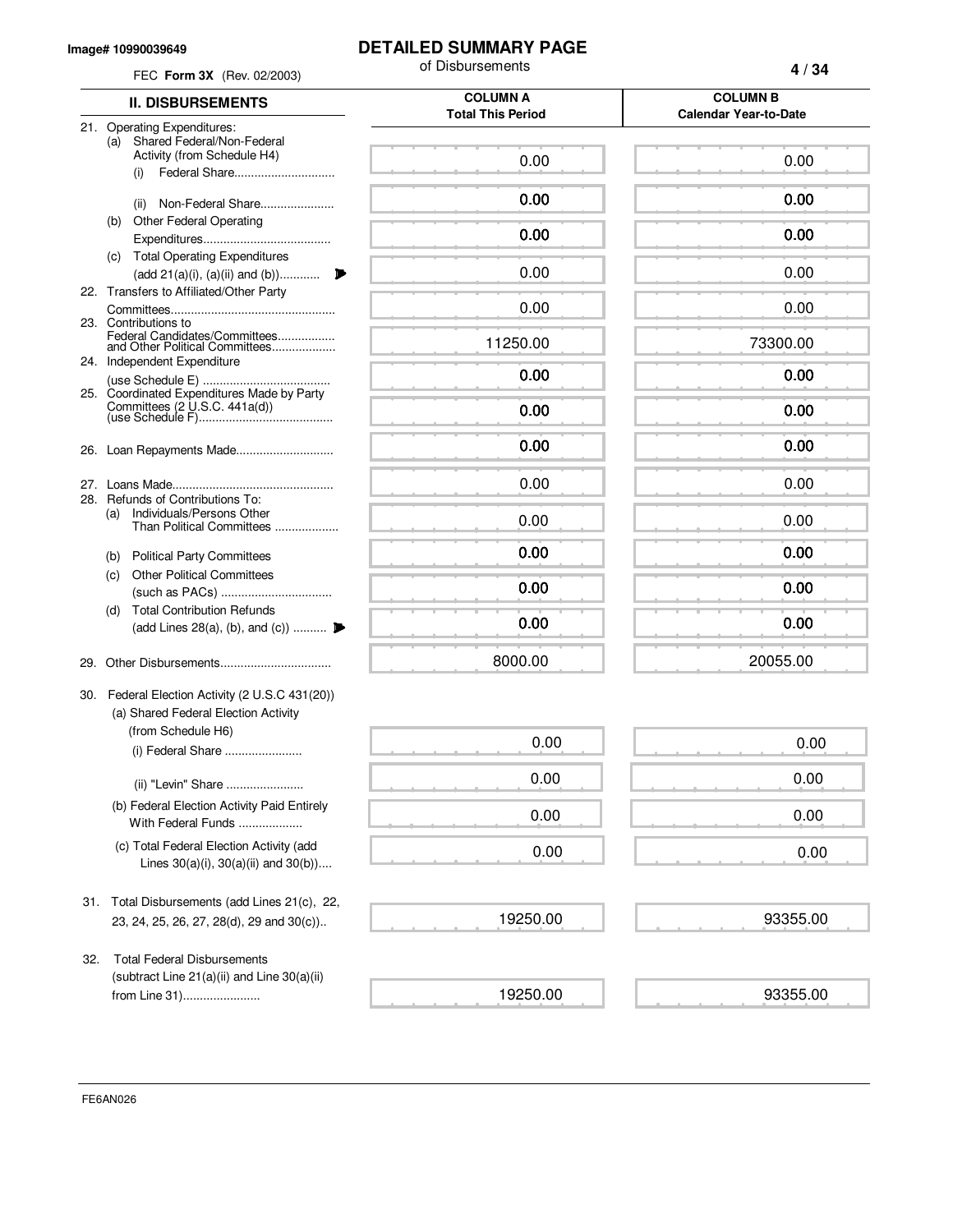### **DETAILED SUMMARY PAGE**

of Disbursements

FEC **Form 3X** (Rev. 02/2003) **III. Net Contributions/Operating Expenditures COLUMN A COLUMN B Total This Period Calendar Year-to-Date** from Line 11(d), page 3) ............................ 33. Total Contributions (other than loans) 34. Total Contribution Refunds (from Line 28(d)) ........................................ 35. Net Contributions (other than loans) (subtract Line 34 from Line 33) .................. 36. Total Federal Operating Expenditures (add Line 21(a)(i) and Line 21(b)).......... 37. Offsets to Operating Expenditures (from Line 15, page 3) ............................... 38. Net Operating Expenditures (subtract Line 37 from Line 36) ............. **5 / 34** 63140.32 0.00 63140.32 0.00 0.00 0.00 100624.15 0.00 100624.15 0.00 0.00 0.00

FE6AN026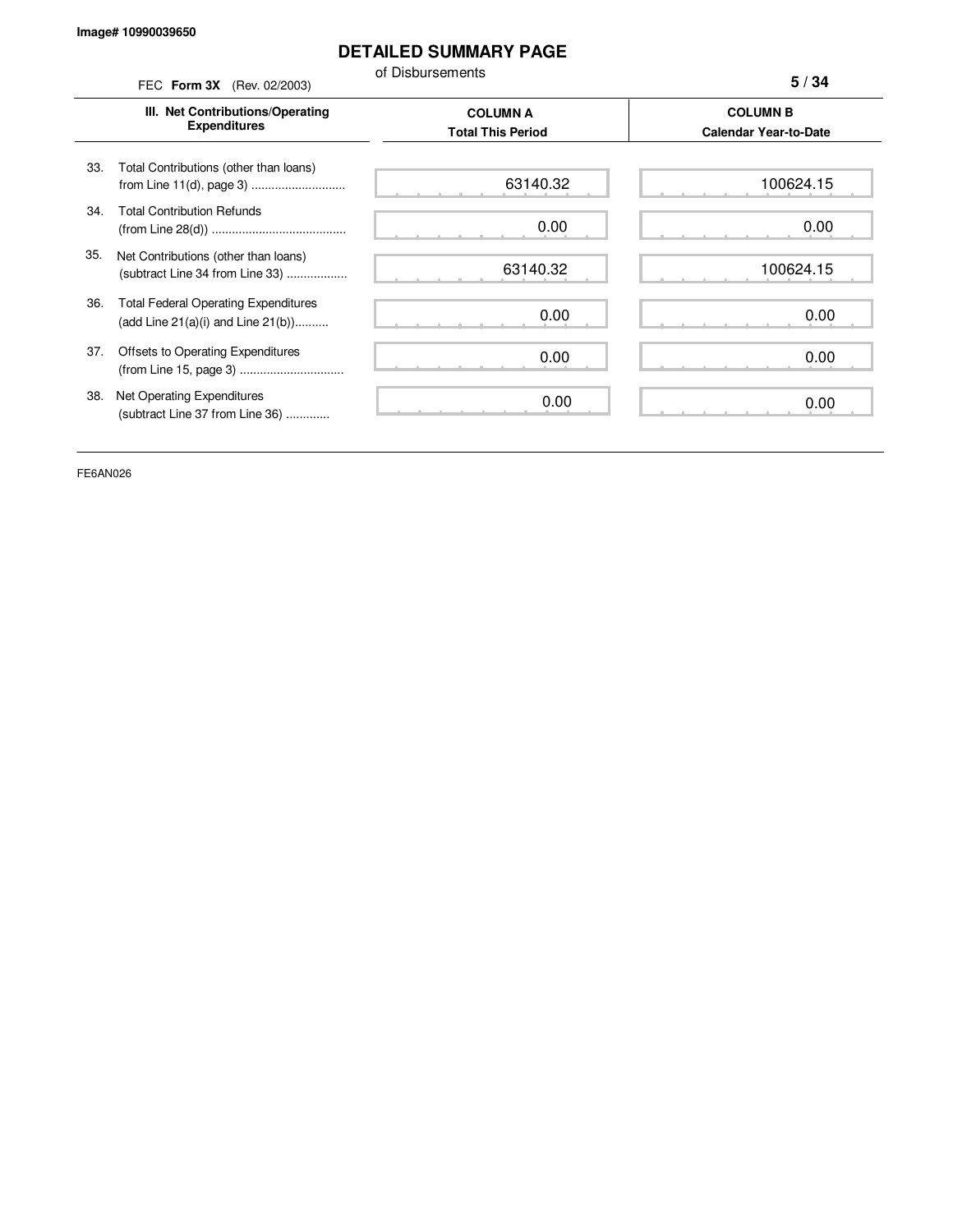|    | <b>SCHEDULE A (FEC Form 3X)</b><br><b>ITEMIZED RECEIPTS</b>                                                                                                                                                                                                                             | Use separate schedule(s)<br>for each category of the<br><b>Detailed Summary Page</b> | PAGE 6/34<br>FOR LINE NUMBER:<br>(check only one)<br>X<br>11a<br>11 <sub>b</sub><br>11c<br>12<br>15<br>13<br>14<br>16<br>17 |  |  |  |
|----|-----------------------------------------------------------------------------------------------------------------------------------------------------------------------------------------------------------------------------------------------------------------------------------------|--------------------------------------------------------------------------------------|-----------------------------------------------------------------------------------------------------------------------------|--|--|--|
|    | Any information copied from such Reports and Statements may not be sold or used by any person for the purpose of soliciting contributions<br>or for commercial purposes, other than using the name and address of any political committee to solicit contributions from such committee. |                                                                                      |                                                                                                                             |  |  |  |
|    | NAME OF COMMITTEE (In Full)<br>Forest City Enterprises, Inc. United for a Sensible Government (Focus)                                                                                                                                                                                   |                                                                                      |                                                                                                                             |  |  |  |
|    |                                                                                                                                                                                                                                                                                         |                                                                                      |                                                                                                                             |  |  |  |
| А. | James P Martynowski                                                                                                                                                                                                                                                                     | Full Name (Last, First, Middle Initial)                                              |                                                                                                                             |  |  |  |
|    | Mailing Address 5542 Porter Rd                                                                                                                                                                                                                                                          |                                                                                      | $M$ $M$ /<br>D<br>$\overline{D}$ /<br>$Y \cup Y \cup Y$<br>2009<br>10<br>09                                                 |  |  |  |
|    | City                                                                                                                                                                                                                                                                                    | Zip Code<br>State<br>OH                                                              | Transaction ID: 5518816                                                                                                     |  |  |  |
|    | North Olmsted<br>FEC ID number of contributing                                                                                                                                                                                                                                          | 44070                                                                                | Amount of Each Receipt this Period                                                                                          |  |  |  |
|    | federal political committee.                                                                                                                                                                                                                                                            | C                                                                                    | 700.00                                                                                                                      |  |  |  |
|    | Name of Employer<br>Forest City Land Group,                                                                                                                                                                                                                                             | Occupation<br><b>VP</b>                                                              |                                                                                                                             |  |  |  |
|    | Inc.<br>Receipt For:                                                                                                                                                                                                                                                                    | Aggregate Year-to-Date ▼                                                             |                                                                                                                             |  |  |  |
|    | General<br>Primary                                                                                                                                                                                                                                                                      | 700.00                                                                               |                                                                                                                             |  |  |  |
|    | Other (specify) $\blacktriangledown$                                                                                                                                                                                                                                                    |                                                                                      |                                                                                                                             |  |  |  |
| В. | Full Name (Last, First, Middle Initial)<br><b>Albert Ratner</b>                                                                                                                                                                                                                         |                                                                                      | Date of Receipt                                                                                                             |  |  |  |
|    | Mailing Address 5150 Three Village Drive #P-D                                                                                                                                                                                                                                           |                                                                                      | $M$ $M$<br>D<br>$\overline{D}$<br>Y 'Y 'Y<br>2009<br>1 <sub>1</sub><br>09                                                   |  |  |  |
|    | City                                                                                                                                                                                                                                                                                    | Zip Code<br><b>State</b>                                                             | Transaction ID: 5553240                                                                                                     |  |  |  |
|    | Lyndhurst                                                                                                                                                                                                                                                                               | OH<br>44124                                                                          | Amount of Each Receipt this Period                                                                                          |  |  |  |
|    | FEC ID number of contributing<br>federal political committee.                                                                                                                                                                                                                           | C                                                                                    | 5000.00                                                                                                                     |  |  |  |
|    | Name of Employer<br><b>Forest City Enterprises</b>                                                                                                                                                                                                                                      | Occupation<br><b>Real Estate Executive</b>                                           |                                                                                                                             |  |  |  |
|    | Receipt For:                                                                                                                                                                                                                                                                            | Aggregate Year-to-Date<br>v                                                          |                                                                                                                             |  |  |  |
|    | Primary<br>General<br>Other (specify) $\blacktriangledown$                                                                                                                                                                                                                              | 5000.00                                                                              |                                                                                                                             |  |  |  |
| C. | Full Name (Last, First, Middle Initial)<br><b>Charles Ratner</b>                                                                                                                                                                                                                        |                                                                                      | Date of Receipt                                                                                                             |  |  |  |
|    | Mailing Address 1690 South Park Blvd.                                                                                                                                                                                                                                                   |                                                                                      | $Y \dashv Y \dashv Y$<br>$\overline{D}$<br>Y<br>M<br>M<br>D<br>$\overline{\phantom{a}}$<br>2009<br>09<br>11                 |  |  |  |
|    | City                                                                                                                                                                                                                                                                                    | Zip Code<br>State                                                                    | Transaction ID: 5553242                                                                                                     |  |  |  |
|    | Shaker Hts.                                                                                                                                                                                                                                                                             | OH<br>44120                                                                          | Amount of Each Receipt this Period                                                                                          |  |  |  |
|    | FEC ID number of contributing<br>federal political committee.                                                                                                                                                                                                                           | C                                                                                    | 5000.00                                                                                                                     |  |  |  |
|    | Name of Employer<br>Forest City Enterprises                                                                                                                                                                                                                                             | Occupation<br><b>Real Estate Executive</b>                                           |                                                                                                                             |  |  |  |
|    | Receipt For:                                                                                                                                                                                                                                                                            | Aggregate Year-to-Date                                                               |                                                                                                                             |  |  |  |
|    | Primary<br>General<br>Other (specify) $\blacktriangledown$                                                                                                                                                                                                                              | 5000.00                                                                              |                                                                                                                             |  |  |  |
|    |                                                                                                                                                                                                                                                                                         |                                                                                      | 10700.00                                                                                                                    |  |  |  |
|    |                                                                                                                                                                                                                                                                                         |                                                                                      |                                                                                                                             |  |  |  |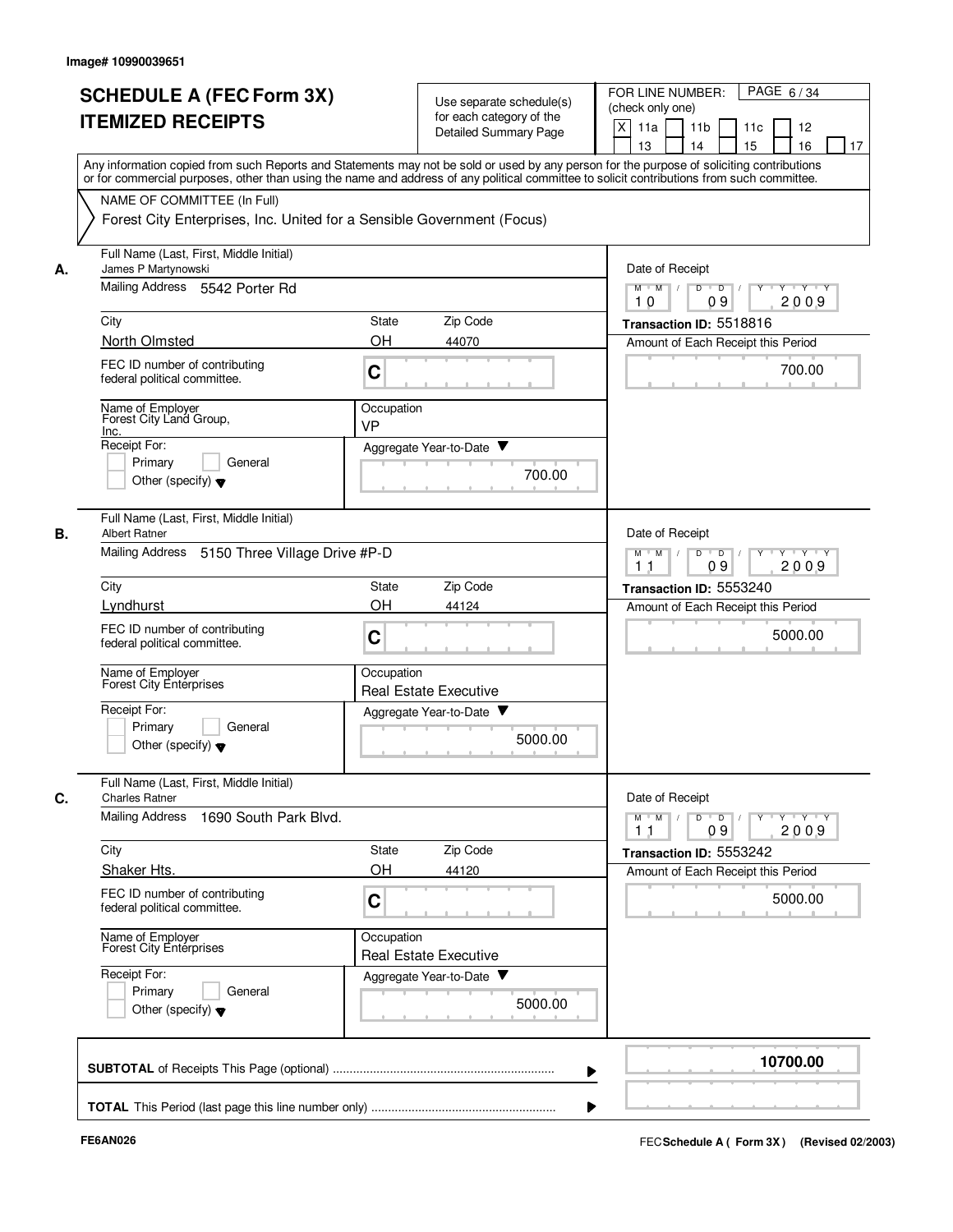|    | <b>SCHEDULE A (FEC Form 3X)</b><br><b>ITEMIZED RECEIPTS</b>                                           | Use separate schedule(s)<br>for each category of the<br><b>Detailed Summary Page</b>                                                                                                                                                                                                    | PAGE 7/34<br>FOR LINE NUMBER:<br>(check only one)<br>X<br>11 <sub>b</sub><br>11a<br>11 <sub>c</sub><br>12<br>13<br>14<br>15<br>16<br>17 |
|----|-------------------------------------------------------------------------------------------------------|-----------------------------------------------------------------------------------------------------------------------------------------------------------------------------------------------------------------------------------------------------------------------------------------|-----------------------------------------------------------------------------------------------------------------------------------------|
|    | NAME OF COMMITTEE (In Full)<br>Forest City Enterprises, Inc. United for a Sensible Government (Focus) | Any information copied from such Reports and Statements may not be sold or used by any person for the purpose of soliciting contributions<br>or for commercial purposes, other than using the name and address of any political committee to solicit contributions from such committee. |                                                                                                                                         |
| А. | Full Name (Last, First, Middle Initial)<br><b>Ronald Ratner</b>                                       |                                                                                                                                                                                                                                                                                         | Date of Receipt                                                                                                                         |
|    | Mailing Address<br>17300 Parkland Drive                                                               | $M$ $M$ /<br>$D$ $D$ $/$<br>$Y - Y - Y$<br>09<br>2009<br>11                                                                                                                                                                                                                             |                                                                                                                                         |
|    | City                                                                                                  | Zip Code<br><b>State</b>                                                                                                                                                                                                                                                                | Transaction ID: 5553243                                                                                                                 |
|    | Shaker Hts.                                                                                           | OH<br>44120                                                                                                                                                                                                                                                                             | Amount of Each Receipt this Period                                                                                                      |
|    | FEC ID number of contributing<br>federal political committee.                                         | C                                                                                                                                                                                                                                                                                       | 5000.00                                                                                                                                 |
|    | Name of Employer<br>Forest City Enterprises,<br>Inc.                                                  | Occupation<br><b>Real Estate Executive</b>                                                                                                                                                                                                                                              |                                                                                                                                         |
|    | Receipt For:                                                                                          | Aggregate Year-to-Date ▼                                                                                                                                                                                                                                                                |                                                                                                                                         |
|    | Primary<br>General<br>Other (specify) $\blacktriangledown$                                            | 5000.00                                                                                                                                                                                                                                                                                 |                                                                                                                                         |
| В. | Full Name (Last, First, Middle Initial)<br>James Ratner                                               |                                                                                                                                                                                                                                                                                         | Date of Receipt                                                                                                                         |
|    | Mailing Address 19750 Shaker Boulevard                                                                | $M$ $M$<br>D<br>Y 'Y 'Y<br>$\overline{D}$<br>2009<br>09<br>11                                                                                                                                                                                                                           |                                                                                                                                         |
|    | City                                                                                                  | <b>State</b><br>Zip Code                                                                                                                                                                                                                                                                | Transaction ID: 5553244                                                                                                                 |
|    | Shaker Hts.                                                                                           | OH<br>44122                                                                                                                                                                                                                                                                             | Amount of Each Receipt this Period                                                                                                      |
|    | FEC ID number of contributing<br>federal political committee.                                         | C                                                                                                                                                                                                                                                                                       | 5000.00                                                                                                                                 |
|    | Name of Employer<br>Forest City Entérprises                                                           | Occupation<br><b>Real Estate Executive</b>                                                                                                                                                                                                                                              |                                                                                                                                         |
|    | Receipt For:                                                                                          | Aggregate Year-to-Date                                                                                                                                                                                                                                                                  |                                                                                                                                         |
|    | Primary<br>General<br>Other (specify) $\blacktriangledown$                                            | 5000.00                                                                                                                                                                                                                                                                                 |                                                                                                                                         |
| C. | Full Name (Last, First, Middle Initial)<br>Susan Ratner                                               |                                                                                                                                                                                                                                                                                         | Date of Receipt                                                                                                                         |
|    | Mailing Address 19750 Shaker Boulevard                                                                |                                                                                                                                                                                                                                                                                         | $Y - Y - Y$<br>$M$ $M$ /<br>D<br>$\overline{D}$<br>Y<br>2009<br>09<br>11                                                                |
|    | City                                                                                                  | Zip Code<br>State                                                                                                                                                                                                                                                                       | Transaction ID: 5553245                                                                                                                 |
|    | Shaker Hts.                                                                                           | OH<br>44122                                                                                                                                                                                                                                                                             | Amount of Each Receipt this Period                                                                                                      |
|    | FEC ID number of contributing<br>federal political committee.                                         | C                                                                                                                                                                                                                                                                                       | 2500.00                                                                                                                                 |
|    | Name of Employer<br><b>Bellfaire</b>                                                                  | Occupation<br><b>Administrative Assistant</b>                                                                                                                                                                                                                                           |                                                                                                                                         |
|    | Receipt For:<br>Primary<br>General<br>Other (specify) $\blacktriangledown$                            | Aggregate Year-to-Date<br>2500.00                                                                                                                                                                                                                                                       |                                                                                                                                         |
|    |                                                                                                       |                                                                                                                                                                                                                                                                                         | 12500.00                                                                                                                                |
|    |                                                                                                       |                                                                                                                                                                                                                                                                                         |                                                                                                                                         |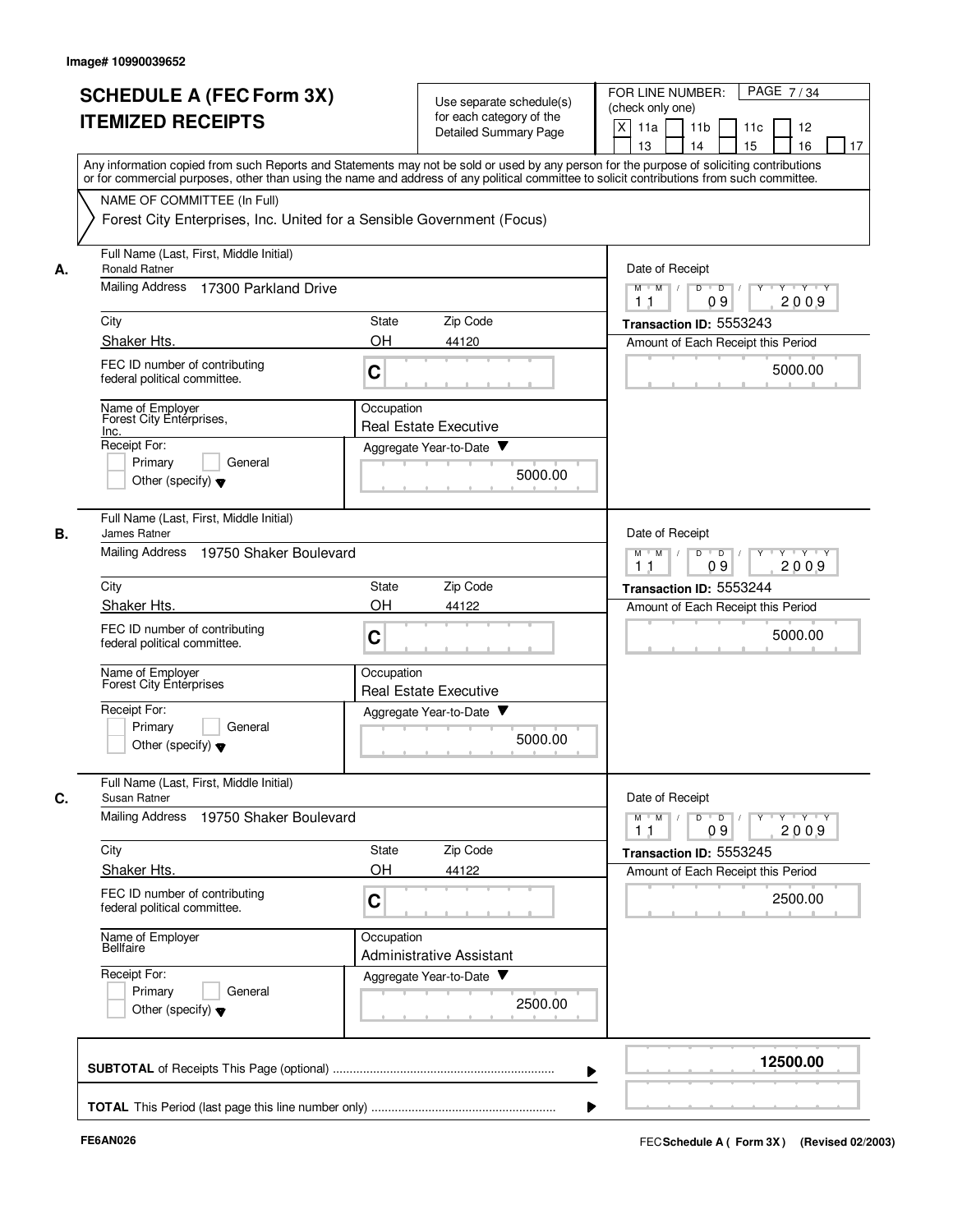|    | <b>SCHEDULE A (FEC Form 3X)</b>                                                                                                                                                                                                                                                         |                       | Use separate schedule(s)     | PAGE 8/34<br>FOR LINE NUMBER:                                        |
|----|-----------------------------------------------------------------------------------------------------------------------------------------------------------------------------------------------------------------------------------------------------------------------------------------|-----------------------|------------------------------|----------------------------------------------------------------------|
|    | <b>ITEMIZED RECEIPTS</b>                                                                                                                                                                                                                                                                |                       | for each category of the     | (check only one)                                                     |
|    |                                                                                                                                                                                                                                                                                         |                       | <b>Detailed Summary Page</b> | X<br>11a<br>11 <sub>b</sub><br>11c<br>12                             |
|    |                                                                                                                                                                                                                                                                                         |                       |                              | 15<br>13<br>14<br>16<br>17                                           |
|    | Any information copied from such Reports and Statements may not be sold or used by any person for the purpose of soliciting contributions<br>or for commercial purposes, other than using the name and address of any political committee to solicit contributions from such committee. |                       |                              |                                                                      |
|    | NAME OF COMMITTEE (In Full)                                                                                                                                                                                                                                                             |                       |                              |                                                                      |
|    | Forest City Enterprises, Inc. United for a Sensible Government (Focus)                                                                                                                                                                                                                  |                       |                              |                                                                      |
| А. | Full Name (Last, First, Middle Initial)<br><b>Mark Ratner</b>                                                                                                                                                                                                                           |                       |                              | Date of Receipt                                                      |
|    | Mailing Address 615 Greenleaf Avenue                                                                                                                                                                                                                                                    |                       |                              | $M$ $M$ /<br>D<br>$\overline{D}$<br>$Y - Y - Y$<br>09<br>2009<br>11  |
|    | City                                                                                                                                                                                                                                                                                    | State                 | Zip Code                     | Transaction ID: 5553246                                              |
|    | Glencoe                                                                                                                                                                                                                                                                                 | IL                    | 60022                        | Amount of Each Receipt this Period                                   |
|    | FEC ID number of contributing<br>federal political committee.                                                                                                                                                                                                                           | C                     |                              | 2500.00                                                              |
|    | Name of Employer<br>Northwestern University                                                                                                                                                                                                                                             | Occupation            |                              |                                                                      |
|    |                                                                                                                                                                                                                                                                                         | Professor             |                              |                                                                      |
|    | Receipt For:                                                                                                                                                                                                                                                                            |                       | Aggregate Year-to-Date ▼     |                                                                      |
|    | Primary<br>General<br>Other (specify) $\blacktriangledown$                                                                                                                                                                                                                              |                       | 2500.00                      |                                                                      |
|    |                                                                                                                                                                                                                                                                                         |                       |                              |                                                                      |
| В. | Full Name (Last, First, Middle Initial)<br>Nancy Ratner                                                                                                                                                                                                                                 |                       |                              | Date of Receipt                                                      |
|    | Mailing Address<br>615 Greenleaf Avenue                                                                                                                                                                                                                                                 |                       |                              | $Y - Y - Y$<br>$M$ M<br>D<br>$\overline{D}$<br>Y<br>09<br>2009<br>11 |
|    | City                                                                                                                                                                                                                                                                                    | State                 | Zip Code                     | Transaction ID: 5553247                                              |
|    | Glencoe                                                                                                                                                                                                                                                                                 | IL                    | 60022                        | Amount of Each Receipt this Period                                   |
|    | FEC ID number of contributing<br>federal political committee.                                                                                                                                                                                                                           | C                     |                              | 2500.00                                                              |
|    | Name of Employer<br>Retired                                                                                                                                                                                                                                                             | Occupation<br>Retired |                              |                                                                      |
|    | Receipt For:                                                                                                                                                                                                                                                                            |                       | Aggregate Year-to-Date       |                                                                      |
|    | Primarv<br>General<br>Other (specify) $\blacktriangledown$                                                                                                                                                                                                                              |                       | 2500.00                      |                                                                      |
| C. | Full Name (Last, First, Middle Initial)<br><b>Brian Ratner</b>                                                                                                                                                                                                                          |                       |                              | Date of Receipt                                                      |
|    | <b>Mailing Address</b><br>2626 Courland Oval                                                                                                                                                                                                                                            |                       |                              | $M$ $M$ /<br>$\overline{D}$<br>$Y + Y + Y$<br>D<br>Y                 |
|    |                                                                                                                                                                                                                                                                                         | State                 |                              | 2009<br>1 <sub>1</sub><br>09                                         |
|    | City<br>Shaker Hts.                                                                                                                                                                                                                                                                     | OH                    | Zip Code<br>44118            | Transaction ID: 5553248                                              |
|    |                                                                                                                                                                                                                                                                                         |                       |                              | Amount of Each Receipt this Period                                   |
|    | FEC ID number of contributing<br>federal political committee.                                                                                                                                                                                                                           | C                     |                              | 5000.00                                                              |
|    | Name of Employer<br>Forest City Enterprises                                                                                                                                                                                                                                             | Occupation            | <b>Real Estate Executive</b> |                                                                      |
|    | Receipt For:                                                                                                                                                                                                                                                                            |                       | Aggregate Year-to-Date       |                                                                      |
|    | Primary<br>General                                                                                                                                                                                                                                                                      |                       | 5000.00                      |                                                                      |
|    | Other (specify) $\blacktriangledown$                                                                                                                                                                                                                                                    |                       |                              |                                                                      |
|    |                                                                                                                                                                                                                                                                                         |                       |                              | 10000.00                                                             |
|    |                                                                                                                                                                                                                                                                                         |                       |                              |                                                                      |
|    |                                                                                                                                                                                                                                                                                         |                       |                              |                                                                      |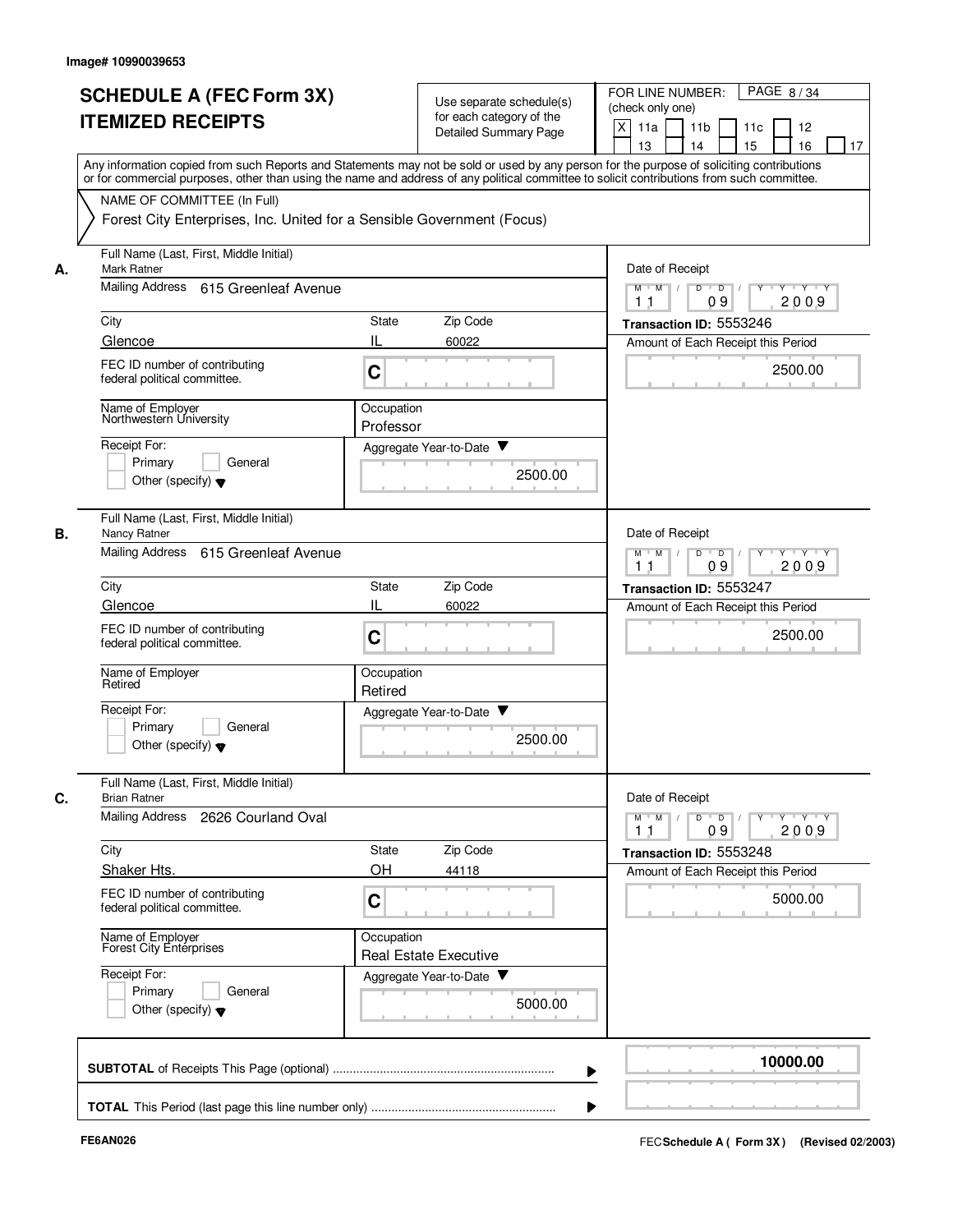|    | <b>SCHEDULE A (FEC Form 3X)</b><br><b>ITEMIZED RECEIPTS</b>                                                                                                                                                                                                                             | Use separate schedule(s)<br>for each category of the<br><b>Detailed Summary Page</b> | PAGE 9/34<br>FOR LINE NUMBER:<br>(check only one)<br>X<br>11 <sub>b</sub><br>11a<br>11c<br>12<br>13<br>14<br>15<br>16<br>17 |
|----|-----------------------------------------------------------------------------------------------------------------------------------------------------------------------------------------------------------------------------------------------------------------------------------------|--------------------------------------------------------------------------------------|-----------------------------------------------------------------------------------------------------------------------------|
|    | Any information copied from such Reports and Statements may not be sold or used by any person for the purpose of soliciting contributions<br>or for commercial purposes, other than using the name and address of any political committee to solicit contributions from such committee. |                                                                                      |                                                                                                                             |
|    | NAME OF COMMITTEE (In Full)<br>Forest City Enterprises, Inc. United for a Sensible Government (Focus)                                                                                                                                                                                   |                                                                                      |                                                                                                                             |
| А. | Full Name (Last, First, Middle Initial)<br>Deborah Ratner                                                                                                                                                                                                                               |                                                                                      | Date of Receipt                                                                                                             |
|    | <b>Mailing Address</b><br>17300 Parkland Drive                                                                                                                                                                                                                                          | $M$ $M$ /<br>D<br>$\overline{D}$ /<br>$Y \vdash Y \vdash Y$<br>Y<br>09<br>2009<br>11 |                                                                                                                             |
|    | City                                                                                                                                                                                                                                                                                    | Zip Code<br>State                                                                    | Transaction ID: 5553249                                                                                                     |
|    | Shaker Hts.                                                                                                                                                                                                                                                                             | <b>OH</b><br>44120                                                                   | Amount of Each Receipt this Period                                                                                          |
|    | FEC ID number of contributing<br>federal political committee.                                                                                                                                                                                                                           | C                                                                                    | 2500.00                                                                                                                     |
|    | Name of Employer<br>Unemployed                                                                                                                                                                                                                                                          | Occupation<br>Unemployed                                                             |                                                                                                                             |
|    | Receipt For:                                                                                                                                                                                                                                                                            | Aggregate Year-to-Date                                                               |                                                                                                                             |
|    | Primary<br>General<br>Other (specify) $\blacktriangledown$                                                                                                                                                                                                                              | 2500.00                                                                              |                                                                                                                             |
| В. | Full Name (Last, First, Middle Initial)<br>Deborah Ratner Salzberg                                                                                                                                                                                                                      |                                                                                      | Date of Receipt                                                                                                             |
|    | Mailing Address 7500 Hampden Lane                                                                                                                                                                                                                                                       |                                                                                      | $Y - Y - Y$<br>$M$ $M$<br>D<br>$\overline{D}$<br>2009<br>09<br>11                                                           |
|    | City                                                                                                                                                                                                                                                                                    | Zip Code<br>State                                                                    | Transaction ID: 5553250                                                                                                     |
|    | Bethesda                                                                                                                                                                                                                                                                                | <b>MD</b><br>20814                                                                   | Amount of Each Receipt this Period                                                                                          |
|    | FEC ID number of contributing<br>federal political committee.                                                                                                                                                                                                                           | C                                                                                    | 5000.00                                                                                                                     |
|    | Name of Employer<br>Forest City Enterprises                                                                                                                                                                                                                                             | Occupation<br><b>Real Estate Executive</b>                                           |                                                                                                                             |
|    | Receipt For:                                                                                                                                                                                                                                                                            | Aggregate Year-to-Date                                                               |                                                                                                                             |
|    | Primary<br>General<br>Other (specify) $\blacktriangledown$                                                                                                                                                                                                                              | 5000.00                                                                              |                                                                                                                             |
| C. | Full Name (Last, First, Middle Initial)<br>Audrey Ratner                                                                                                                                                                                                                                |                                                                                      | Date of Receipt                                                                                                             |
|    | Mailing Address<br>5150 Three Village Drive #P-D                                                                                                                                                                                                                                        |                                                                                      | $Y - Y - Y - Y$<br>$M$ M<br>D<br>$\overline{D}$<br>Y<br>2009<br>09<br>11                                                    |
|    | City                                                                                                                                                                                                                                                                                    | Zip Code<br>State                                                                    | Transaction ID: 5553251                                                                                                     |
|    | Lyndhurst                                                                                                                                                                                                                                                                               | OH<br>44124                                                                          | Amount of Each Receipt this Period                                                                                          |
|    | FEC ID number of contributing<br>federal political committee.                                                                                                                                                                                                                           | C                                                                                    | 2500.00                                                                                                                     |
|    | Name of Employer<br>Self-Employed                                                                                                                                                                                                                                                       | Occupation<br><b>Interior Design</b>                                                 |                                                                                                                             |
|    | Receipt For:<br>Primary<br>General                                                                                                                                                                                                                                                      | Aggregate Year-to-Date                                                               |                                                                                                                             |
|    | Other (specify) $\blacktriangledown$                                                                                                                                                                                                                                                    | 2500.00                                                                              |                                                                                                                             |
|    |                                                                                                                                                                                                                                                                                         |                                                                                      | 10000.00                                                                                                                    |
|    |                                                                                                                                                                                                                                                                                         |                                                                                      |                                                                                                                             |
|    |                                                                                                                                                                                                                                                                                         |                                                                                      |                                                                                                                             |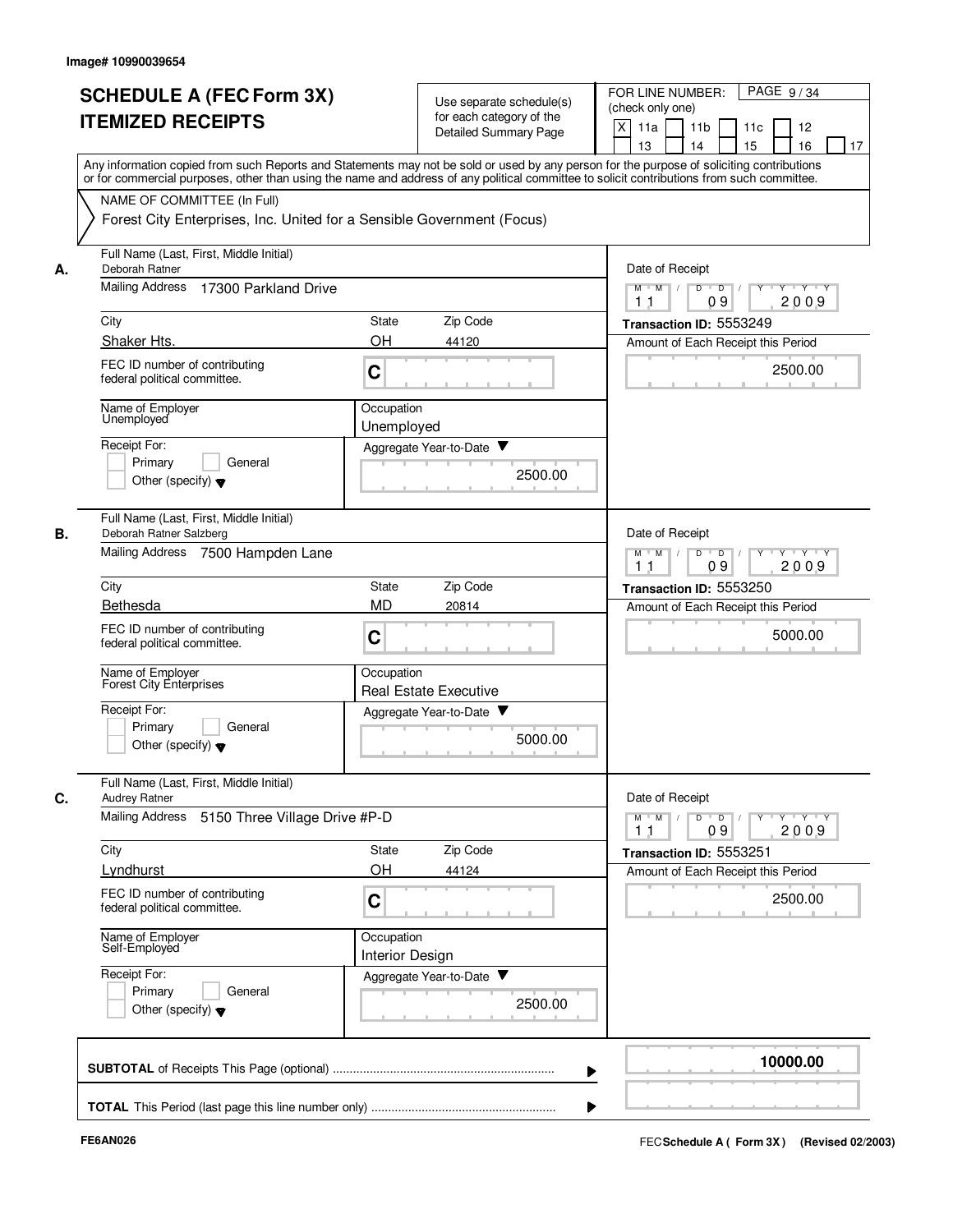| <b>SCHEDULE A (FEC Form 3X)</b><br><b>ITEMIZED RECEIPTS</b>                               |                                                                        | Use separate schedule(s)<br>for each category of the<br><b>Detailed Summary Page</b> | PAGE 10/34<br>FOR LINE NUMBER:<br>(check only one)<br>X<br>11a<br>11 <sub>b</sub><br>11c<br>12                                                                                                                                                                                                                        |
|-------------------------------------------------------------------------------------------|------------------------------------------------------------------------|--------------------------------------------------------------------------------------|-----------------------------------------------------------------------------------------------------------------------------------------------------------------------------------------------------------------------------------------------------------------------------------------------------------------------|
|                                                                                           |                                                                        |                                                                                      | 15<br>13<br>14<br>16<br>17<br>Any information copied from such Reports and Statements may not be sold or used by any person for the purpose of soliciting contributions<br>or for commercial purposes, other than using the name and address of any political committee to solicit contributions from such committee. |
| NAME OF COMMITTEE (In Full)                                                               | Forest City Enterprises, Inc. United for a Sensible Government (Focus) |                                                                                      |                                                                                                                                                                                                                                                                                                                       |
| Full Name (Last, First, Middle Initial)<br>Kevin Ratner<br>А.                             |                                                                        |                                                                                      | Date of Receipt                                                                                                                                                                                                                                                                                                       |
| Mailing Address                                                                           | 1119 Las Pulgas Place                                                  |                                                                                      | $M$ $M$ /<br>D<br>$\overline{D}$<br>$\mathsf{Y} \mathsf{Y} \mathsf{Y}$<br>09<br>2009<br>11                                                                                                                                                                                                                            |
| City                                                                                      | State                                                                  | Zip Code                                                                             | Transaction ID: 5553252                                                                                                                                                                                                                                                                                               |
| <b>Pacific Palisades</b><br>FEC ID number of contributing<br>federal political committee. | CA<br>C                                                                | 90272                                                                                | Amount of Each Receipt this Period<br>2500.00                                                                                                                                                                                                                                                                         |
| Name of Employer<br>Forest City Enterprises                                               |                                                                        | Occupation<br><b>Real Estate Executive</b>                                           |                                                                                                                                                                                                                                                                                                                       |
| Receipt For:<br>Primary<br>Other (specify) $\blacktriangledown$                           | General                                                                | Aggregate Year-to-Date<br>2500.00                                                    |                                                                                                                                                                                                                                                                                                                       |
| Full Name (Last, First, Middle Initial)<br>В.<br>Jonathan Ratner                          |                                                                        |                                                                                      | Date of Receipt                                                                                                                                                                                                                                                                                                       |
| <b>Mailing Address</b>                                                                    | 18750 North Park Blvd.                                                 | $Y - Y - Y$<br>$M$ M<br>D<br>$\overline{D}$<br>Y<br>09<br>2009<br>11                 |                                                                                                                                                                                                                                                                                                                       |
| City                                                                                      | State                                                                  | Zip Code                                                                             | Transaction ID: 5553253                                                                                                                                                                                                                                                                                               |
| Shaker Hts.<br>FEC ID number of contributing<br>federal political committee.              | <b>OH</b><br>C                                                         | 44122                                                                                | Amount of Each Receipt this Period<br>2500.00                                                                                                                                                                                                                                                                         |
| Name of Employer<br>Forest City Enterprises                                               |                                                                        | Occupation<br>Director of Sustainablity Initiatives                                  |                                                                                                                                                                                                                                                                                                                       |
| Receipt For:<br>Primary<br>Other (specify) $\blacktriangledown$                           | General                                                                | Aggregate Year-to-Date<br>2500.00                                                    |                                                                                                                                                                                                                                                                                                                       |
| Full Name (Last, First, Middle Initial)<br>Michael Salzberg<br>C.                         |                                                                        |                                                                                      | Date of Receipt                                                                                                                                                                                                                                                                                                       |
| <b>Mailing Address</b>                                                                    | 7500 Hampden Lane                                                      |                                                                                      | $Y - Y - Y$<br>$M$ $M$<br>D<br>$\overline{D}$<br>2009<br>09<br>11                                                                                                                                                                                                                                                     |
| City                                                                                      | State                                                                  | Zip Code                                                                             | Transaction ID: 5553254                                                                                                                                                                                                                                                                                               |
| Bethesda                                                                                  | <b>MD</b>                                                              | 20814                                                                                | Amount of Each Receipt this Period                                                                                                                                                                                                                                                                                    |
| FEC ID number of contributing<br>federal political committee.                             | C                                                                      |                                                                                      | 2500.00                                                                                                                                                                                                                                                                                                               |
| Name of Employer<br>Salco Mechanical Contract-<br>ors<br>Receipt For:                     |                                                                        | Occupation<br>Contractor<br>Aggregate Year-to-Date                                   |                                                                                                                                                                                                                                                                                                                       |
| Primary<br>Other (specify) $\blacktriangledown$                                           | General                                                                | 2500.00                                                                              |                                                                                                                                                                                                                                                                                                                       |
|                                                                                           |                                                                        |                                                                                      | 7500.00                                                                                                                                                                                                                                                                                                               |
|                                                                                           |                                                                        |                                                                                      |                                                                                                                                                                                                                                                                                                                       |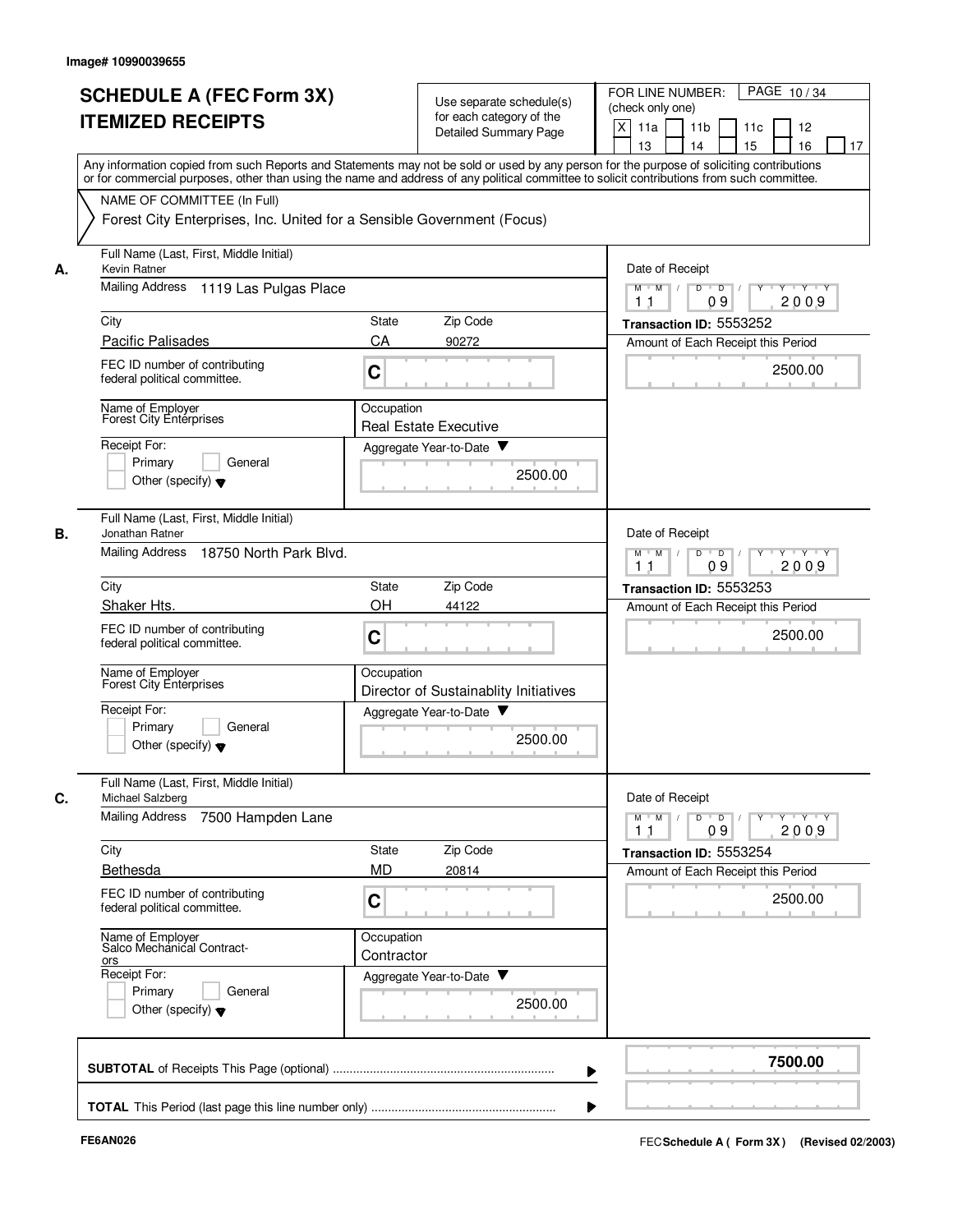|    | <b>SCHEDULE A (FEC Form 3X)</b><br><b>ITEMIZED RECEIPTS</b>                                                                                                                                                                                                                             |                           | Use separate schedule(s)<br>for each category of the<br><b>Detailed Summary Page</b> | PAGE 11/34<br>FOR LINE NUMBER:<br>(check only one)<br>X<br>11a<br>11 <sub>b</sub><br>11c<br>12<br>15<br>13<br>14<br>16<br>17 |
|----|-----------------------------------------------------------------------------------------------------------------------------------------------------------------------------------------------------------------------------------------------------------------------------------------|---------------------------|--------------------------------------------------------------------------------------|------------------------------------------------------------------------------------------------------------------------------|
|    | Any information copied from such Reports and Statements may not be sold or used by any person for the purpose of soliciting contributions<br>or for commercial purposes, other than using the name and address of any political committee to solicit contributions from such committee. |                           |                                                                                      |                                                                                                                              |
|    | NAME OF COMMITTEE (In Full)<br>Forest City Enterprises, Inc. United for a Sensible Government (Focus)                                                                                                                                                                                   |                           |                                                                                      |                                                                                                                              |
| А. | Full Name (Last, First, Middle Initial)<br>Genevieve Bauer                                                                                                                                                                                                                              |                           |                                                                                      | Date of Receipt                                                                                                              |
|    | Mailing Address<br>9351 Victoria Lane                                                                                                                                                                                                                                                   |                           |                                                                                      | D<br>$\overline{D}$<br>$Y \vdash Y \vdash Y$<br>$M$ $M$ /<br>12<br>31<br>2009                                                |
|    | City                                                                                                                                                                                                                                                                                    | State                     | Zip Code                                                                             | Transaction ID: PR22759024296                                                                                                |
|    | North Ridgeville<br>FEC ID number of contributing<br>federal political committee.                                                                                                                                                                                                       | OH<br>C                   | 44039<br><b>CONTRACTOR</b>                                                           | Amount of Each Receipt this Period<br>115.44<br><b>COLLEGE</b>                                                               |
|    | Name of Employer<br><b>Forest City</b>                                                                                                                                                                                                                                                  | Occupation                | <b>AVP Military Housing</b>                                                          |                                                                                                                              |
|    | Receipt For:<br>Primary<br>General<br>Other (specify) $\blacktriangledown$                                                                                                                                                                                                              |                           | Aggregate Year-to-Date<br>500.24                                                     | P/R Deduction (\$19.24 Bi-<br>Weekly)                                                                                        |
| В. | Full Name (Last, First, Middle Initial)<br>Duane F Bishop<br>Mailing Address 27320 Lake Road                                                                                                                                                                                            |                           |                                                                                      | Date of Receipt<br>$Y + Y + Y$<br>M<br>M<br>D<br>$\overline{D}$                                                              |
|    | City                                                                                                                                                                                                                                                                                    | State                     | Zip Code                                                                             | 12<br>31<br>2009<br>Transaction ID: PR22759074296                                                                            |
|    | <b>Bay Village</b>                                                                                                                                                                                                                                                                      | OH                        | 44140                                                                                | Amount of Each Receipt this Period                                                                                           |
|    | FEC ID number of contributing<br>federal political committee.                                                                                                                                                                                                                           | C                         |                                                                                      | 230.82                                                                                                                       |
|    | Name of Employer<br>Forest City Enterprises                                                                                                                                                                                                                                             | Occupation                | Executive VP - Asset Management                                                      |                                                                                                                              |
|    | Receipt For:<br>Primary<br>General<br>Other (specify) $\blacktriangledown$                                                                                                                                                                                                              |                           | Aggregate Year-to-Date<br>1000.22                                                    | P/R Deduction (\$38.47 Bi-<br>Weekly)                                                                                        |
| C. | Full Name (Last, First, Middle Initial)<br>Joseph J Boehm                                                                                                                                                                                                                               |                           |                                                                                      | Date of Receipt                                                                                                              |
|    | Mailing Address<br>21165 Aberdeen Rd                                                                                                                                                                                                                                                    |                           |                                                                                      | $Y - Y - Y - Y$<br>$M$ $M$<br>D<br>$\overline{D}$<br>12<br>31<br>2009                                                        |
|    | City<br><b>Rocky River</b>                                                                                                                                                                                                                                                              | State<br>OH               | Zip Code<br>44116                                                                    | Transaction ID: PR22759104296<br>Amount of Each Receipt this Period                                                          |
|    | FEC ID number of contributing<br>federal political committee.                                                                                                                                                                                                                           | C                         |                                                                                      | 60.00                                                                                                                        |
|    | Name of Employer<br>Forest City Enterprises                                                                                                                                                                                                                                             | Occupation<br>Real estate |                                                                                      |                                                                                                                              |
|    | Receipt For:<br>Primary<br>General<br>Other (specify) $\blacktriangledown$                                                                                                                                                                                                              |                           | Aggregate Year-to-Date<br>260.00                                                     | P/R Deduction (\$10.00 Bi-<br>Weekly)                                                                                        |
|    |                                                                                                                                                                                                                                                                                         |                           |                                                                                      | 406.26                                                                                                                       |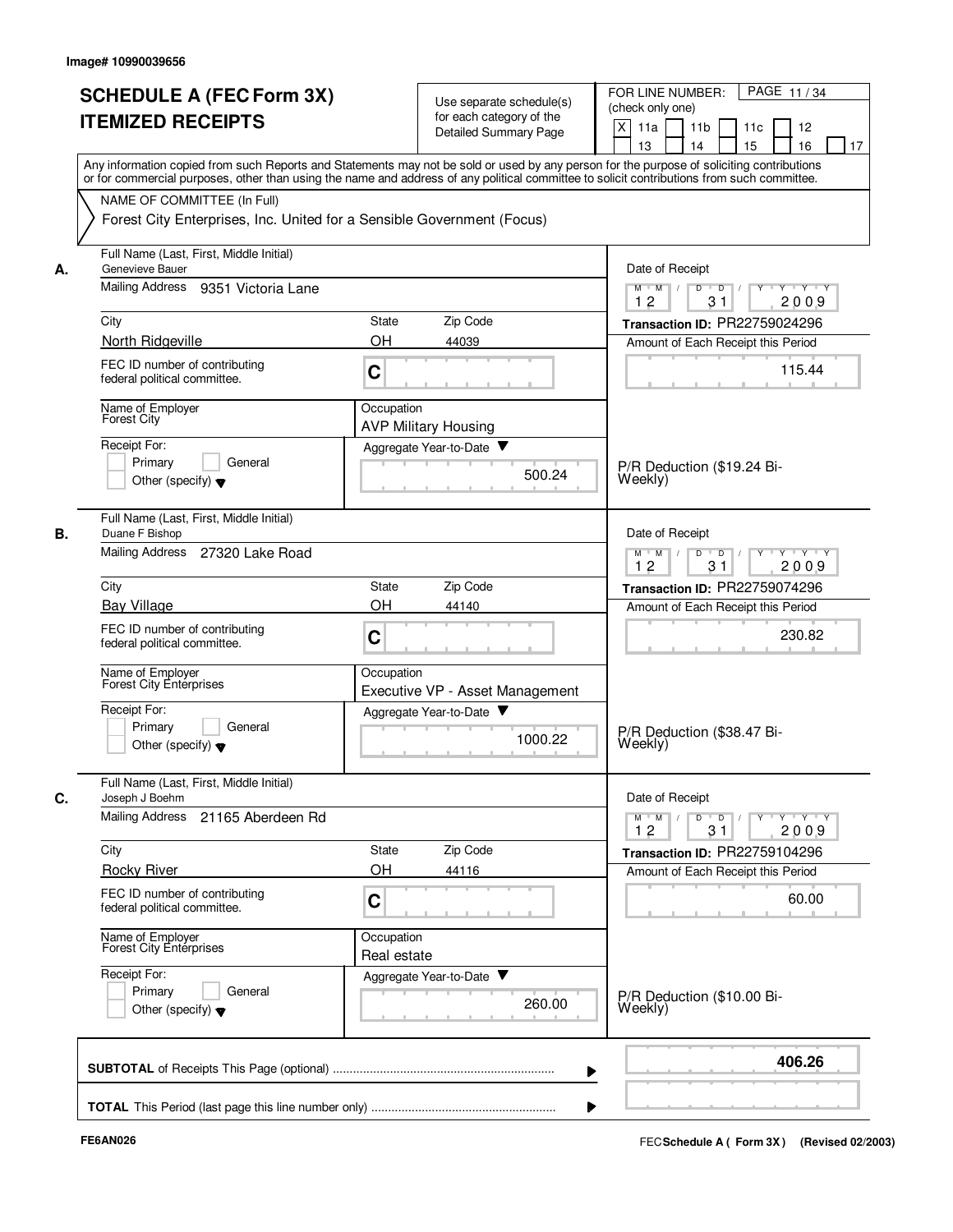|    | <b>SCHEDULE A (FEC Form 3X)</b><br><b>ITEMIZED RECEIPTS</b>                | Use separate schedule(s)<br>for each category of the<br><b>Detailed Summary Page</b>                                                                                                                                                                                                    | PAGE 12/34<br>FOR LINE NUMBER:<br>(check only one)<br>$\times$<br>11a<br>11 <sub>b</sub><br>11c<br>12<br>15<br>13<br>14<br>16<br>17 |
|----|----------------------------------------------------------------------------|-----------------------------------------------------------------------------------------------------------------------------------------------------------------------------------------------------------------------------------------------------------------------------------------|-------------------------------------------------------------------------------------------------------------------------------------|
|    | NAME OF COMMITTEE (In Full)                                                | Any information copied from such Reports and Statements may not be sold or used by any person for the purpose of soliciting contributions<br>or for commercial purposes, other than using the name and address of any political committee to solicit contributions from such committee. |                                                                                                                                     |
|    | Forest City Enterprises, Inc. United for a Sensible Government (Focus)     |                                                                                                                                                                                                                                                                                         |                                                                                                                                     |
| А. | Full Name (Last, First, Middle Initial)<br>James T Brady                   |                                                                                                                                                                                                                                                                                         | Date of Receipt                                                                                                                     |
|    | Mailing Address 205 Hudson Street                                          |                                                                                                                                                                                                                                                                                         | Y Y Y Y<br>$M$ $M$ /<br>D<br>$\overline{D}$ /<br>$Y$ <sup><math>\top</math></sup><br>31<br>12<br>2009                               |
|    | City                                                                       | Zip Code<br><b>State</b>                                                                                                                                                                                                                                                                | Transaction ID: PR22759144296                                                                                                       |
|    | Hudson                                                                     | OH<br>44236                                                                                                                                                                                                                                                                             | Amount of Each Receipt this Period                                                                                                  |
|    | FEC ID number of contributing<br>federal political committee.              | C                                                                                                                                                                                                                                                                                       | 230.88                                                                                                                              |
|    | Name of Employer<br>Forest City Entérprises                                | Occupation<br><b>CFO Residential Group</b>                                                                                                                                                                                                                                              |                                                                                                                                     |
|    | Receipt For:                                                               | Aggregate Year-to-Date                                                                                                                                                                                                                                                                  |                                                                                                                                     |
|    | General<br>Primary<br>Other (specify) $\blacktriangledown$                 | 1000.48                                                                                                                                                                                                                                                                                 | P/R Deduction (\$38.48 Bi-<br>Weekly)                                                                                               |
| В. | Full Name (Last, First, Middle Initial)<br>Dennis J Breiding               |                                                                                                                                                                                                                                                                                         | Date of Receipt                                                                                                                     |
|    | Mailing Address 2778 Revere Drive                                          |                                                                                                                                                                                                                                                                                         | D<br>$\overline{D}$<br>$Y - Y - Y$<br>$M$ M<br>12<br>31<br>2009                                                                     |
|    | City                                                                       | Zip Code<br><b>State</b>                                                                                                                                                                                                                                                                | Transaction ID: PR22759164296                                                                                                       |
|    | <b>Cuyahoga Falls</b>                                                      | OH<br>44223                                                                                                                                                                                                                                                                             | Amount of Each Receipt this Period                                                                                                  |
|    | FEC ID number of contributing<br>federal political committee.              | C                                                                                                                                                                                                                                                                                       | 115.44                                                                                                                              |
|    | Name of Employer<br>Forest City Enterprises,<br><b>Inc</b>                 | Occupation<br>Senior Project Manager                                                                                                                                                                                                                                                    |                                                                                                                                     |
|    | Receipt For:                                                               | Aggregate Year-to-Date                                                                                                                                                                                                                                                                  |                                                                                                                                     |
|    | Primary<br>General<br>Other (specify) $\blacktriangledown$                 | 500.24                                                                                                                                                                                                                                                                                  | P/R Deduction (\$19.24 Bi-<br>Weekly)                                                                                               |
| C. | Full Name (Last, First, Middle Initial)<br>John D Brocklehurst             |                                                                                                                                                                                                                                                                                         | Date of Receipt                                                                                                                     |
|    | Mailing Address 23743 Emmons Rd                                            |                                                                                                                                                                                                                                                                                         | $\mathsf{Y} \dashv \mathsf{Y} \dashv \mathsf{Y}$<br>$\overline{D}$<br>Y<br>$M$ M<br>D<br>31<br>2009<br>12                           |
|    | City                                                                       | Zip Code<br>State                                                                                                                                                                                                                                                                       | Transaction ID: PR22759184296                                                                                                       |
|    | Columbia Station                                                           | OН<br>44028                                                                                                                                                                                                                                                                             | Amount of Each Receipt this Period                                                                                                  |
|    | FEC ID number of contributing<br>federal political committee.              | C                                                                                                                                                                                                                                                                                       | 115.44                                                                                                                              |
|    | Name of Employer<br>Forest City Enterprises                                | Occupation<br>V <sub>P</sub>                                                                                                                                                                                                                                                            |                                                                                                                                     |
|    | Receipt For:<br>Primary<br>General<br>Other (specify) $\blacktriangledown$ | Aggregate Year-to-Date<br>500.24                                                                                                                                                                                                                                                        | P/R Deduction (\$19.24 Bi-<br>Weekly)                                                                                               |
|    |                                                                            |                                                                                                                                                                                                                                                                                         | 461.76                                                                                                                              |
|    |                                                                            |                                                                                                                                                                                                                                                                                         |                                                                                                                                     |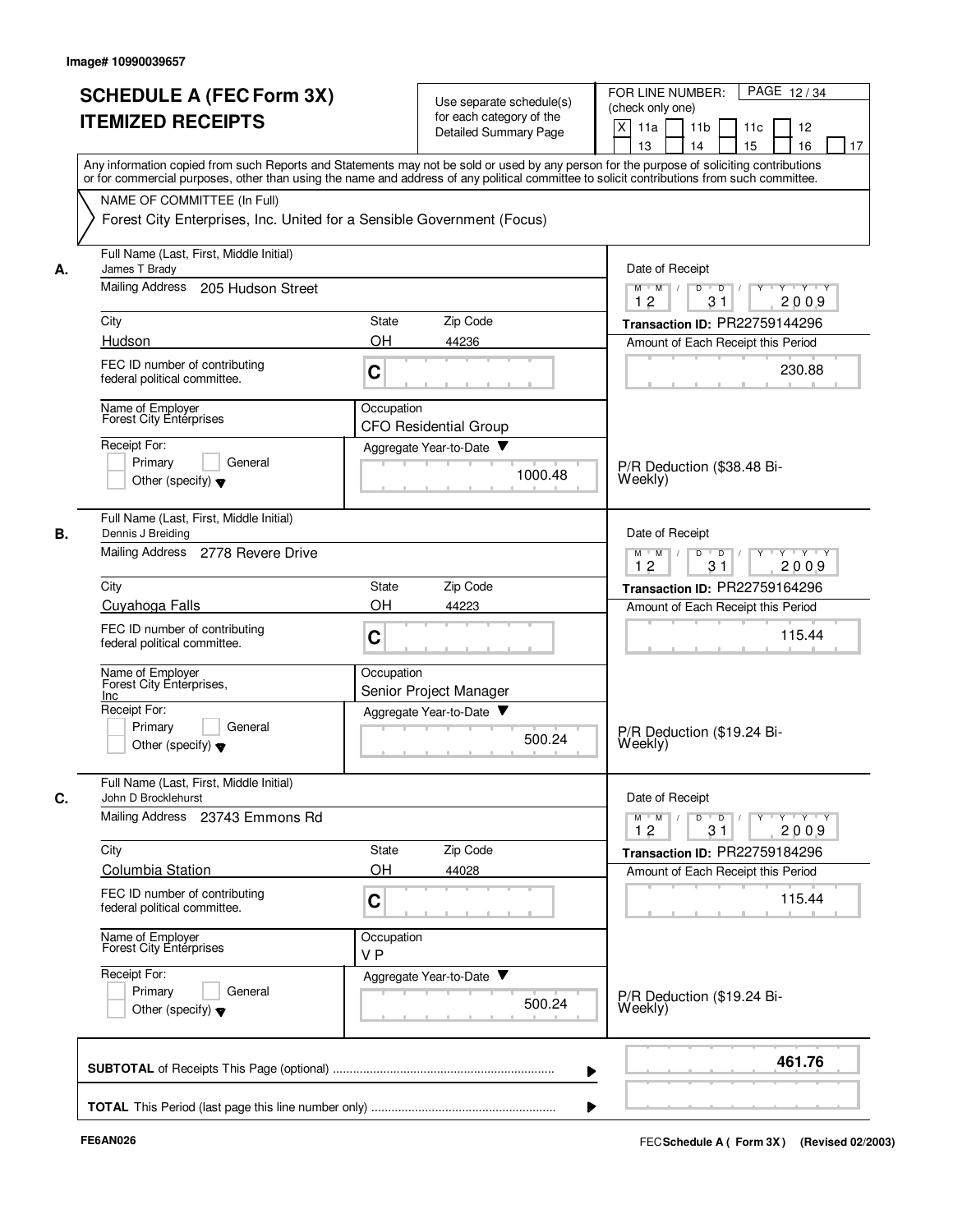|    | <b>SCHEDULE A (FEC Form 3X)</b><br><b>ITEMIZED RECEIPTS</b>                                                                                                                                                                                                                             |                                  | Use separate schedule(s)<br>for each category of the<br><b>Detailed Summary Page</b> | PAGE 13/34<br>FOR LINE NUMBER:<br>(check only one)<br>$\mathsf{X}$<br>11a<br>11 <sub>b</sub><br>11c<br>12<br>15<br>16<br>13<br>14<br>17 |
|----|-----------------------------------------------------------------------------------------------------------------------------------------------------------------------------------------------------------------------------------------------------------------------------------------|----------------------------------|--------------------------------------------------------------------------------------|-----------------------------------------------------------------------------------------------------------------------------------------|
|    | Any information copied from such Reports and Statements may not be sold or used by any person for the purpose of soliciting contributions<br>or for commercial purposes, other than using the name and address of any political committee to solicit contributions from such committee. |                                  |                                                                                      |                                                                                                                                         |
|    | NAME OF COMMITTEE (In Full)<br>Forest City Enterprises, Inc. United for a Sensible Government (Focus)                                                                                                                                                                                   |                                  |                                                                                      |                                                                                                                                         |
| А. | Full Name (Last, First, Middle Initial)<br>Charmaine D Brown                                                                                                                                                                                                                            |                                  |                                                                                      | Date of Receipt                                                                                                                         |
|    | Mailing Address 3241 Green Road                                                                                                                                                                                                                                                         |                                  |                                                                                      | D<br>Y Y Y Y Y<br>$M$ $M$<br>$\top$ /<br>$\overline{D}$<br>$\prime$<br>12<br>31<br>2009                                                 |
|    | City                                                                                                                                                                                                                                                                                    | State                            | Zip Code                                                                             | Transaction ID: PR22759204296                                                                                                           |
|    | Beachwood                                                                                                                                                                                                                                                                               | OH                               | 44122                                                                                | Amount of Each Receipt this Period                                                                                                      |
|    | FEC ID number of contributing<br>federal political committee.                                                                                                                                                                                                                           | C                                |                                                                                      | 115.44                                                                                                                                  |
|    | Name of Employer<br>Forest City Enterprises                                                                                                                                                                                                                                             | Occupation                       | Director, Diversity & Inclusion                                                      |                                                                                                                                         |
|    | Receipt For:<br>Primary<br>General<br>Other (specify) $\blacktriangledown$                                                                                                                                                                                                              |                                  | Aggregate Year-to-Date<br>500.24                                                     | P/R Deduction (\$19.24 Bi-<br>Weekly)                                                                                                   |
| В. | Full Name (Last, First, Middle Initial)<br>Derek C Brown                                                                                                                                                                                                                                |                                  |                                                                                      | Date of Receipt                                                                                                                         |
|    | Mailing Address 4354 Larksong Ct                                                                                                                                                                                                                                                        |                                  |                                                                                      | $Y + Y + Y$<br>M<br>M<br>D<br>$\overline{D}$<br>31<br>12<br>2009                                                                        |
|    | City                                                                                                                                                                                                                                                                                    | State                            | Zip Code                                                                             | Transaction ID: PR22759214296                                                                                                           |
|    | Castle Rock                                                                                                                                                                                                                                                                             | CO                               | 80109                                                                                | Amount of Each Receipt this Period                                                                                                      |
|    | FEC ID number of contributing<br>federal political committee.                                                                                                                                                                                                                           | C                                |                                                                                      | 60.00                                                                                                                                   |
|    | Name of Employer<br><b>Forest City</b>                                                                                                                                                                                                                                                  | Occupation                       | <b>Engineering Manager</b>                                                           |                                                                                                                                         |
|    | Receipt For:<br>Primary<br>General<br>Other (specify) $\blacktriangledown$                                                                                                                                                                                                              |                                  | Aggregate Year-to-Date<br>260.00                                                     | P/R Deduction (\$10.00 Bi-<br>Weekly)                                                                                                   |
| C. | Full Name (Last, First, Middle Initial)<br>Peter B Calkins                                                                                                                                                                                                                              |                                  |                                                                                      | Date of Receipt                                                                                                                         |
|    | Mailing Address 79 Johnson St                                                                                                                                                                                                                                                           |                                  |                                                                                      | Y 'Y 'Y<br>$M$ $M$ /<br>D<br>$\overline{D}$<br>31<br>2009<br>12                                                                         |
|    | City<br>North Andover                                                                                                                                                                                                                                                                   | State<br>МA                      | Zip Code<br>01845                                                                    | <b>Transaction ID: PR22759294296</b><br>Amount of Each Receipt this Period                                                              |
|    | FEC ID number of contributing<br>federal political committee.                                                                                                                                                                                                                           | C                                |                                                                                      | 346.20                                                                                                                                  |
|    | Name of Employer<br>Forest City Enterprises                                                                                                                                                                                                                                             | Occupation<br><b>Real Estate</b> |                                                                                      |                                                                                                                                         |
|    | Receipt For:<br>Primary<br>General<br>Other (specify) $\blacktriangledown$                                                                                                                                                                                                              |                                  | Aggregate Year-to-Date<br>634.70                                                     | P/R Deduction (\$57.70 Bi-<br>Weekly)                                                                                                   |
|    |                                                                                                                                                                                                                                                                                         |                                  |                                                                                      | 521.64                                                                                                                                  |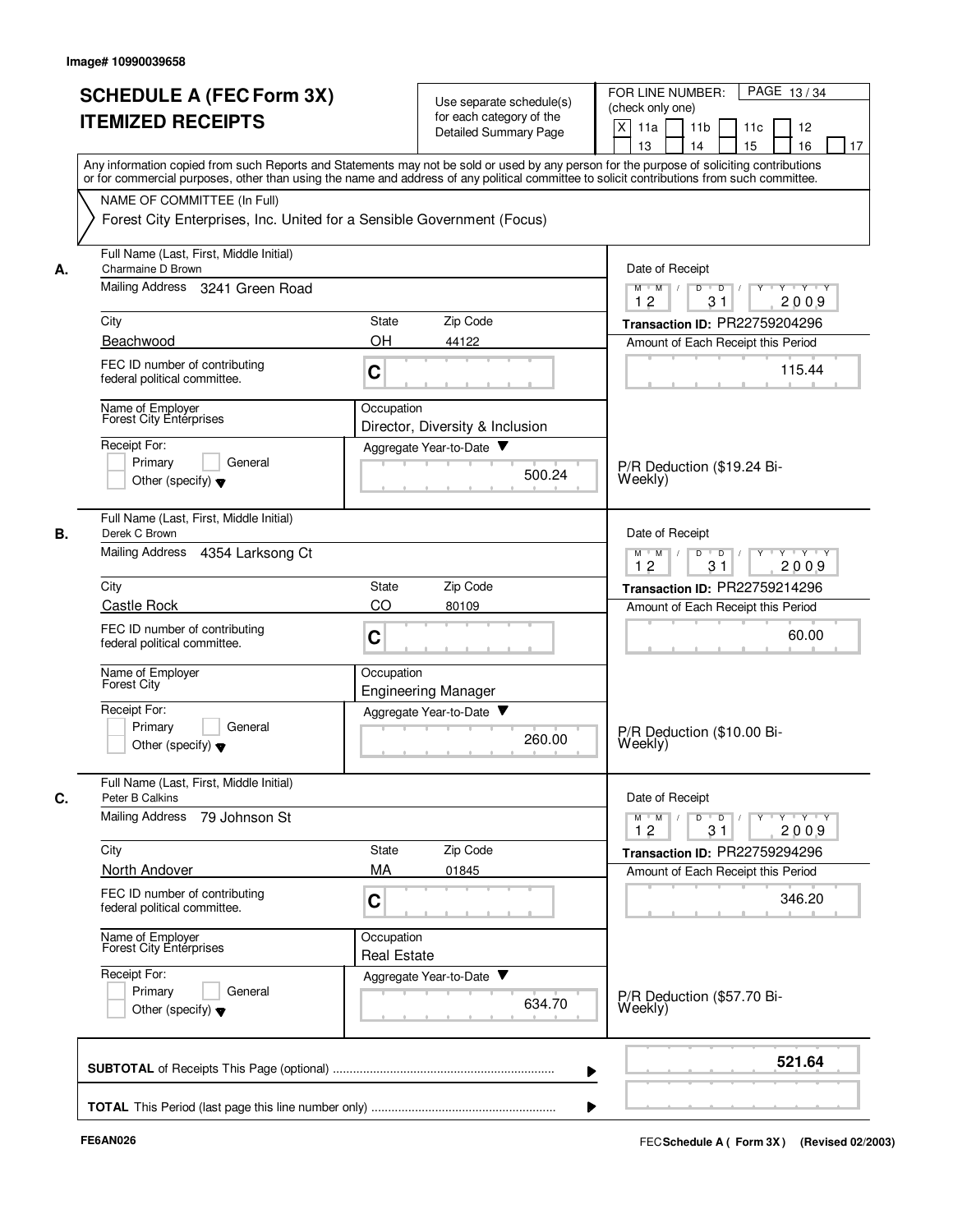|    | <b>SCHEDULE A (FEC Form 3X)</b>                                                                                                                                                                                                                                                         |                           | Use separate schedule(s)    | PAGE 14/34<br>FOR LINE NUMBER:<br>(check only one)                       |
|----|-----------------------------------------------------------------------------------------------------------------------------------------------------------------------------------------------------------------------------------------------------------------------------------------|---------------------------|-----------------------------|--------------------------------------------------------------------------|
|    | <b>ITEMIZED RECEIPTS</b>                                                                                                                                                                                                                                                                |                           | for each category of the    | X<br>11a<br>11 <sub>b</sub><br>11c<br>12                                 |
|    |                                                                                                                                                                                                                                                                                         |                           | Detailed Summary Page       | 13<br>14<br>15<br>16<br>17                                               |
|    | Any information copied from such Reports and Statements may not be sold or used by any person for the purpose of soliciting contributions<br>or for commercial purposes, other than using the name and address of any political committee to solicit contributions from such committee. |                           |                             |                                                                          |
|    | NAME OF COMMITTEE (In Full)                                                                                                                                                                                                                                                             |                           |                             |                                                                          |
|    | Forest City Enterprises, Inc. United for a Sensible Government (Focus)                                                                                                                                                                                                                  |                           |                             |                                                                          |
| А. | Full Name (Last, First, Middle Initial)<br>Daniel P Chonko                                                                                                                                                                                                                              |                           |                             | Date of Receipt                                                          |
|    | Mailing Address<br>1850 Coes Post Run                                                                                                                                                                                                                                                   |                           |                             | $Y - Y - Y$<br>$M$ $M$ /<br>D<br>$\overline{D}$ /<br>12<br>2009<br>31    |
|    | City                                                                                                                                                                                                                                                                                    | State                     | Zip Code                    | Transaction ID: PR22759414296                                            |
|    | Westlake                                                                                                                                                                                                                                                                                | OH                        | 44145                       | Amount of Each Receipt this Period                                       |
|    | FEC ID number of contributing<br>federal political committee.                                                                                                                                                                                                                           | C                         |                             | 57.72                                                                    |
|    | Name of Employer<br>Forest City Enterprises                                                                                                                                                                                                                                             | Occupation<br>Controller  |                             |                                                                          |
|    | Receipt For:                                                                                                                                                                                                                                                                            |                           | Aggregate Year-to-Date ▼    |                                                                          |
|    | Primary<br>General<br>Other (specify) $\blacktriangledown$                                                                                                                                                                                                                              |                           | 250.12                      | P/R Deduction (\$9.62 Bi-W-<br>eekly)                                    |
| В. | Full Name (Last, First, Middle Initial)<br>David S Conway                                                                                                                                                                                                                               |                           |                             | Date of Receipt                                                          |
|    | Mailing Address<br>2156 Garden Dr                                                                                                                                                                                                                                                       |                           |                             | $Y - Y - Y$<br>$M$ M<br>D<br>$\overline{D}$<br>12<br>31<br>2009          |
|    | City                                                                                                                                                                                                                                                                                    | State                     | Zip Code                    | Transaction ID: PR22759464296                                            |
|    | Wickliffe                                                                                                                                                                                                                                                                               | OH                        | 44092                       | Amount of Each Receipt this Period                                       |
|    | FEC ID number of contributing<br>federal political committee.                                                                                                                                                                                                                           | C                         |                             | 115.44                                                                   |
|    | Name of Employer<br>Forest City Enterprises                                                                                                                                                                                                                                             | Occupation                | Asset Management            |                                                                          |
|    | Receipt For:                                                                                                                                                                                                                                                                            |                           | Aggregate Year-to-Date<br>▼ |                                                                          |
|    | Primary<br>General<br>Other (specify) $\blacktriangledown$                                                                                                                                                                                                                              |                           | 500.24                      | P/R Deduction (\$19.24 Bi-<br>Weekly)                                    |
| C. | Full Name (Last, First, Middle Initial)<br>Emerick J Corsi, JR                                                                                                                                                                                                                          |                           |                             | Date of Receipt                                                          |
|    | <b>Mailing Address</b><br>7650 Deerfoot Tr                                                                                                                                                                                                                                              |                           |                             | $Y - Y - Y$<br>$M$ $M$ /<br>D<br>$\overline{D}$<br>Y<br>12<br>31<br>2009 |
|    | City                                                                                                                                                                                                                                                                                    | <b>State</b>              | Zip Code                    | Transaction ID: PR22759504296                                            |
|    | Russell                                                                                                                                                                                                                                                                                 | OH                        | 44072                       | Amount of Each Receipt this Period                                       |
|    | FEC ID number of contributing<br>federal political committee.                                                                                                                                                                                                                           | C                         |                             | 230.88                                                                   |
|    | Name of Employer<br>Forest City Enterprises                                                                                                                                                                                                                                             | Occupation<br>Development |                             |                                                                          |
|    | Receipt For:                                                                                                                                                                                                                                                                            |                           | Aggregate Year-to-Date      |                                                                          |
|    | Primary<br>General<br>Other (specify) $\blacktriangledown$                                                                                                                                                                                                                              |                           | 1000.48                     | P/R Deduction (\$38.48 Bi-<br>Weekly)                                    |
|    |                                                                                                                                                                                                                                                                                         |                           |                             | 404.04                                                                   |
|    |                                                                                                                                                                                                                                                                                         |                           |                             |                                                                          |
|    |                                                                                                                                                                                                                                                                                         |                           |                             |                                                                          |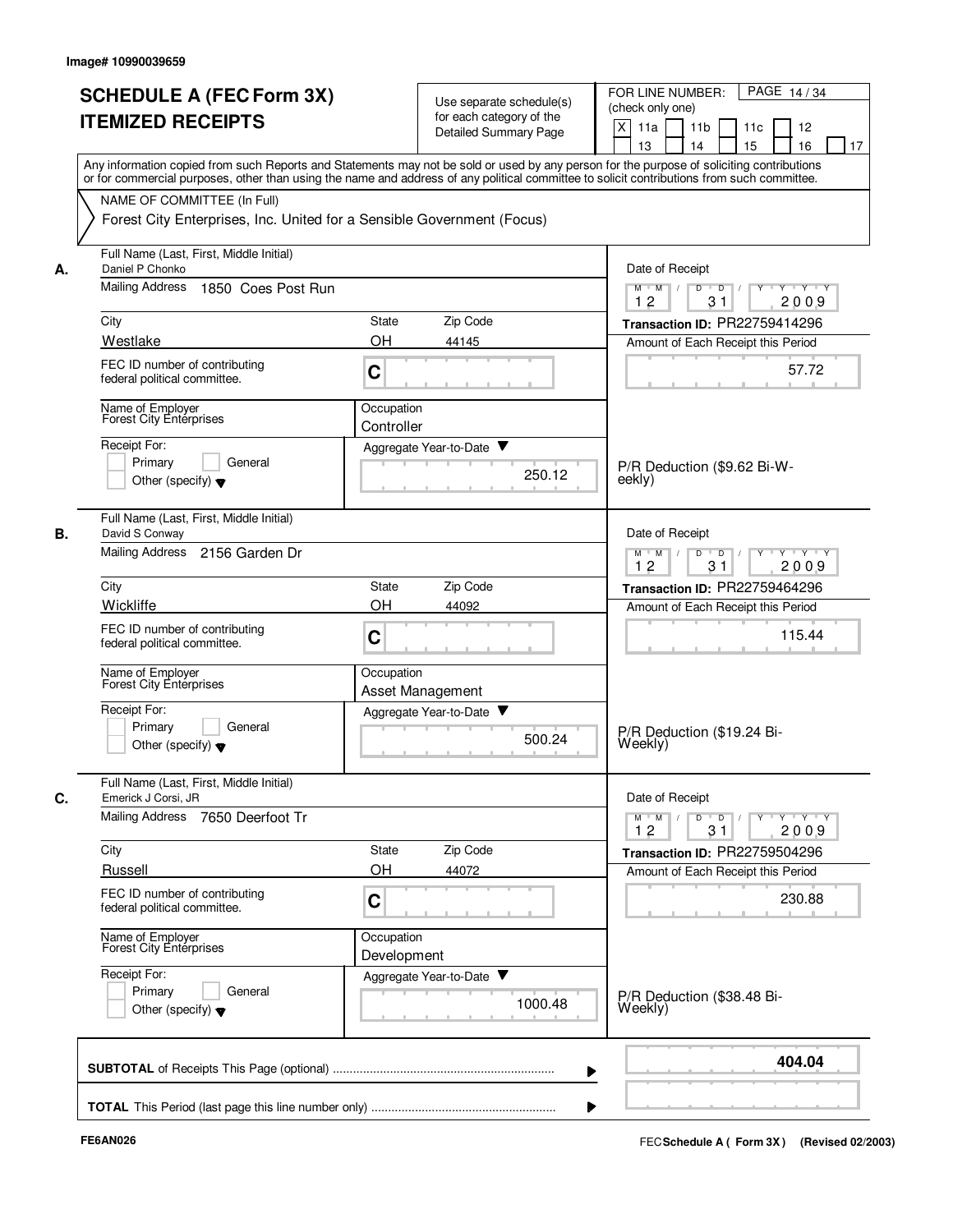|    | <b>SCHEDULE A (FEC Form 3X)</b><br><b>ITEMIZED RECEIPTS</b>                                                                                                                                                                                                                             |                              | Use separate schedule(s)<br>for each category of the<br><b>Detailed Summary Page</b> | PAGE 15/34<br>FOR LINE NUMBER:<br>(check only one)<br>X<br>11a<br>11 <sub>b</sub><br>11c<br>12<br>15<br>13<br>14<br>16<br>17 |
|----|-----------------------------------------------------------------------------------------------------------------------------------------------------------------------------------------------------------------------------------------------------------------------------------------|------------------------------|--------------------------------------------------------------------------------------|------------------------------------------------------------------------------------------------------------------------------|
|    | Any information copied from such Reports and Statements may not be sold or used by any person for the purpose of soliciting contributions<br>or for commercial purposes, other than using the name and address of any political committee to solicit contributions from such committee. |                              |                                                                                      |                                                                                                                              |
|    | NAME OF COMMITTEE (In Full)<br>Forest City Enterprises, Inc. United for a Sensible Government (Focus)                                                                                                                                                                                   |                              |                                                                                      |                                                                                                                              |
| А. | Full Name (Last, First, Middle Initial)<br>James M Cory                                                                                                                                                                                                                                 |                              |                                                                                      | Date of Receipt                                                                                                              |
|    | Mailing Address 657 Tularosa Drive                                                                                                                                                                                                                                                      |                              |                                                                                      | D<br>$\overline{D}$<br>$Y \vdash Y \vdash Y$<br>$M$ $M$ /<br>12<br>31<br>2009                                                |
|    | City                                                                                                                                                                                                                                                                                    | State                        | Zip Code                                                                             | Transaction ID: PR22759514296                                                                                                |
|    | <b>Los Angeles</b>                                                                                                                                                                                                                                                                      | CA                           | 90026-3626                                                                           | Amount of Each Receipt this Period                                                                                           |
|    | FEC ID number of contributing<br>federal political committee.                                                                                                                                                                                                                           | C                            | <b>CONTRACTOR</b>                                                                    | 115.44                                                                                                                       |
|    | Name of Employer<br>Forest City Enterprises                                                                                                                                                                                                                                             | Occupation<br>Retail Leasing |                                                                                      |                                                                                                                              |
|    | Receipt For:<br>Primary<br>General<br>Other (specify) $\blacktriangledown$                                                                                                                                                                                                              |                              | Aggregate Year-to-Date<br>500.24                                                     | P/R Deduction (\$19.24 Bi-<br>Weekly)                                                                                        |
| В. | Full Name (Last, First, Middle Initial)<br>James A Criswell                                                                                                                                                                                                                             |                              |                                                                                      | Date of Receipt                                                                                                              |
|    | Mailing Address 20433 Bradgate Lane                                                                                                                                                                                                                                                     |                              |                                                                                      | $Y + Y + Y$<br>$M$ M<br>D<br>D<br>12<br>31<br>2009                                                                           |
|    | City                                                                                                                                                                                                                                                                                    | <b>State</b>                 | Zip Code                                                                             | Transaction ID: PR22759534296                                                                                                |
|    | Strongsville<br>FEC ID number of contributing<br>federal political committee.                                                                                                                                                                                                           | OH<br>C                      | 44149                                                                                | Amount of Each Receipt this Period<br>60.00                                                                                  |
|    | Name of Employer<br>Forest City Enterprises.                                                                                                                                                                                                                                            | Occupation                   | Director of Internal Audit                                                           |                                                                                                                              |
|    | Inc.<br>Receipt For:<br>Primary<br>General<br>Other (specify) $\blacktriangledown$                                                                                                                                                                                                      |                              | Aggregate Year-to-Date<br>260.00                                                     | P/R Deduction (\$10.00 Bi-<br>Weekly)                                                                                        |
|    | Full Name (Last, First, Middle Initial)<br>James P Crosby                                                                                                                                                                                                                               |                              |                                                                                      | Date of Receipt                                                                                                              |
|    | Mailing Address<br>2890 Eaton Rd                                                                                                                                                                                                                                                        |                              |                                                                                      | $Y - Y - Y - Y$<br>$M$ M<br>D<br>$\overline{D}$<br>12<br>31<br>2009                                                          |
|    | City                                                                                                                                                                                                                                                                                    | State                        | Zip Code                                                                             | Transaction ID: PR22759544296                                                                                                |
|    | <b>Shaker Hts</b><br>FEC ID number of contributing                                                                                                                                                                                                                                      | OH<br>C                      | 44122                                                                                | Amount of Each Receipt this Period<br>115.44                                                                                 |
|    | federal political committee.<br>Name of Employer<br>Forest City Enterprises,                                                                                                                                                                                                            | Occupation                   |                                                                                      |                                                                                                                              |
|    | Inc.<br>Receipt For:<br>Primary<br>General<br>Other (specify) $\blacktriangledown$                                                                                                                                                                                                      |                              | Commercial Real Estate Development Com<br>Aggregate Year-to-Date<br>500.24           | P/R Deduction (\$19.24 Bi-<br>Weekly)                                                                                        |
|    |                                                                                                                                                                                                                                                                                         |                              |                                                                                      | 290.88                                                                                                                       |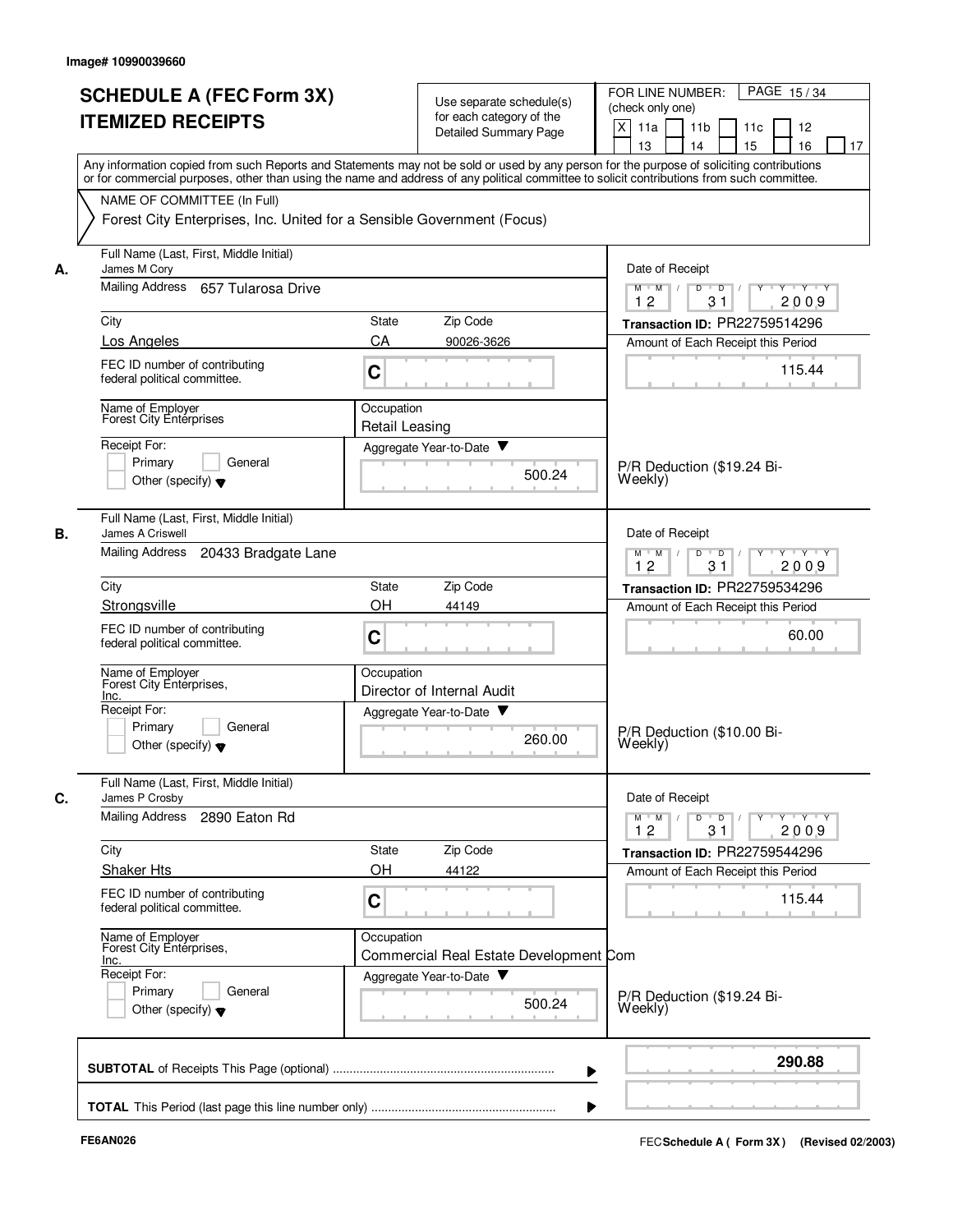|    | <b>SCHEDULE A (FEC Form 3X)</b><br><b>ITEMIZED RECEIPTS</b>                                           | Use separate schedule(s)<br>for each category of the<br><b>Detailed Summary Page</b>                                                                                                                                                                                                    | PAGE 16/34<br>FOR LINE NUMBER:<br>(check only one)<br>$\mathsf{X}$<br>11a<br>11 <sub>b</sub><br>11c<br>12<br>13<br>14<br>15<br>16<br>17 |
|----|-------------------------------------------------------------------------------------------------------|-----------------------------------------------------------------------------------------------------------------------------------------------------------------------------------------------------------------------------------------------------------------------------------------|-----------------------------------------------------------------------------------------------------------------------------------------|
|    |                                                                                                       | Any information copied from such Reports and Statements may not be sold or used by any person for the purpose of soliciting contributions<br>or for commercial purposes, other than using the name and address of any political committee to solicit contributions from such committee. |                                                                                                                                         |
|    | NAME OF COMMITTEE (In Full)<br>Forest City Enterprises, Inc. United for a Sensible Government (Focus) |                                                                                                                                                                                                                                                                                         |                                                                                                                                         |
| А. | Full Name (Last, First, Middle Initial)<br>Guy L Danser                                               |                                                                                                                                                                                                                                                                                         | Date of Receipt                                                                                                                         |
|    | Mailing Address<br>2806 Myrick Ln                                                                     |                                                                                                                                                                                                                                                                                         | $Y - Y - Y$<br>$M$ $M$ /<br>D<br>$\overline{D}$<br>12<br>31<br>2009                                                                     |
|    | City                                                                                                  | Zip Code<br><b>State</b>                                                                                                                                                                                                                                                                | Transaction ID: PR22759594296                                                                                                           |
|    | Twinsburg                                                                                             | OH<br>44087                                                                                                                                                                                                                                                                             | Amount of Each Receipt this Period                                                                                                      |
|    | FEC ID number of contributing<br>federal political committee.                                         | C                                                                                                                                                                                                                                                                                       | 115.44                                                                                                                                  |
|    | Name of Employer<br>Forest City Enterprises,<br>Inc.                                                  | Occupation<br><b>CPA - Tax Accountant</b>                                                                                                                                                                                                                                               |                                                                                                                                         |
|    | Receipt For:                                                                                          | Aggregate Year-to-Date                                                                                                                                                                                                                                                                  |                                                                                                                                         |
|    | General<br>Primary<br>Other (specify) $\blacktriangledown$                                            | 500.24                                                                                                                                                                                                                                                                                  | P/R Deduction (\$19.24 Bi-<br>Weekly)                                                                                                   |
| В. | Full Name (Last, First, Middle Initial)<br>Michael S Defferding                                       |                                                                                                                                                                                                                                                                                         | Date of Receipt                                                                                                                         |
|    | Mailing Address 6818 Alpine Dr                                                                        |                                                                                                                                                                                                                                                                                         | D<br>$\overline{D}$<br>Y 'Y 'Y<br>$M$ M<br>12<br>31<br>2009                                                                             |
|    | City                                                                                                  | Zip Code<br><b>State</b>                                                                                                                                                                                                                                                                | Transaction ID: PR22759614296                                                                                                           |
|    | Annandale                                                                                             | VA<br>22003                                                                                                                                                                                                                                                                             | Amount of Each Receipt this Period                                                                                                      |
|    | FEC ID number of contributing<br>federal political committee.                                         | C                                                                                                                                                                                                                                                                                       | 461.58                                                                                                                                  |
|    | Name of Employer<br>Forest City Enterprises                                                           | Occupation<br>Real Estate Development                                                                                                                                                                                                                                                   |                                                                                                                                         |
|    | Receipt For:                                                                                          | Aggregate Year-to-Date                                                                                                                                                                                                                                                                  |                                                                                                                                         |
|    | Primary<br>General<br>Other (specify) $\blacktriangledown$                                            | 2000.18                                                                                                                                                                                                                                                                                 | P/R Deduction (\$76.93 Bi-<br>Weekly)                                                                                                   |
| C. | Full Name (Last, First, Middle Initial)<br>Michael J Evrard                                           |                                                                                                                                                                                                                                                                                         | Date of Receipt                                                                                                                         |
|    | Mailing Address<br>4955 Shady Brooke Run                                                              |                                                                                                                                                                                                                                                                                         | $D \quad D \quad / \quad \Gamma Y \quad Y \quad Y \quad Y \quad Y$<br>$M$ $M$ /<br>12<br>2009<br>31                                     |
|    | City                                                                                                  | State<br>Zip Code                                                                                                                                                                                                                                                                       | Transaction ID: PR22759764296                                                                                                           |
|    | Medina                                                                                                | OН<br>44256                                                                                                                                                                                                                                                                             | Amount of Each Receipt this Period                                                                                                      |
|    | FEC ID number of contributing<br>federal political committee.                                         | C                                                                                                                                                                                                                                                                                       | 120.00                                                                                                                                  |
|    | Name of Employer<br>Forest City Entérprises                                                           | Occupation<br>Vice President of Business Services                                                                                                                                                                                                                                       |                                                                                                                                         |
|    | Receipt For:<br>Primary<br>General                                                                    | Aggregate Year-to-Date                                                                                                                                                                                                                                                                  |                                                                                                                                         |
|    | Other (specify) $\blacktriangledown$                                                                  | 520.00                                                                                                                                                                                                                                                                                  | P/R Deduction (\$20.00 Bi-<br>Weekly)                                                                                                   |
|    |                                                                                                       |                                                                                                                                                                                                                                                                                         | 697.02                                                                                                                                  |
|    |                                                                                                       | ▶                                                                                                                                                                                                                                                                                       |                                                                                                                                         |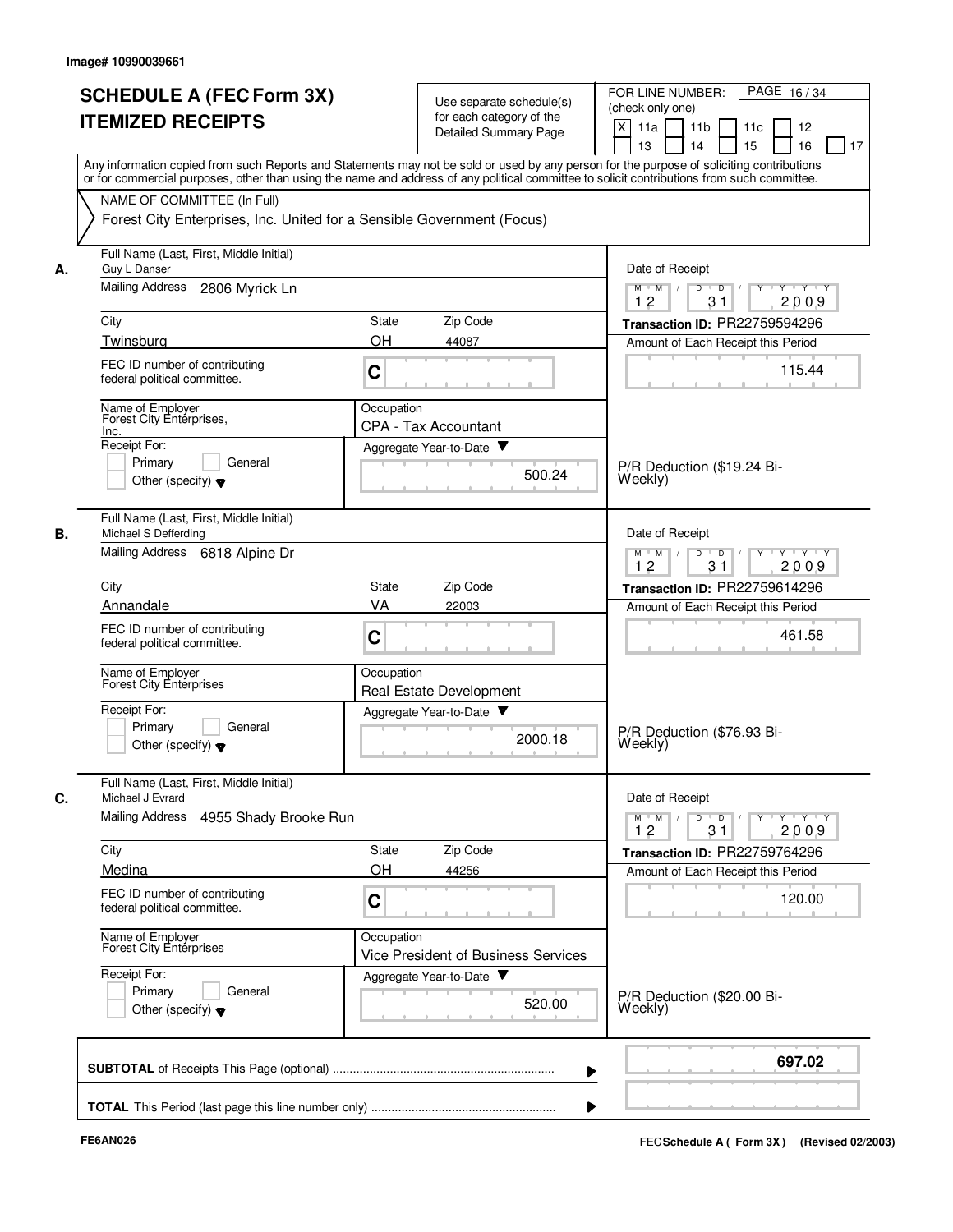|    | <b>SCHEDULE A (FEC Form 3X)</b><br><b>ITEMIZED RECEIPTS</b><br>Any information copied from such Reports and Statements may not be sold or used by any person for the purpose of soliciting contributions<br>or for commercial purposes, other than using the name and address of any political committee to solicit contributions from such committee. | Use separate schedule(s)<br>for each category of the<br>Detailed Summary Page | PAGE 17/34<br>FOR LINE NUMBER:<br>(check only one)<br>$\times$<br>11a<br>11 <sub>b</sub><br>11c<br>12<br>15<br>13<br>14<br>16<br>17 |
|----|--------------------------------------------------------------------------------------------------------------------------------------------------------------------------------------------------------------------------------------------------------------------------------------------------------------------------------------------------------|-------------------------------------------------------------------------------|-------------------------------------------------------------------------------------------------------------------------------------|
|    | NAME OF COMMITTEE (In Full)<br>Forest City Enterprises, Inc. United for a Sensible Government (Focus)                                                                                                                                                                                                                                                  |                                                                               |                                                                                                                                     |
| А. | Full Name (Last, First, Middle Initial)<br>James W Finnerty                                                                                                                                                                                                                                                                                            |                                                                               | Date of Receipt                                                                                                                     |
|    | Mailing Address 7429 Scioto Ct                                                                                                                                                                                                                                                                                                                         |                                                                               | Y Y Y Y<br>$M$ $M$ /<br>D<br>$\overline{D}$ /<br>$Y$ <sup><math>\top</math></sup><br>31<br>2009<br>12                               |
|    | City                                                                                                                                                                                                                                                                                                                                                   | Zip Code<br><b>State</b>                                                      | Transaction ID: PR22759864296                                                                                                       |
|    | Solon                                                                                                                                                                                                                                                                                                                                                  | OH<br>44139                                                                   | Amount of Each Receipt this Period                                                                                                  |
|    | FEC ID number of contributing<br>federal political committee.                                                                                                                                                                                                                                                                                          | C                                                                             | 300.00                                                                                                                              |
|    | Name of Employer<br>Forest City Entérprises                                                                                                                                                                                                                                                                                                            | Occupation<br>Vice President - Tax                                            |                                                                                                                                     |
|    | Receipt For:                                                                                                                                                                                                                                                                                                                                           | Aggregate Year-to-Date                                                        |                                                                                                                                     |
|    | General<br>Primary<br>Other (specify) $\blacktriangledown$                                                                                                                                                                                                                                                                                             | 1300.00                                                                       | P/R Deduction (\$50.00 Bi-<br>Weekly)                                                                                               |
| В. | Full Name (Last, First, Middle Initial)<br><b>Bruce J Geier</b>                                                                                                                                                                                                                                                                                        |                                                                               | Date of Receipt                                                                                                                     |
|    | Mailing Address<br>850 Whisperwood Ln                                                                                                                                                                                                                                                                                                                  |                                                                               | D<br>$\overline{D}$<br>$Y - Y - Y$<br>$M$ M<br>12<br>31<br>2009                                                                     |
|    | City                                                                                                                                                                                                                                                                                                                                                   | Zip Code<br><b>State</b>                                                      | Transaction ID: PR22759934296                                                                                                       |
|    | Aurora                                                                                                                                                                                                                                                                                                                                                 | OH<br>44202                                                                   | Amount of Each Receipt this Period                                                                                                  |
|    | FEC ID number of contributing<br>federal political committee.                                                                                                                                                                                                                                                                                          | C                                                                             | 115.44                                                                                                                              |
|    | Name of Employer<br><b>Forest City Enterprises</b>                                                                                                                                                                                                                                                                                                     | Occupation<br>CFO                                                             |                                                                                                                                     |
|    | Receipt For:<br>Primary<br>General<br>Other (specify) $\blacktriangledown$                                                                                                                                                                                                                                                                             | Aggregate Year-to-Date ▼<br>500.24                                            | P/R Deduction (\$19.24 Bi-<br>Weekly)                                                                                               |
| C. | Full Name (Last, First, Middle Initial)<br>Robert G Gephart                                                                                                                                                                                                                                                                                            |                                                                               | Date of Receipt                                                                                                                     |
|    | Mailing Address 447 Leverett Lane                                                                                                                                                                                                                                                                                                                      |                                                                               | $Y$ $Y$ $Y$<br>$\overline{D}$<br>$M$ M<br>D<br>Y<br>31<br>2009<br>12                                                                |
|    | City                                                                                                                                                                                                                                                                                                                                                   | Zip Code<br>State                                                             | Transaction ID: PR22759944296                                                                                                       |
|    | <b>Highland Heights</b>                                                                                                                                                                                                                                                                                                                                | OН<br>44143                                                                   | Amount of Each Receipt this Period                                                                                                  |
|    | FEC ID number of contributing<br>federal political committee.                                                                                                                                                                                                                                                                                          | C                                                                             | 230.82                                                                                                                              |
|    | Name of Employer<br>Forest City Enterprises                                                                                                                                                                                                                                                                                                            | Occupation<br>Executive                                                       |                                                                                                                                     |
|    | Receipt For:<br>Primary<br>General<br>Other (specify) $\blacktriangledown$                                                                                                                                                                                                                                                                             | Aggregate Year-to-Date<br>1000.22                                             | P/R Deduction (\$38.47 Bi-<br>Weekly)                                                                                               |
|    |                                                                                                                                                                                                                                                                                                                                                        |                                                                               | 646.26                                                                                                                              |
|    |                                                                                                                                                                                                                                                                                                                                                        |                                                                               |                                                                                                                                     |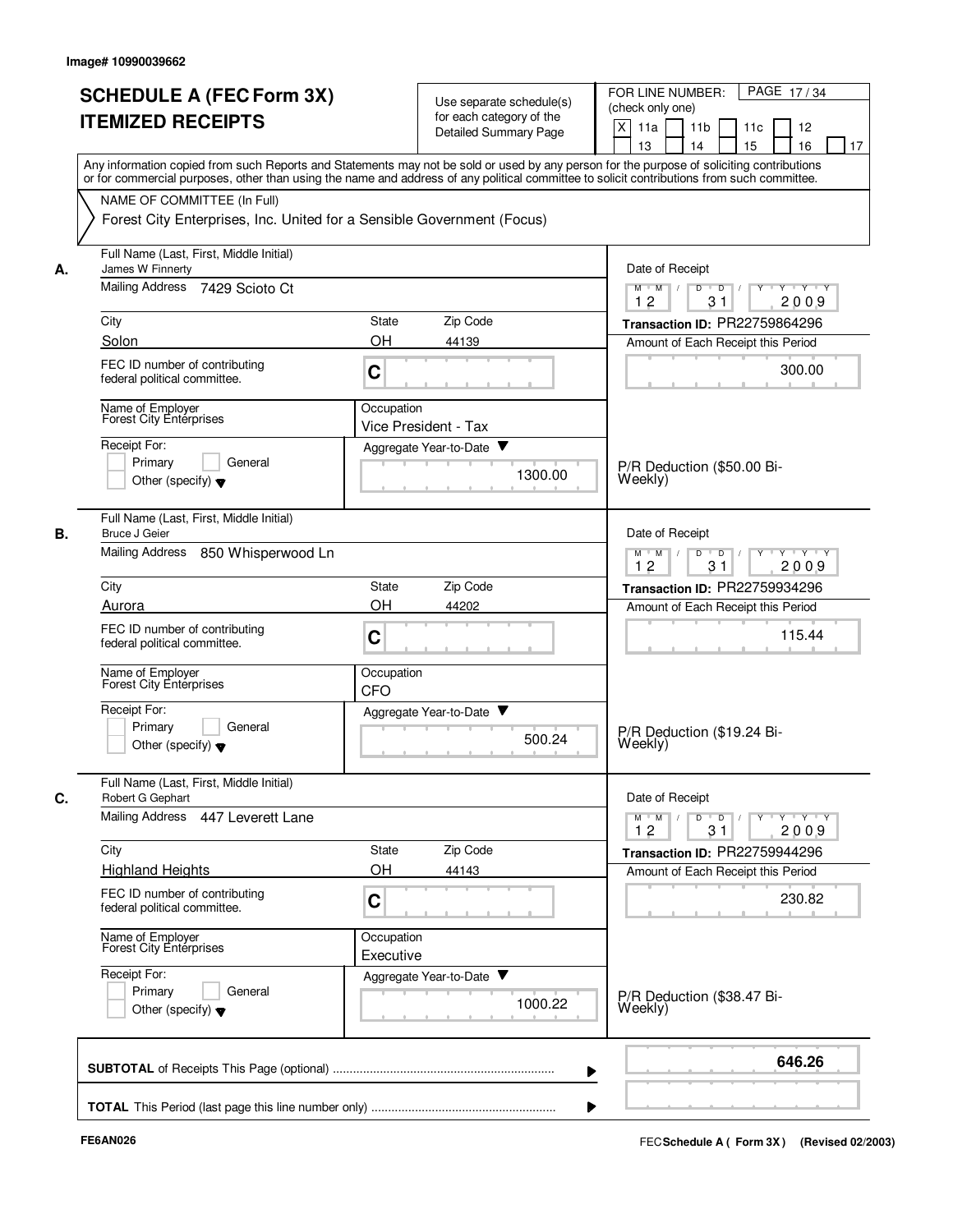|    | <b>SCHEDULE A (FEC Form 3X)</b>                                                                                                                                                                                                                                                         |                                                                     | Use separate schedule(s)         | FOR LINE NUMBER:<br>PAGE 18/34<br>(check only one)      |
|----|-----------------------------------------------------------------------------------------------------------------------------------------------------------------------------------------------------------------------------------------------------------------------------------------|---------------------------------------------------------------------|----------------------------------|---------------------------------------------------------|
|    | <b>ITEMIZED RECEIPTS</b>                                                                                                                                                                                                                                                                |                                                                     | for each category of the         |                                                         |
|    |                                                                                                                                                                                                                                                                                         |                                                                     | <b>Detailed Summary Page</b>     | $\mathsf{X}$<br>11a<br>11 <sub>b</sub><br>11c<br>12     |
|    |                                                                                                                                                                                                                                                                                         |                                                                     |                                  | 14<br>15<br>16<br>13<br>17                              |
|    | Any information copied from such Reports and Statements may not be sold or used by any person for the purpose of soliciting contributions<br>or for commercial purposes, other than using the name and address of any political committee to solicit contributions from such committee. |                                                                     |                                  |                                                         |
|    | NAME OF COMMITTEE (In Full)                                                                                                                                                                                                                                                             |                                                                     |                                  |                                                         |
|    | Forest City Enterprises, Inc. United for a Sensible Government (Focus)                                                                                                                                                                                                                  |                                                                     |                                  |                                                         |
|    |                                                                                                                                                                                                                                                                                         |                                                                     |                                  |                                                         |
| А. | Full Name (Last, First, Middle Initial)<br>Mark H Gerteis                                                                                                                                                                                                                               |                                                                     |                                  | Date of Receipt                                         |
|    | Mailing Address<br>2841 Weybridge                                                                                                                                                                                                                                                       | $Y - Y - Y$<br>$M$ $M$ /<br>D<br>$\overline{D}$<br>12<br>31<br>2009 |                                  |                                                         |
|    | City                                                                                                                                                                                                                                                                                    | <b>State</b>                                                        | Zip Code                         | Transaction ID: PR22759964296                           |
|    | <b>Shaker Hts</b>                                                                                                                                                                                                                                                                       | OH                                                                  | 44120                            |                                                         |
|    |                                                                                                                                                                                                                                                                                         |                                                                     |                                  | Amount of Each Receipt this Period                      |
|    | FEC ID number of contributing<br>federal political committee.                                                                                                                                                                                                                           | C                                                                   |                                  | 342.00                                                  |
|    | Name of Employer<br>Forest City Residential                                                                                                                                                                                                                                             | Occupation                                                          |                                  |                                                         |
|    | Group, Inc.                                                                                                                                                                                                                                                                             | VP                                                                  |                                  |                                                         |
|    | Receipt For:                                                                                                                                                                                                                                                                            |                                                                     | Aggregate Year-to-Date ▼         |                                                         |
|    | General<br>Primary                                                                                                                                                                                                                                                                      |                                                                     | 684.00                           | P/R Deduction (\$57.00 Bi-                              |
|    | Other (specify) $\blacktriangledown$                                                                                                                                                                                                                                                    |                                                                     |                                  | Weekly)                                                 |
| В. | Full Name (Last, First, Middle Initial)<br>Joan Glenn-Katzakis                                                                                                                                                                                                                          |                                                                     |                                  | Date of Receipt                                         |
|    | Mailing Address 2945 Wynde Tree Dr.                                                                                                                                                                                                                                                     |                                                                     |                                  | D<br>$\overline{D}$<br>Y 'Y 'Y<br>$M$ M                 |
|    |                                                                                                                                                                                                                                                                                         |                                                                     |                                  | 12<br>31<br>2009                                        |
|    | City                                                                                                                                                                                                                                                                                    | <b>State</b>                                                        | Zip Code                         | Transaction ID: PR22759994296                           |
|    | Seven Hills                                                                                                                                                                                                                                                                             | OH                                                                  | 44131                            | Amount of Each Receipt this Period                      |
|    | FEC ID number of contributing                                                                                                                                                                                                                                                           | C                                                                   |                                  | 46.20                                                   |
|    | federal political committee.                                                                                                                                                                                                                                                            |                                                                     |                                  |                                                         |
|    |                                                                                                                                                                                                                                                                                         | Occupation                                                          |                                  |                                                         |
|    | Name of Employer<br>Forest City Enterprises,<br>Inc.                                                                                                                                                                                                                                    |                                                                     | <b>Assistant General Counsel</b> |                                                         |
|    | Receipt For:                                                                                                                                                                                                                                                                            |                                                                     | Aggregate Year-to-Date           |                                                         |
|    | Primary<br>General                                                                                                                                                                                                                                                                      |                                                                     |                                  | P/R Deduction (\$7.70 Bi-W-                             |
|    | Other (specify) $\blacktriangledown$                                                                                                                                                                                                                                                    |                                                                     | 200.20                           | eekly)                                                  |
| C. | Full Name (Last, First, Middle Initial)<br>Denise C Hall                                                                                                                                                                                                                                |                                                                     |                                  | Date of Receipt                                         |
|    | Mailing Address 6338 Adair Dr                                                                                                                                                                                                                                                           |                                                                     |                                  | $Y + Y + Y$<br>$M^+$ M<br>$D$ $D$ $/$<br>$\overline{Y}$ |
|    |                                                                                                                                                                                                                                                                                         |                                                                     |                                  | 12<br>31<br>2009                                        |
|    | City                                                                                                                                                                                                                                                                                    | State                                                               | Zip Code                         | Transaction ID: PR22760044296                           |
|    | <b>Brookpark</b>                                                                                                                                                                                                                                                                        | OН                                                                  | 44142                            | Amount of Each Receipt this Period                      |
|    | FEC ID number of contributing                                                                                                                                                                                                                                                           |                                                                     |                                  | 115.44                                                  |
|    | federal political committee.                                                                                                                                                                                                                                                            | C                                                                   |                                  |                                                         |
|    | Name of Employer<br>Forest City Enterprises                                                                                                                                                                                                                                             | Occupation                                                          |                                  |                                                         |
|    |                                                                                                                                                                                                                                                                                         | Asst V.P.                                                           |                                  |                                                         |
|    | Receipt For:                                                                                                                                                                                                                                                                            |                                                                     | Aggregate Year-to-Date           |                                                         |
|    | Primary<br>General                                                                                                                                                                                                                                                                      |                                                                     | 500.24                           | P/R Deduction (\$19.24 Bi-                              |
|    | Other (specify) $\blacktriangledown$                                                                                                                                                                                                                                                    |                                                                     |                                  | Weekly)                                                 |
|    |                                                                                                                                                                                                                                                                                         |                                                                     |                                  |                                                         |
|    |                                                                                                                                                                                                                                                                                         |                                                                     |                                  | 503.64                                                  |
|    |                                                                                                                                                                                                                                                                                         |                                                                     |                                  |                                                         |
|    |                                                                                                                                                                                                                                                                                         |                                                                     |                                  |                                                         |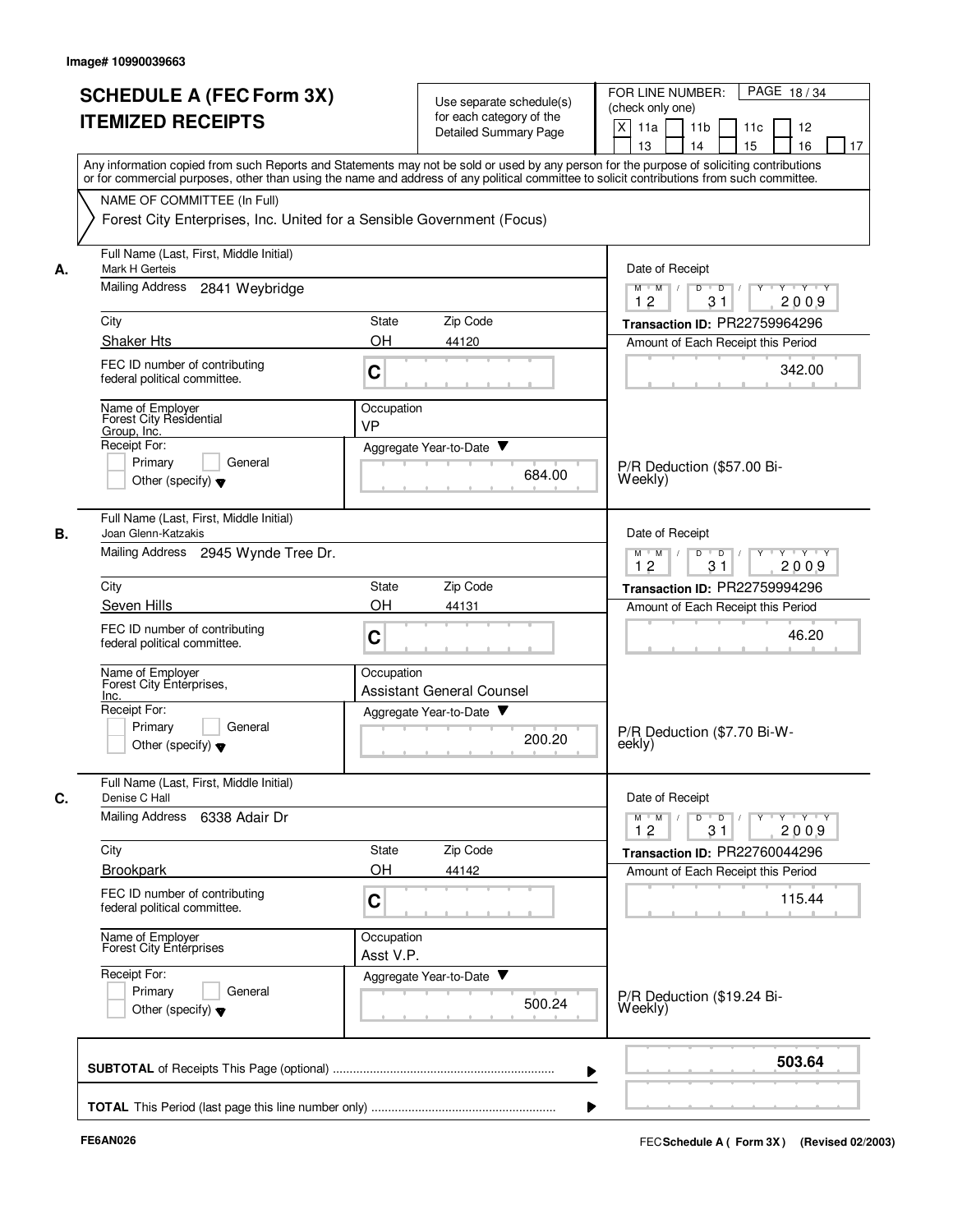|    | <b>SCHEDULE A (FEC Form 3X)</b><br><b>ITEMIZED RECEIPTS</b><br>Any information copied from such Reports and Statements may not be sold or used by any person for the purpose of soliciting contributions | Use separate schedule(s)<br>for each category of the<br>Detailed Summary Page | FOR LINE NUMBER:<br>PAGE 19/34<br>(check only one)<br>$\times$<br>11a<br>11 <sub>b</sub><br>11c<br>12<br>13<br>14<br>15<br>16<br>17 |
|----|----------------------------------------------------------------------------------------------------------------------------------------------------------------------------------------------------------|-------------------------------------------------------------------------------|-------------------------------------------------------------------------------------------------------------------------------------|
|    | or for commercial purposes, other than using the name and address of any political committee to solicit contributions from such committee.                                                               |                                                                               |                                                                                                                                     |
|    | NAME OF COMMITTEE (In Full)<br>Forest City Enterprises, Inc. United for a Sensible Government (Focus)                                                                                                    |                                                                               |                                                                                                                                     |
| А. | Full Name (Last, First, Middle Initial)<br>Vincent S Hill                                                                                                                                                |                                                                               | Date of Receipt                                                                                                                     |
|    | Mailing Address<br>1780 Wright Ave                                                                                                                                                                       |                                                                               | $Y - Y - Y$<br>$M$ $M$ /<br>D<br>$\overline{\phantom{0}}$<br>12<br>31<br>2009                                                       |
|    | City                                                                                                                                                                                                     | Zip Code<br><b>State</b>                                                      | Transaction ID: PR22760104296                                                                                                       |
|    | <b>Rocky River</b>                                                                                                                                                                                       | OH<br>44116                                                                   | Amount of Each Receipt this Period                                                                                                  |
|    | FEC ID number of contributing<br>federal political committee.                                                                                                                                            | C                                                                             | 115.44                                                                                                                              |
|    | Name of Employer<br>tce                                                                                                                                                                                  | Occupation<br>security director                                               |                                                                                                                                     |
|    | Receipt For:                                                                                                                                                                                             | Aggregate Year-to-Date                                                        |                                                                                                                                     |
|    | Primary<br>General<br>Other (specify) $\blacktriangledown$                                                                                                                                               | 500.24                                                                        | P/R Deduction (\$19.24 Bi-<br>Weekly)                                                                                               |
| В. | Full Name (Last, First, Middle Initial)<br>Linda M Kane                                                                                                                                                  |                                                                               | Date of Receipt                                                                                                                     |
|    | Mailing Address 22727 Vine Ct                                                                                                                                                                            |                                                                               | D<br>$Y - Y - Y$<br>$M$ M<br>$\overline{D}$<br>$\sqrt{ }$<br>$\sqrt{ }$<br>12<br>31<br>2009                                         |
|    | City                                                                                                                                                                                                     | Zip Code<br><b>State</b>                                                      | Transaction ID: PR22760204296                                                                                                       |
|    | <b>Rocky River</b>                                                                                                                                                                                       | OH<br>44116                                                                   | Amount of Each Receipt this Period                                                                                                  |
|    | FEC ID number of contributing<br>federal political committee.                                                                                                                                            | C                                                                             | 461.58                                                                                                                              |
|    | Name of Employer<br>Forest City Enterprises<br><b>Inc</b>                                                                                                                                                | Occupation<br>SVP-Chief Acctg & Admin Officer                                 |                                                                                                                                     |
|    | Receipt For:<br>Primary<br>General                                                                                                                                                                       | Aggregate Year-to-Date                                                        |                                                                                                                                     |
|    | Other (specify) $\blacktriangledown$                                                                                                                                                                     | 2000.18                                                                       | P/R Deduction (\$76.93 Bi-<br>Weekly)                                                                                               |
| C. | Full Name (Last, First, Middle Initial)<br>Lawrence R Klein                                                                                                                                              |                                                                               | Date of Receipt                                                                                                                     |
|    | Mailing Address<br>37157 Landings Drive                                                                                                                                                                  |                                                                               | $Y - Y - Y$<br>$M$ $M$<br>$D$ $D$ $/$<br>$Y^+$<br>12<br>31<br>2009                                                                  |
|    | City                                                                                                                                                                                                     | State<br>Zip Code                                                             | Transaction ID: PR22760274296                                                                                                       |
|    | Solon                                                                                                                                                                                                    | OH<br>44139                                                                   | Amount of Each Receipt this Period                                                                                                  |
|    | FEC ID number of contributing<br>federal political committee.                                                                                                                                            | C                                                                             | 115.44                                                                                                                              |
|    | Name of Employer<br>Forest City Enterprises                                                                                                                                                              | Occupation<br><b>Real Estate</b>                                              |                                                                                                                                     |
|    | Receipt For:<br>Primary<br>General<br>Other (specify) $\blacktriangledown$                                                                                                                               | Aggregate Year-to-Date<br>500.24                                              | P/R Deduction (\$19.24 Bi-<br>Weekly)                                                                                               |
|    |                                                                                                                                                                                                          |                                                                               | 692.46                                                                                                                              |
|    |                                                                                                                                                                                                          |                                                                               |                                                                                                                                     |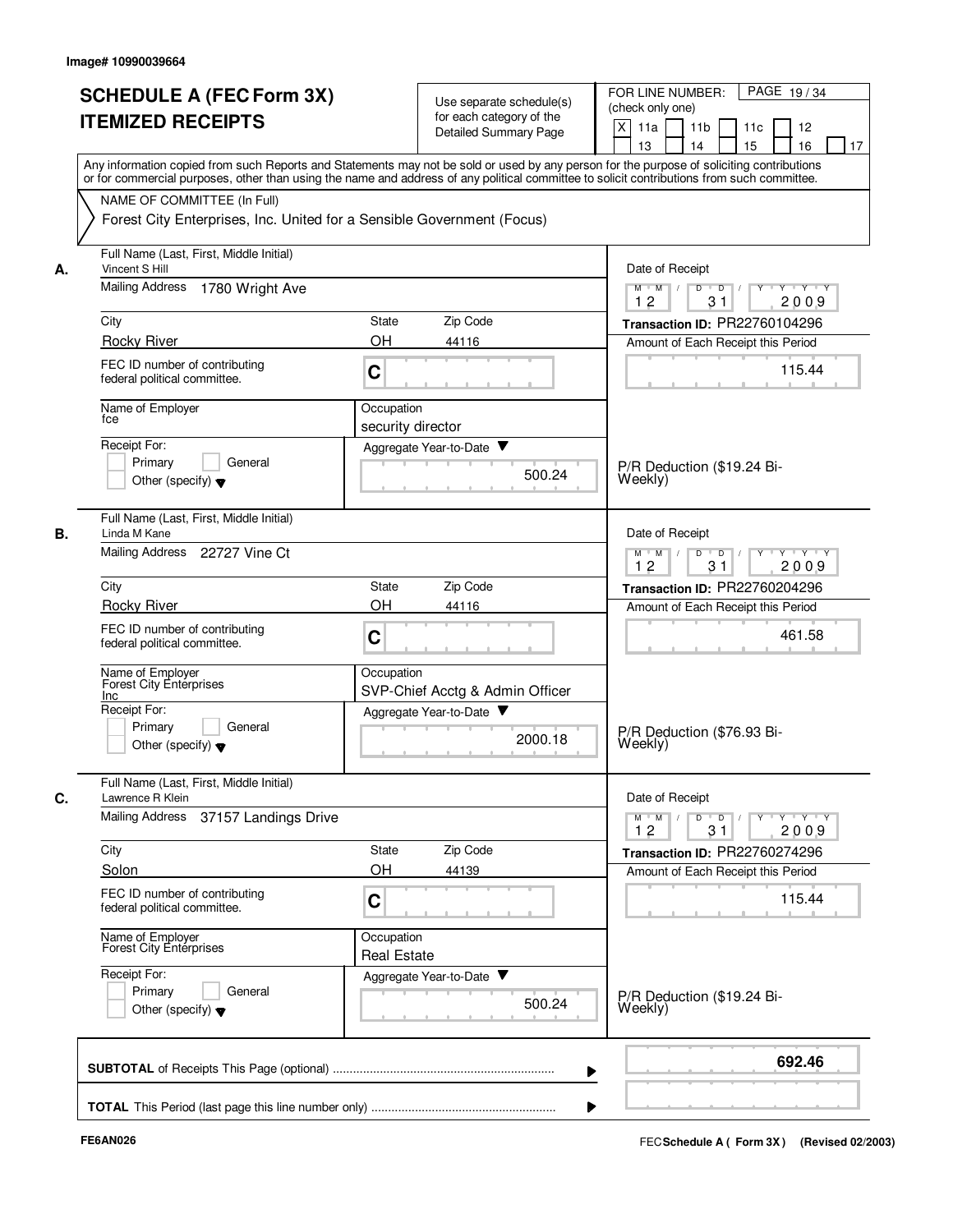|    | <b>SCHEDULE A (FEC Form 3X)</b><br><b>ITEMIZED RECEIPTS</b>                                           | Use separate schedule(s)<br>for each category of the<br>Detailed Summary Page                                                                                                                                                                                                           | FOR LINE NUMBER:<br>PAGE 20/34<br>(check only one)<br>$\times$<br>11a<br>11 <sub>b</sub><br>11c<br>12<br>13<br>14<br>15<br>16<br>17 |
|----|-------------------------------------------------------------------------------------------------------|-----------------------------------------------------------------------------------------------------------------------------------------------------------------------------------------------------------------------------------------------------------------------------------------|-------------------------------------------------------------------------------------------------------------------------------------|
|    |                                                                                                       | Any information copied from such Reports and Statements may not be sold or used by any person for the purpose of soliciting contributions<br>or for commercial purposes, other than using the name and address of any political committee to solicit contributions from such committee. |                                                                                                                                     |
|    | NAME OF COMMITTEE (In Full)<br>Forest City Enterprises, Inc. United for a Sensible Government (Focus) |                                                                                                                                                                                                                                                                                         |                                                                                                                                     |
|    | Full Name (Last, First, Middle Initial)                                                               |                                                                                                                                                                                                                                                                                         |                                                                                                                                     |
| А. | Allan C Krulak                                                                                        |                                                                                                                                                                                                                                                                                         | Date of Receipt                                                                                                                     |
|    | Mailing Address 2436 Suffolk Lane                                                                     |                                                                                                                                                                                                                                                                                         | $\overline{D}$<br>Y Y Y Y Y Y<br>$M$ $M$ /<br>$\overline{D}$<br>12<br>31<br>2009                                                    |
|    | City                                                                                                  | Zip Code<br>State                                                                                                                                                                                                                                                                       | Transaction ID: PR22760344296                                                                                                       |
|    | Pepper Pike                                                                                           | OH<br>44124                                                                                                                                                                                                                                                                             | Amount of Each Receipt this Period                                                                                                  |
|    | FEC ID number of contributing<br>federal political committee.                                         | C                                                                                                                                                                                                                                                                                       | 346.20                                                                                                                              |
|    | Name of Employer<br>Forest City Enterprises,<br>Inc.                                                  | Occupation<br>V.P.                                                                                                                                                                                                                                                                      |                                                                                                                                     |
|    | Receipt For:                                                                                          | Aggregate Year-to-Date ▼                                                                                                                                                                                                                                                                |                                                                                                                                     |
|    | Primary<br>General<br>Other (specify) $\blacktriangledown$                                            | 1500.20                                                                                                                                                                                                                                                                                 | P/R Deduction (\$57.70 Bi-<br>Weekly)                                                                                               |
| В. | Full Name (Last, First, Middle Initial)<br>Steven H Kurland                                           |                                                                                                                                                                                                                                                                                         | Date of Receipt                                                                                                                     |
|    | Mailing Address<br>5215 Ramblewood Cour                                                               |                                                                                                                                                                                                                                                                                         | $Y - Y - Y$<br>$M$ $M$<br>D<br>$\overline{D}$<br>12<br>31<br>2009                                                                   |
|    | City                                                                                                  | <b>State</b><br>Zip Code                                                                                                                                                                                                                                                                | Transaction ID: PR22760354296                                                                                                       |
|    | Solon                                                                                                 | OH<br>44139                                                                                                                                                                                                                                                                             | Amount of Each Receipt this Period                                                                                                  |
|    | FEC ID number of contributing<br>federal political committee.                                         | C                                                                                                                                                                                                                                                                                       | 115.44                                                                                                                              |
|    | Name of Employer<br><b>Forest City Enterprises</b>                                                    | Occupation<br>Finance                                                                                                                                                                                                                                                                   |                                                                                                                                     |
|    | Receipt For:                                                                                          | v<br>Aggregate Year-to-Date                                                                                                                                                                                                                                                             |                                                                                                                                     |
|    | Primary<br>General<br>Other (specify) $\blacktriangledown$                                            | 500.24                                                                                                                                                                                                                                                                                  | P/R Deduction (\$19.24 Bi-<br>Weekly)                                                                                               |
| C. | Full Name (Last, First, Middle Initial)<br>James E LaRue                                              |                                                                                                                                                                                                                                                                                         | Date of Receipt                                                                                                                     |
|    | Mailing Address 4126 Dryden Dr                                                                        |                                                                                                                                                                                                                                                                                         | $Y + Y + Y$<br>$M$ $M$ /<br>D<br>$\overline{D}$<br>Y<br>31<br>2009<br>12                                                            |
|    | City                                                                                                  | Zip Code<br><b>State</b>                                                                                                                                                                                                                                                                | Transaction ID: PR22760374296                                                                                                       |
|    | North Olmsted                                                                                         | OH<br>44070                                                                                                                                                                                                                                                                             | Amount of Each Receipt this Period                                                                                                  |
|    | FEC ID number of contributing<br>federal political committee.                                         | C                                                                                                                                                                                                                                                                                       | 115.44                                                                                                                              |
|    | Name of Employer<br>Forest City Commercial De-<br>velopment                                           | Occupation<br>Real Estate Development Manager                                                                                                                                                                                                                                           |                                                                                                                                     |
|    | Receipt For:<br>Primary<br>General<br>Other (specify) $\blacktriangledown$                            | Aggregate Year-to-Date<br>500.24                                                                                                                                                                                                                                                        | P/R Deduction (\$19.24 Bi-<br>Weekly)                                                                                               |
|    |                                                                                                       |                                                                                                                                                                                                                                                                                         | 577.08                                                                                                                              |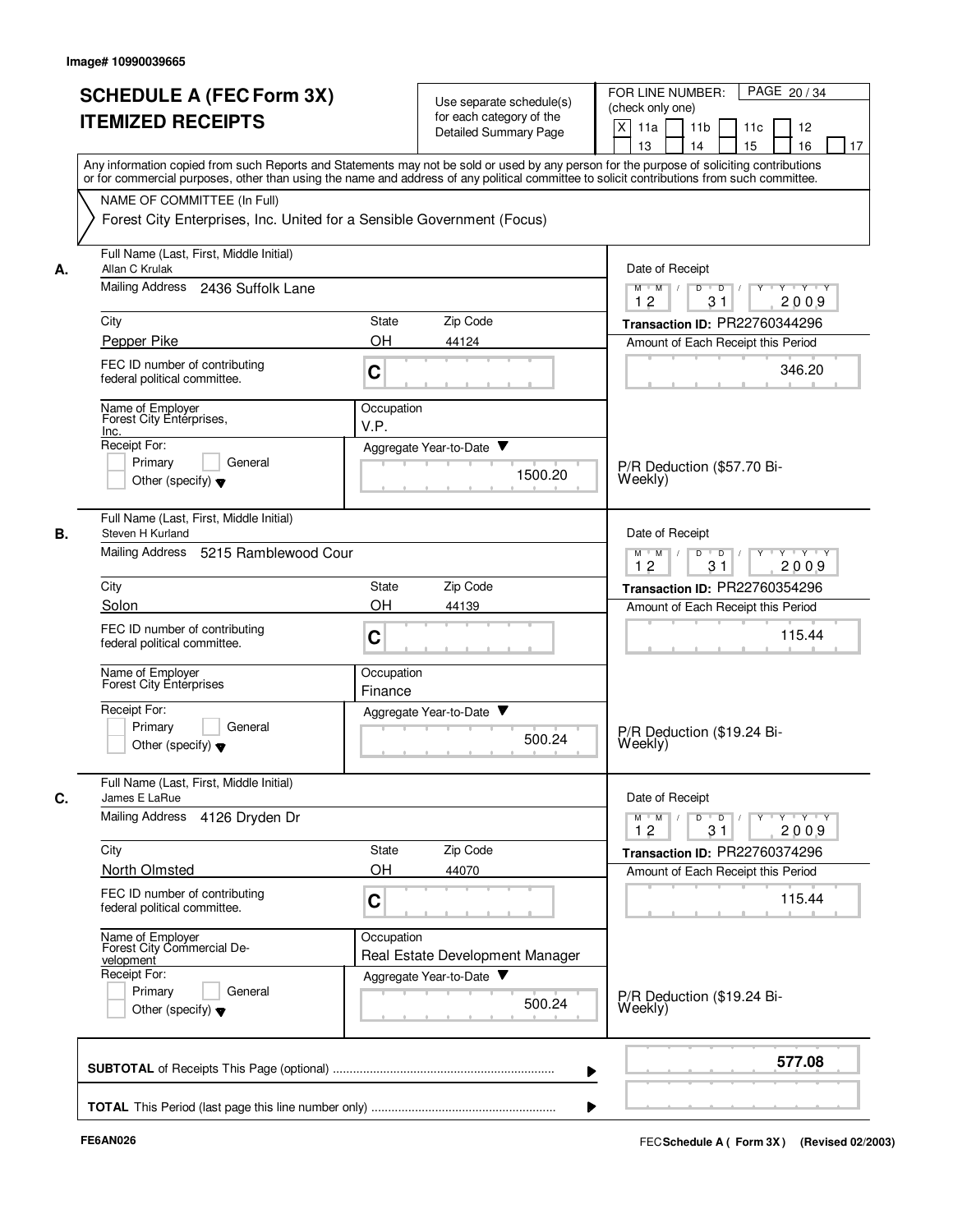|    | <b>SCHEDULE A (FEC Form 3X)</b><br><b>ITEMIZED RECEIPTS</b>                | Use separate schedule(s)<br>for each category of the<br><b>Detailed Summary Page</b>                                                                                                                                                                                                    | PAGE 21/34<br>FOR LINE NUMBER:<br>(check only one)<br>$\times$<br>11a<br>11 <sub>b</sub><br>11c<br>12<br>13<br>14<br>15<br>16<br>17 |
|----|----------------------------------------------------------------------------|-----------------------------------------------------------------------------------------------------------------------------------------------------------------------------------------------------------------------------------------------------------------------------------------|-------------------------------------------------------------------------------------------------------------------------------------|
|    | NAME OF COMMITTEE (In Full)                                                | Any information copied from such Reports and Statements may not be sold or used by any person for the purpose of soliciting contributions<br>or for commercial purposes, other than using the name and address of any political committee to solicit contributions from such committee. |                                                                                                                                     |
|    | Forest City Enterprises, Inc. United for a Sensible Government (Focus)     |                                                                                                                                                                                                                                                                                         |                                                                                                                                     |
| А. | Full Name (Last, First, Middle Initial)<br>Gerald M Leuhsler               |                                                                                                                                                                                                                                                                                         | Date of Receipt                                                                                                                     |
|    | Mailing Address 4264 Broadview Rd                                          |                                                                                                                                                                                                                                                                                         | $\overline{D}$<br>Y Y Y Y Y Y<br>$M$ $M$ /<br>$\overline{D}$<br>12<br>31<br>2009                                                    |
|    | City                                                                       | Zip Code<br>State                                                                                                                                                                                                                                                                       | Transaction ID: PR22760474296                                                                                                       |
|    | Richfield                                                                  | OH<br>44286                                                                                                                                                                                                                                                                             | Amount of Each Receipt this Period                                                                                                  |
|    | FEC ID number of contributing<br>federal political committee.              | C                                                                                                                                                                                                                                                                                       | 57.72                                                                                                                               |
|    | Name of Employer<br>Forest City Ent.                                       | Occupation<br><b>Vice President</b>                                                                                                                                                                                                                                                     |                                                                                                                                     |
|    | Receipt For:                                                               | Aggregate Year-to-Date                                                                                                                                                                                                                                                                  |                                                                                                                                     |
|    | Primary<br>General<br>Other (specify) $\blacktriangledown$                 | 250.12                                                                                                                                                                                                                                                                                  | P/R Deduction (\$9.62 Bi-W-<br>eekly)                                                                                               |
| В. | Full Name (Last, First, Middle Initial)<br>Scott Levitan                   |                                                                                                                                                                                                                                                                                         | Date of Receipt                                                                                                                     |
|    | Mailing Address 1100 Bryn Mawr Rd                                          |                                                                                                                                                                                                                                                                                         | $Y + Y + Y$<br>$M$ $M$<br>D<br>$\overline{D}$<br>12<br>31<br>2009                                                                   |
|    | City                                                                       | Zip Code<br><b>State</b>                                                                                                                                                                                                                                                                | Transaction ID: PR22760494296                                                                                                       |
|    | <b>Baltimore</b>                                                           | <b>MD</b><br>21210                                                                                                                                                                                                                                                                      | Amount of Each Receipt this Period                                                                                                  |
|    | FEC ID number of contributing<br>federal political committee.              | C                                                                                                                                                                                                                                                                                       | 576.96                                                                                                                              |
|    | Name of Employer<br><b>Forest City Enterprises</b>                         | Occupation<br>Sr. Vice President                                                                                                                                                                                                                                                        |                                                                                                                                     |
|    | Receipt For:                                                               | Aggregate Year-to-Date<br>▼                                                                                                                                                                                                                                                             |                                                                                                                                     |
|    | Primary<br>General<br>Other (specify) $\blacktriangledown$                 | 2500.16                                                                                                                                                                                                                                                                                 | P/R Deduction (\$96.16 Bi-<br>Weekly)                                                                                               |
| C. | Full Name (Last, First, Middle Initial)<br>Eric J Louttit                  |                                                                                                                                                                                                                                                                                         | Date of Receipt                                                                                                                     |
|    | Mailing Address 6745 Pin Tail Dr                                           |                                                                                                                                                                                                                                                                                         | $Y + Y + Y$<br>$M$ $M$ /<br>D<br>$\overline{D}$<br>Y<br>31<br>2009<br>12                                                            |
|    | City                                                                       | Zip Code<br>State                                                                                                                                                                                                                                                                       | Transaction ID: PR22760584296                                                                                                       |
|    | <b>Brecksville</b>                                                         | OH<br>44141                                                                                                                                                                                                                                                                             | Amount of Each Receipt this Period                                                                                                  |
|    | FEC ID number of contributing<br>federal political committee.              | C                                                                                                                                                                                                                                                                                       | 230.88                                                                                                                              |
|    | Name of Employer<br>Forest City Enterprises                                | Occupation<br><b>VP Finance</b>                                                                                                                                                                                                                                                         |                                                                                                                                     |
|    | Receipt For:<br>General<br>Primary<br>Other (specify) $\blacktriangledown$ | Aggregate Year-to-Date<br>1000.48                                                                                                                                                                                                                                                       | P/R Deduction (\$38.48 Bi-<br>Weekly)                                                                                               |
|    |                                                                            |                                                                                                                                                                                                                                                                                         | 865.56                                                                                                                              |
|    |                                                                            |                                                                                                                                                                                                                                                                                         |                                                                                                                                     |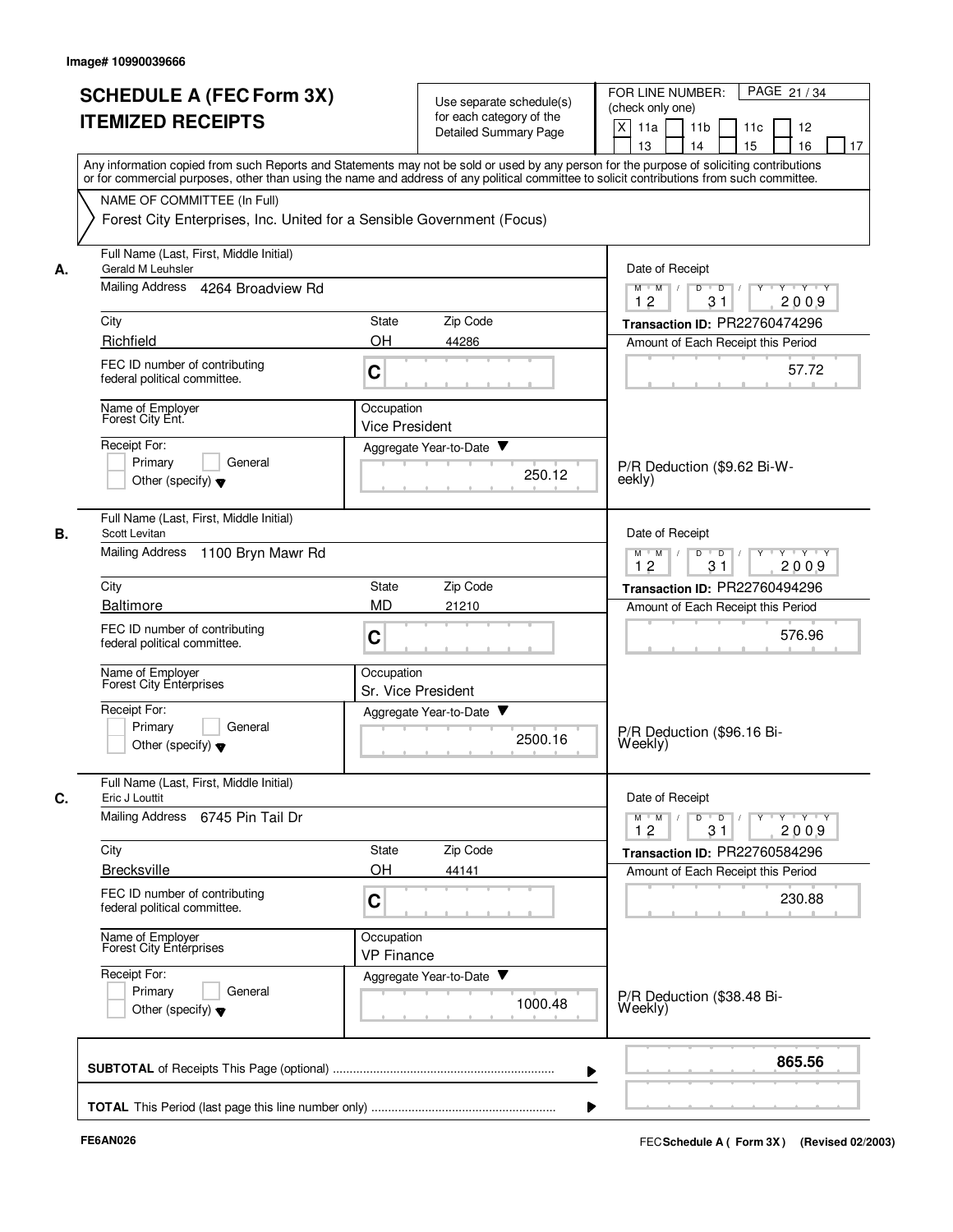|    | <b>SCHEDULE A (FEC Form 3X)</b><br><b>ITEMIZED RECEIPTS</b><br>Any information copied from such Reports and Statements may not be sold or used by any person for the purpose of soliciting contributions<br>or for commercial purposes, other than using the name and address of any political committee to solicit contributions from such committee. |                                                        | Use separate schedule(s)<br>for each category of the<br><b>Detailed Summary Page</b> | FOR LINE NUMBER:<br>PAGE 22/34<br>(check only one)<br>$\times$<br>11a<br>11 <sub>b</sub><br>11c<br>12<br>13<br>14<br>15<br>16<br>17 |
|----|--------------------------------------------------------------------------------------------------------------------------------------------------------------------------------------------------------------------------------------------------------------------------------------------------------------------------------------------------------|--------------------------------------------------------|--------------------------------------------------------------------------------------|-------------------------------------------------------------------------------------------------------------------------------------|
|    | NAME OF COMMITTEE (In Full)<br>Forest City Enterprises, Inc. United for a Sensible Government (Focus)                                                                                                                                                                                                                                                  |                                                        |                                                                                      |                                                                                                                                     |
| А. | Full Name (Last, First, Middle Initial)<br>Anthony A Love                                                                                                                                                                                                                                                                                              |                                                        |                                                                                      | Date of Receipt                                                                                                                     |
|    | Mailing Address<br>3275 Warrington Rd                                                                                                                                                                                                                                                                                                                  |                                                        |                                                                                      | $M$ $M$ /<br>$Y \vdash Y \vdash Y$<br>D<br>$\overline{D}$<br>12<br>31<br>2009                                                       |
|    | City                                                                                                                                                                                                                                                                                                                                                   | State                                                  | Zip Code                                                                             | Transaction ID: PR22760594296                                                                                                       |
|    | <b>Shaker Hts</b>                                                                                                                                                                                                                                                                                                                                      | OH                                                     | 44120                                                                                | Amount of Each Receipt this Period                                                                                                  |
|    | FEC ID number of contributing<br>federal political committee.                                                                                                                                                                                                                                                                                          | C                                                      |                                                                                      | 173.10                                                                                                                              |
|    | Name of Employer<br>Forest City Enterprises,                                                                                                                                                                                                                                                                                                           | Occupation                                             |                                                                                      |                                                                                                                                     |
|    | Inc.<br>Receipt For:                                                                                                                                                                                                                                                                                                                                   | <b>Real Estate Finance</b><br>Aggregate Year-to-Date ▼ |                                                                                      |                                                                                                                                     |
|    | General<br>Primary<br>Other (specify) $\blacktriangledown$                                                                                                                                                                                                                                                                                             |                                                        | 750.10                                                                               | P/R Deduction (\$28.85 Bi-<br>Weeklv)                                                                                               |
| В. | Full Name (Last, First, Middle Initial)<br>Alberto Machinena                                                                                                                                                                                                                                                                                           |                                                        |                                                                                      | Date of Receipt                                                                                                                     |
|    | Mailing Address 21995 Addington                                                                                                                                                                                                                                                                                                                        |                                                        |                                                                                      | D<br>$Y \vdash Y \vdash Y$<br>$M$ $M$<br>$\overline{\phantom{0}}$<br>12<br>2009<br>31                                               |
|    | City                                                                                                                                                                                                                                                                                                                                                   | <b>State</b>                                           | Zip Code                                                                             | Transaction ID: PR22760614296                                                                                                       |
|    | <b>Rocky River</b>                                                                                                                                                                                                                                                                                                                                     | OH                                                     | 44116                                                                                | Amount of Each Receipt this Period                                                                                                  |
|    | FEC ID number of contributing<br>federal political committee.                                                                                                                                                                                                                                                                                          | C                                                      |                                                                                      | 115.44                                                                                                                              |
|    | Name of Employer<br>Forest City Enterprises                                                                                                                                                                                                                                                                                                            | Occupation<br>Project Manager                          |                                                                                      |                                                                                                                                     |
|    | Receipt For:<br>Primary<br>General                                                                                                                                                                                                                                                                                                                     | Aggregate Year-to-Date                                 |                                                                                      |                                                                                                                                     |
|    | Other (specify) $\blacktriangledown$                                                                                                                                                                                                                                                                                                                   |                                                        | 500.24                                                                               | P/R Deduction (\$19.24 Bi-<br>Weekly)                                                                                               |
| C. | Full Name (Last, First, Middle Initial)<br>Jay W Magee                                                                                                                                                                                                                                                                                                 |                                                        |                                                                                      | Date of Receipt                                                                                                                     |
|    | Mailing Address 1093 Clubside Drive                                                                                                                                                                                                                                                                                                                    |                                                        |                                                                                      | $Y \dashv Y \dashv Y$<br>$D$ $D$ $I$<br>$Y^+$<br>$M$ $M$ /<br>12<br>31<br>2009                                                      |
|    | City                                                                                                                                                                                                                                                                                                                                                   | State                                                  | Zip Code                                                                             | Transaction ID: PR22760624296                                                                                                       |
|    | Westlake                                                                                                                                                                                                                                                                                                                                               | OН                                                     | 44145                                                                                | Amount of Each Receipt this Period                                                                                                  |
|    | FEC ID number of contributing<br>federal political committee.                                                                                                                                                                                                                                                                                          | C                                                      |                                                                                      | 115.44                                                                                                                              |
|    | Name of Employer<br>Forest City Enterprises,<br>Inc.                                                                                                                                                                                                                                                                                                   | Occupation<br><b>Vice President</b>                    |                                                                                      |                                                                                                                                     |
|    | Receipt For:<br>Primary<br>General<br>Other (specify) $\blacktriangledown$                                                                                                                                                                                                                                                                             | Aggregate Year-to-Date                                 | 884.84                                                                               | P/R Deduction (\$19.24 Bi-<br>Weekly)                                                                                               |
|    |                                                                                                                                                                                                                                                                                                                                                        |                                                        |                                                                                      | 403.98                                                                                                                              |
|    |                                                                                                                                                                                                                                                                                                                                                        |                                                        |                                                                                      |                                                                                                                                     |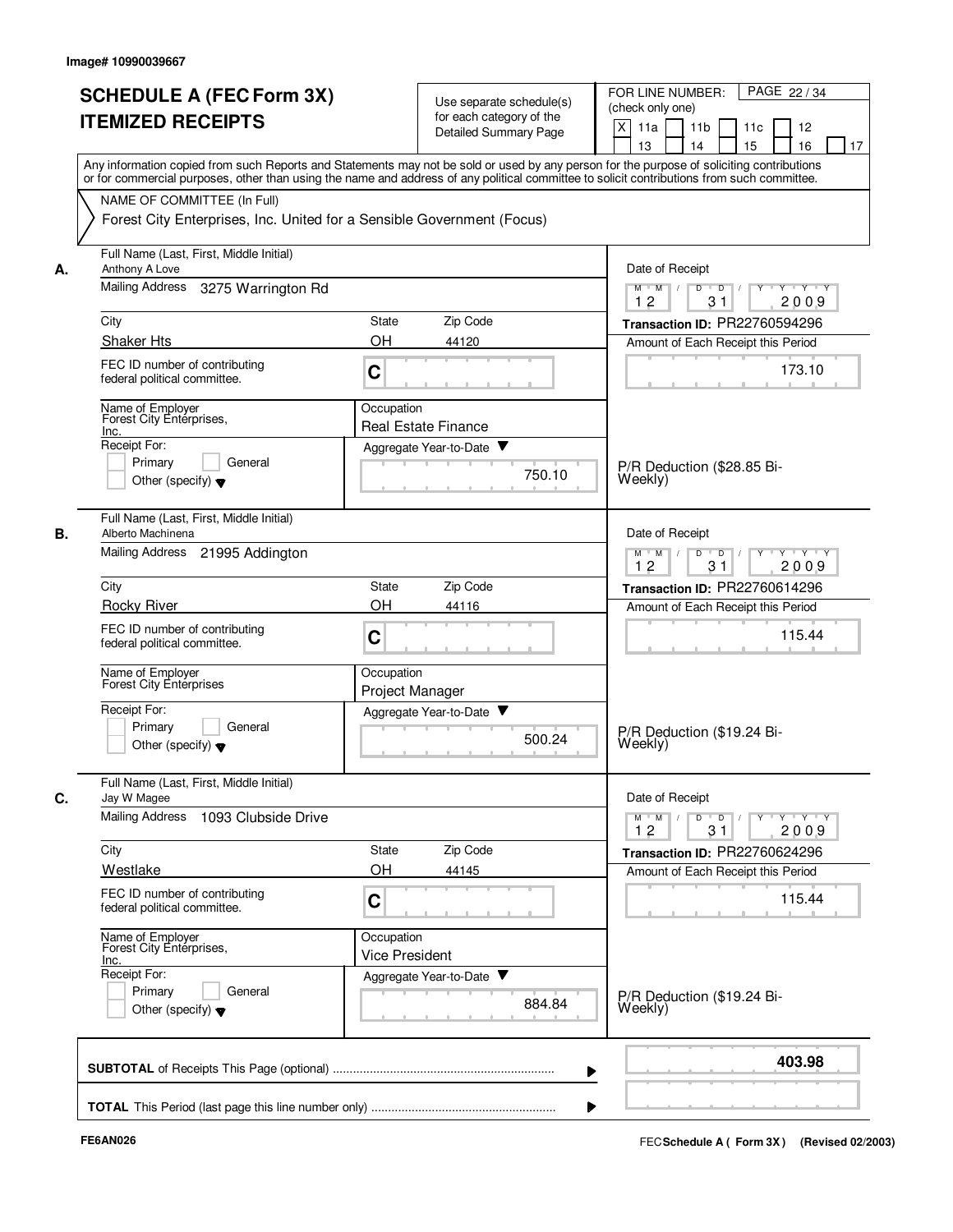|    |                                                                                                                                                                                                                                                                                         |                          |                                                   | PAGE 23/34                                                                  |
|----|-----------------------------------------------------------------------------------------------------------------------------------------------------------------------------------------------------------------------------------------------------------------------------------------|--------------------------|---------------------------------------------------|-----------------------------------------------------------------------------|
|    | <b>SCHEDULE A (FEC Form 3X)</b>                                                                                                                                                                                                                                                         |                          | Use separate schedule(s)                          | FOR LINE NUMBER:<br>(check only one)                                        |
|    | <b>ITEMIZED RECEIPTS</b>                                                                                                                                                                                                                                                                |                          | for each category of the<br>Detailed Summary Page | X<br>11a<br>11 <sub>b</sub><br>11 <sub>c</sub><br>12                        |
|    |                                                                                                                                                                                                                                                                                         |                          |                                                   | 15<br>13<br>14<br>16<br>17                                                  |
|    | Any information copied from such Reports and Statements may not be sold or used by any person for the purpose of soliciting contributions<br>or for commercial purposes, other than using the name and address of any political committee to solicit contributions from such committee. |                          |                                                   |                                                                             |
|    | NAME OF COMMITTEE (In Full)                                                                                                                                                                                                                                                             |                          |                                                   |                                                                             |
|    | Forest City Enterprises, Inc. United for a Sensible Government (Focus)                                                                                                                                                                                                                  |                          |                                                   |                                                                             |
| А. | Full Name (Last, First, Middle Initial)<br>Heidi J Majerik                                                                                                                                                                                                                              |                          |                                                   | Date of Receipt                                                             |
|    | Mailing Address 8827 East 35th Avenue                                                                                                                                                                                                                                                   |                          |                                                   | $Y - Y - Y$<br>$M$ $M$ /<br>D<br>$\overline{D}$ /<br>12<br>2009<br>31       |
|    | City                                                                                                                                                                                                                                                                                    | State                    | Zip Code                                          | Transaction ID: PR22760634296                                               |
|    | Denver                                                                                                                                                                                                                                                                                  | CO                       | 80238                                             | Amount of Each Receipt this Period                                          |
|    | FEC ID number of contributing<br>federal political committee.                                                                                                                                                                                                                           | C                        |                                                   | 115.44                                                                      |
|    | Name of Employer<br>Forest City                                                                                                                                                                                                                                                         | Occupation               |                                                   |                                                                             |
|    |                                                                                                                                                                                                                                                                                         | <b>Real Estate</b>       |                                                   |                                                                             |
|    | Receipt For:                                                                                                                                                                                                                                                                            |                          | Aggregate Year-to-Date                            |                                                                             |
|    | Primary<br>General                                                                                                                                                                                                                                                                      |                          | 500.24                                            | P/R Deduction (\$19.24 Bi-                                                  |
|    | Other (specify) $\blacktriangledown$                                                                                                                                                                                                                                                    |                          |                                                   | Weekly)                                                                     |
| В. | Full Name (Last, First, Middle Initial)<br>Gregory L McCann                                                                                                                                                                                                                             |                          |                                                   | Date of Receipt                                                             |
|    | Mailing Address<br>3316 Parkhill Cir NW                                                                                                                                                                                                                                                 |                          |                                                   | $Y - Y - Y$<br>$M$ M<br>D<br>$\overline{D}$<br>12<br>31<br>2009             |
|    | City                                                                                                                                                                                                                                                                                    | <b>State</b>             | Zip Code                                          | Transaction ID: PR22760704296                                               |
|    | Canton                                                                                                                                                                                                                                                                                  | OH                       | 44718                                             | Amount of Each Receipt this Period                                          |
|    | FEC ID number of contributing<br>federal political committee.                                                                                                                                                                                                                           | C                        |                                                   | 60.00                                                                       |
|    | Name of Employer<br>Forest City                                                                                                                                                                                                                                                         | Occupation<br>Attorney   |                                                   |                                                                             |
|    | Receipt For:                                                                                                                                                                                                                                                                            |                          | Aggregate Year-to-Date<br>v                       |                                                                             |
|    | Primary<br>General<br>Other (specify) $\blacktriangledown$                                                                                                                                                                                                                              |                          | 260.00                                            | P/R Deduction (\$10.00 Bi-<br>Weekly)                                       |
| C. | Full Name (Last, First, Middle Initial)<br>Robert F Monchein                                                                                                                                                                                                                            |                          |                                                   | Date of Receipt                                                             |
|    | Mailing Address<br>17170 Mennell Road                                                                                                                                                                                                                                                   |                          |                                                   | $Y - Y - Y - Y - Y$<br>$M$ $M$ /<br>D<br>$\overline{D}$<br>12<br>31<br>2009 |
|    | City                                                                                                                                                                                                                                                                                    | <b>State</b>             | Zip Code                                          | Transaction ID: PR22760894296                                               |
|    | Grafton                                                                                                                                                                                                                                                                                 | OH                       | 44044                                             | Amount of Each Receipt this Period                                          |
|    | FEC ID number of contributing<br>federal political committee.                                                                                                                                                                                                                           | C                        |                                                   | 230.88                                                                      |
|    | Name of Employer<br>Forest City Ent.                                                                                                                                                                                                                                                    | Occupation<br>Excecutive |                                                   |                                                                             |
|    | Receipt For:                                                                                                                                                                                                                                                                            |                          | Aggregate Year-to-Date                            |                                                                             |
|    | Primary<br>General<br>Other (specify) $\blacktriangledown$                                                                                                                                                                                                                              |                          | 1000.48                                           | P/R Deduction (\$38.48 Bi-<br>Weekly)                                       |
|    |                                                                                                                                                                                                                                                                                         |                          |                                                   | 406.32                                                                      |
|    |                                                                                                                                                                                                                                                                                         |                          |                                                   |                                                                             |
|    |                                                                                                                                                                                                                                                                                         |                          |                                                   |                                                                             |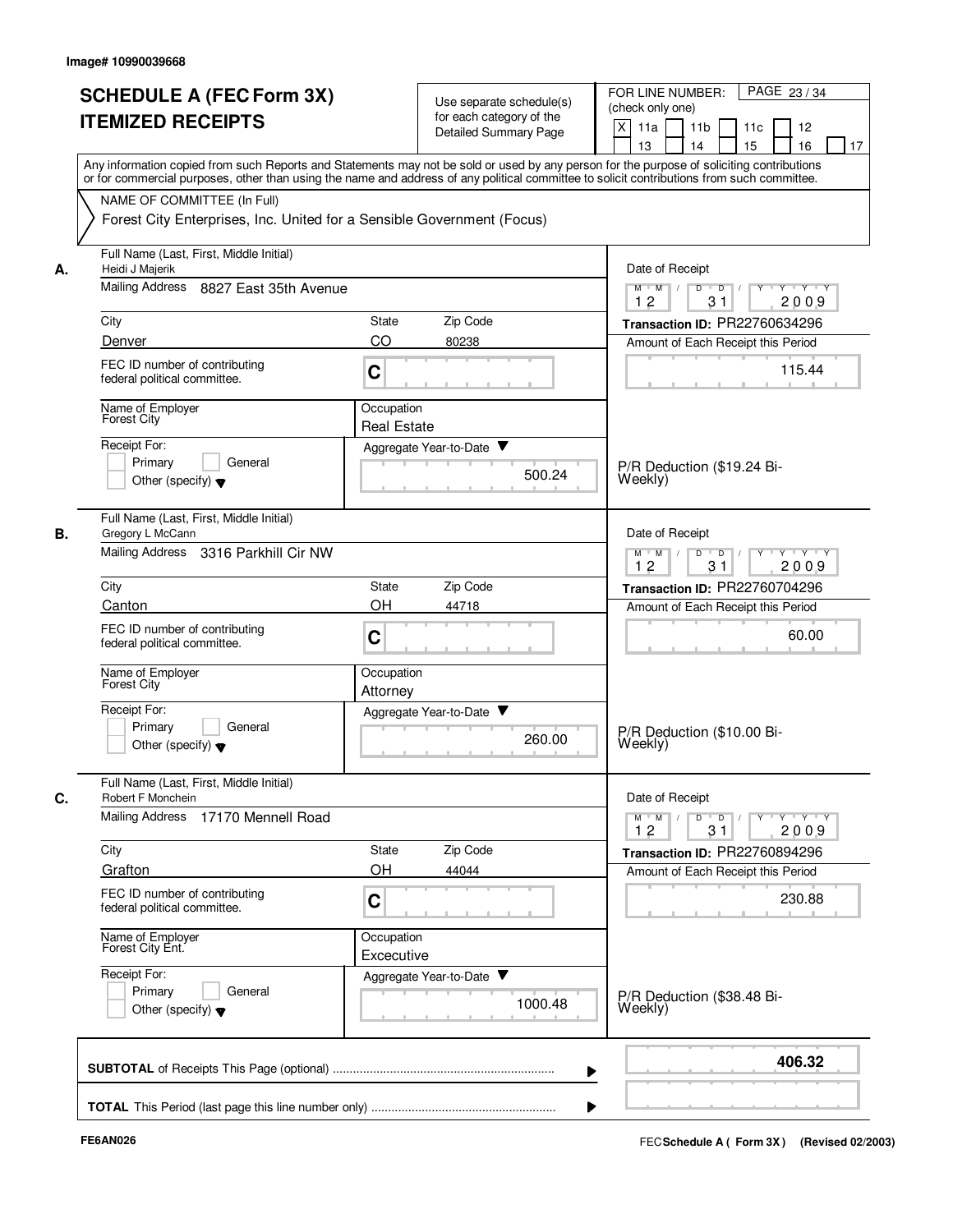|    | <b>SCHEDULE A (FEC Form 3X)</b><br><b>ITEMIZED RECEIPTS</b>                                                                                                                                                                                                                             |            | Use separate schedule(s)<br>for each category of the<br><b>Detailed Summary Page</b> | PAGE 24/34<br>FOR LINE NUMBER:<br>(check only one)<br>X<br>11a<br>11 <sub>b</sub><br>11c<br>12<br>15<br>13<br>14<br>16<br>17 |
|----|-----------------------------------------------------------------------------------------------------------------------------------------------------------------------------------------------------------------------------------------------------------------------------------------|------------|--------------------------------------------------------------------------------------|------------------------------------------------------------------------------------------------------------------------------|
|    | Any information copied from such Reports and Statements may not be sold or used by any person for the purpose of soliciting contributions<br>or for commercial purposes, other than using the name and address of any political committee to solicit contributions from such committee. |            |                                                                                      |                                                                                                                              |
|    | NAME OF COMMITTEE (In Full)<br>Forest City Enterprises, Inc. United for a Sensible Government (Focus)                                                                                                                                                                                   |            |                                                                                      |                                                                                                                              |
| А. | Full Name (Last, First, Middle Initial)<br>Jeffrey A Morrow                                                                                                                                                                                                                             |            |                                                                                      | Date of Receipt                                                                                                              |
|    | <b>Mailing Address</b><br>207A Boston Avenue                                                                                                                                                                                                                                            |            |                                                                                      | D<br>$\overline{D}$<br>Y 'Y 'Y<br>$M$ $M$<br>$\Box$<br>12<br>31<br>2009                                                      |
|    | City                                                                                                                                                                                                                                                                                    | State      | Zip Code                                                                             | Transaction ID: PR22760944296                                                                                                |
|    | Medford                                                                                                                                                                                                                                                                                 | MA         | 02155                                                                                | Amount of Each Receipt this Period                                                                                           |
|    | FEC ID number of contributing<br>federal political committee.                                                                                                                                                                                                                           | C          |                                                                                      | 346.20                                                                                                                       |
|    | Name of Employer<br>Forest City Enterprises                                                                                                                                                                                                                                             | Occupation | <b>Investment Analysis Manager</b>                                                   |                                                                                                                              |
|    | Receipt For:<br>Primary<br>General                                                                                                                                                                                                                                                      |            | Aggregate Year-to-Date                                                               |                                                                                                                              |
|    | Other (specify) $\bullet$                                                                                                                                                                                                                                                               |            | 461.60                                                                               | P/R Deduction (\$57.70 Bi-<br>Weekly)                                                                                        |
|    | Full Name (Last, First, Middle Initial)<br>Douglas M Nelson                                                                                                                                                                                                                             |            |                                                                                      | Date of Receipt                                                                                                              |
|    | Mailing Address 9415 Airlane Dr                                                                                                                                                                                                                                                         |            |                                                                                      | $Y + Y + Y$<br>M<br>M<br>D<br>$\overline{D}$<br>12<br>31<br>2009                                                             |
|    | City                                                                                                                                                                                                                                                                                    | State      | Zip Code                                                                             | Transaction ID: PR22761004296                                                                                                |
|    | Macedonia                                                                                                                                                                                                                                                                               | OH         | 44056                                                                                | Amount of Each Receipt this Period                                                                                           |
|    | FEC ID number of contributing<br>federal political committee.                                                                                                                                                                                                                           | C          |                                                                                      | 115.44                                                                                                                       |
|    | Name of Employer<br>RMS Management Company                                                                                                                                                                                                                                              | Occupation | Corporate Counsel                                                                    |                                                                                                                              |
|    | Receipt For:<br>Primary<br>General<br>Other (specify) $\blacktriangledown$                                                                                                                                                                                                              |            | Aggregate Year-to-Date<br>500.24                                                     | P/R Deduction (\$19.24 Bi-<br>Weekly)                                                                                        |
|    | Full Name (Last, First, Middle Initial)<br>Andrew J Passen                                                                                                                                                                                                                              |            |                                                                                      | Date of Receipt                                                                                                              |
|    | Mailing Address<br>21380 Snowflower Dr                                                                                                                                                                                                                                                  |            |                                                                                      | $Y - Y - Y - Y$<br>$M$ $M$<br>D<br>$\overline{D}$<br>12<br>31<br>2009                                                        |
|    | City                                                                                                                                                                                                                                                                                    | State      | Zip Code                                                                             | Transaction ID: PR22761134296                                                                                                |
|    | <b>Rocky River</b>                                                                                                                                                                                                                                                                      | OH         | 44116                                                                                | Amount of Each Receipt this Period                                                                                           |
|    | FEC ID number of contributing<br>federal political committee.                                                                                                                                                                                                                           | C          |                                                                                      | 230.82                                                                                                                       |
|    | Name of Employer<br>Forest City Enterprises                                                                                                                                                                                                                                             | Occupation | EVP, Human Resources                                                                 |                                                                                                                              |
|    | Receipt For:<br>Primary<br>General<br>Other (specify) $\blacktriangledown$                                                                                                                                                                                                              |            | Aggregate Year-to-Date<br>1000.22                                                    | P/R Deduction (\$38.47 Bi-<br>Weekly)                                                                                        |
|    |                                                                                                                                                                                                                                                                                         |            |                                                                                      | 692.46                                                                                                                       |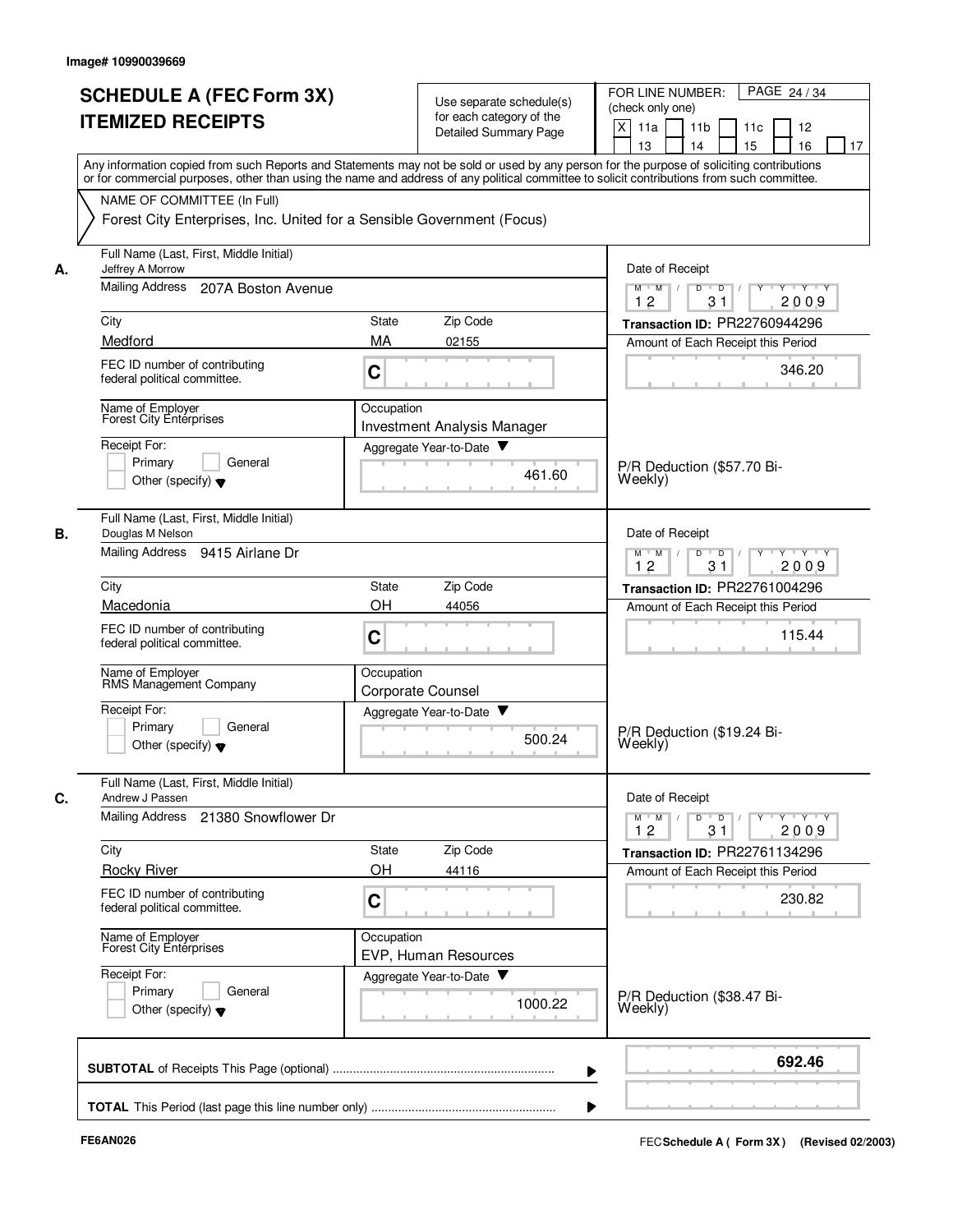|    | <b>SCHEDULE A (FEC Form 3X)</b><br><b>ITEMIZED RECEIPTS</b>                                           | Use separate schedule(s)<br>for each category of the<br>Detailed Summary Page | PAGE 25/34<br>FOR LINE NUMBER:<br>(check only one)<br>X<br>11a<br>11 <sub>b</sub><br>11c<br>12<br>15<br>13<br>14<br>16<br>17                                                                                                                                                            |
|----|-------------------------------------------------------------------------------------------------------|-------------------------------------------------------------------------------|-----------------------------------------------------------------------------------------------------------------------------------------------------------------------------------------------------------------------------------------------------------------------------------------|
|    |                                                                                                       |                                                                               | Any information copied from such Reports and Statements may not be sold or used by any person for the purpose of soliciting contributions<br>or for commercial purposes, other than using the name and address of any political committee to solicit contributions from such committee. |
|    | NAME OF COMMITTEE (In Full)<br>Forest City Enterprises, Inc. United for a Sensible Government (Focus) |                                                                               |                                                                                                                                                                                                                                                                                         |
| А. | Full Name (Last, First, Middle Initial)<br><b>Charles L Pitcock</b>                                   |                                                                               | Date of Receipt                                                                                                                                                                                                                                                                         |
|    | Mailing Address<br>7940 Arlington Dr                                                                  |                                                                               | $M$ $M$<br>D<br>$\blacksquare$<br>$\overline{D}$<br>Y Y Y Y<br>2009<br>12<br>31                                                                                                                                                                                                         |
|    | City                                                                                                  | Zip Code<br>State                                                             | Transaction ID: PR22761214296                                                                                                                                                                                                                                                           |
|    | Chesterland                                                                                           | OH<br>44026                                                                   | Amount of Each Receipt this Period                                                                                                                                                                                                                                                      |
|    | FEC ID number of contributing<br>federal political committee.                                         | C                                                                             | 230.82                                                                                                                                                                                                                                                                                  |
|    | Name of Employer<br>Forest City Enterprises,<br>Inc.                                                  | Occupation<br>Attorney                                                        |                                                                                                                                                                                                                                                                                         |
|    | Receipt For:                                                                                          | Aggregate Year-to-Date ▼                                                      |                                                                                                                                                                                                                                                                                         |
|    | General<br>Primary<br>Other (specify) $\blacktriangledown$                                            | 1000.22                                                                       | P/R Deduction (\$38.47 Bi-<br>Weekly)                                                                                                                                                                                                                                                   |
|    | Full Name (Last, First, Middle Initial)<br>Geralyn M Presti                                           |                                                                               | Date of Receipt                                                                                                                                                                                                                                                                         |
|    | Mailing Address<br>2691 Landon Rd                                                                     |                                                                               | $Y \vdash Y \vdash Y$<br>$M$ M<br>D<br>$\mathsf D$<br>Y<br>12<br>31<br>2009                                                                                                                                                                                                             |
|    | City                                                                                                  | State<br>Zip Code                                                             | Transaction ID: PR22761244296                                                                                                                                                                                                                                                           |
|    | <b>Shaker Heights</b>                                                                                 | OH<br>44122                                                                   | Amount of Each Receipt this Period                                                                                                                                                                                                                                                      |
|    | FEC ID number of contributing<br>federal political committee.                                         | C                                                                             | 230.82                                                                                                                                                                                                                                                                                  |
|    | Name of Employer<br>Forest City Enterprises,<br>Inc.                                                  | Occupation<br>Attorney                                                        |                                                                                                                                                                                                                                                                                         |
|    | Receipt For:<br>Primary<br>General<br>Other (specify) $\blacktriangledown$                            | Aggregate Year-to-Date<br>1000.22                                             | P/R Deduction (\$38.47 Bi-<br>Weekly)                                                                                                                                                                                                                                                   |
|    | Full Name (Last, First, Middle Initial)<br>Lori L Reeves                                              |                                                                               | Date of Receipt                                                                                                                                                                                                                                                                         |
|    | Mailing Address<br>904 Chestnut Rd                                                                    |                                                                               | $Y - Y - Y - Y$<br>$M$ $M$<br>D<br>$\overline{D}$<br>12<br>31<br>2009                                                                                                                                                                                                                   |
|    | City                                                                                                  | Zip Code<br>State                                                             | Transaction ID: PR22761404296                                                                                                                                                                                                                                                           |
|    | Seven Hills                                                                                           | OH<br>44131                                                                   | Amount of Each Receipt this Period                                                                                                                                                                                                                                                      |
|    | FEC ID number of contributing<br>federal political committee.                                         | C                                                                             | 230.82                                                                                                                                                                                                                                                                                  |
|    | Name of Employer<br>Forest City Enterprises                                                           | Occupation<br>Vice President, Information Technology                          |                                                                                                                                                                                                                                                                                         |
|    | Receipt For:<br>Primary<br>General<br>Other (specify) $\blacktriangledown$                            | Aggregate Year-to-Date<br>1000.22                                             | P/R Deduction (\$38.47 Bi-<br>Weekly)                                                                                                                                                                                                                                                   |
|    |                                                                                                       |                                                                               | 692.46                                                                                                                                                                                                                                                                                  |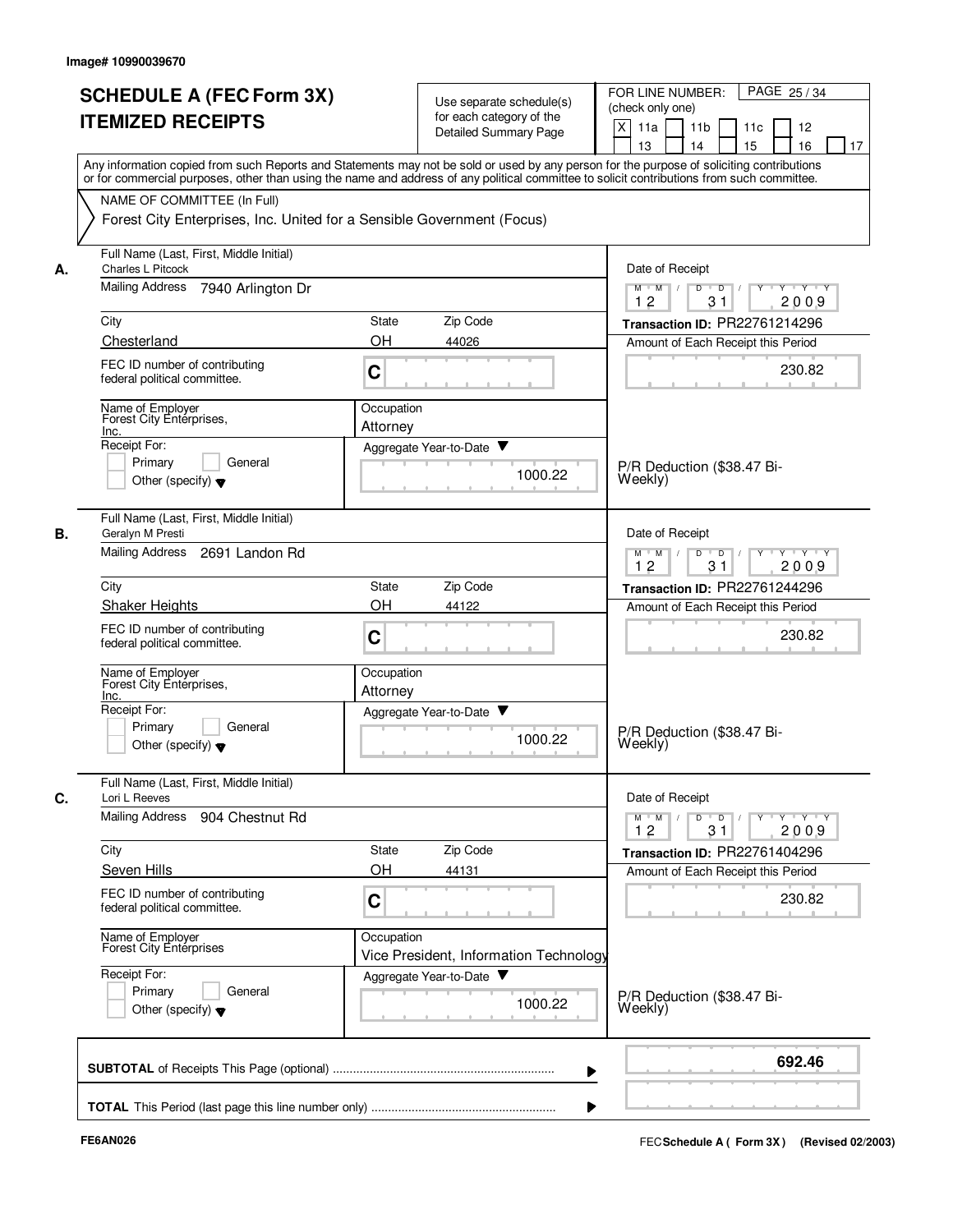|    | <b>SCHEDULE A (FEC Form 3X)</b><br><b>ITEMIZED RECEIPTS</b>                                           | Use separate schedule(s)<br>for each category of the<br>Detailed Summary Page | FOR LINE NUMBER:<br>PAGE 26/34<br>(check only one)<br>$\times$<br>11a<br>11 <sub>b</sub><br>11c<br>12<br>13<br>14<br>15<br>16<br>17<br>Any information copied from such Reports and Statements may not be sold or used by any person for the purpose of soliciting contributions<br>or for commercial purposes, other than using the name and address of any political committee to solicit contributions from such committee. |
|----|-------------------------------------------------------------------------------------------------------|-------------------------------------------------------------------------------|--------------------------------------------------------------------------------------------------------------------------------------------------------------------------------------------------------------------------------------------------------------------------------------------------------------------------------------------------------------------------------------------------------------------------------|
|    | NAME OF COMMITTEE (In Full)<br>Forest City Enterprises, Inc. United for a Sensible Government (Focus) |                                                                               |                                                                                                                                                                                                                                                                                                                                                                                                                                |
| А. | Full Name (Last, First, Middle Initial)<br>William T Ross                                             |                                                                               | Date of Receipt                                                                                                                                                                                                                                                                                                                                                                                                                |
|    | Mailing Address<br>2520 Stratford Rd                                                                  |                                                                               | Y Y Y Y<br>$M$ $M$ /<br>D<br>$\overline{\phantom{0}}$<br>12<br>31<br>2009                                                                                                                                                                                                                                                                                                                                                      |
|    | City                                                                                                  | Zip Code<br><b>State</b>                                                      | Transaction ID: PR22761474296                                                                                                                                                                                                                                                                                                                                                                                                  |
|    | <b>Cleveland Hts</b>                                                                                  | OH<br>44118                                                                   | Amount of Each Receipt this Period                                                                                                                                                                                                                                                                                                                                                                                             |
|    | FEC ID number of contributing<br>federal political committee.                                         | C                                                                             | 115.44                                                                                                                                                                                                                                                                                                                                                                                                                         |
|    | Name of Employer<br><b>Forest City</b>                                                                | Occupation<br>Executive                                                       |                                                                                                                                                                                                                                                                                                                                                                                                                                |
|    | Receipt For:                                                                                          | Aggregate Year-to-Date ▼                                                      |                                                                                                                                                                                                                                                                                                                                                                                                                                |
|    | General<br>Primary<br>Other (specify) $\blacktriangledown$                                            | 500.24                                                                        | P/R Deduction (\$19.24 Bi-<br>Weekly)                                                                                                                                                                                                                                                                                                                                                                                          |
| В. | Full Name (Last, First, Middle Initial)<br>Jeffrey P Sabatine                                         |                                                                               | Date of Receipt                                                                                                                                                                                                                                                                                                                                                                                                                |
|    | <b>Mailing Address</b><br>12900 Lake Ave<br><b>PH 38</b>                                              |                                                                               | D<br>$\overline{D}$<br>$Y - Y - Y$<br>$M$ M<br>$\sqrt{ }$<br>$\sqrt{ }$<br>12<br>31<br>2009                                                                                                                                                                                                                                                                                                                                    |
|    | City                                                                                                  | Zip Code<br><b>State</b>                                                      | Transaction ID: PR22761514296                                                                                                                                                                                                                                                                                                                                                                                                  |
|    | Lakewood<br>FEC ID number of contributing<br>federal political committee.                             | OH<br>44107<br>C                                                              | Amount of Each Receipt this Period<br>46.20                                                                                                                                                                                                                                                                                                                                                                                    |
|    | Name of Employer<br>Forest City Enterprises,<br>Inc.                                                  | Occupation<br>Attorney                                                        |                                                                                                                                                                                                                                                                                                                                                                                                                                |
|    | Receipt For:                                                                                          | Aggregate Year-to-Date                                                        |                                                                                                                                                                                                                                                                                                                                                                                                                                |
|    | Primary<br>General<br>Other (specify) $\blacktriangledown$                                            | 200.20                                                                        | P/R Deduction (\$7.70 Bi-W-<br>eekly)                                                                                                                                                                                                                                                                                                                                                                                          |
| C. | Full Name (Last, First, Middle Initial)<br>William A Sanderson                                        |                                                                               | Date of Receipt                                                                                                                                                                                                                                                                                                                                                                                                                |
|    | Mailing Address 28505 Osborn Rd                                                                       |                                                                               | $Y - Y - Y$<br>$M^+$ M<br>$D$ $D$ $/$<br>$Y^{\dagger}$<br>12<br>31<br>2009                                                                                                                                                                                                                                                                                                                                                     |
|    | City                                                                                                  | State<br>Zip Code                                                             | Transaction ID: PR22761524296                                                                                                                                                                                                                                                                                                                                                                                                  |
|    | <b>Bay Village</b>                                                                                    | OH<br>44140                                                                   | Amount of Each Receipt this Period                                                                                                                                                                                                                                                                                                                                                                                             |
|    | FEC ID number of contributing<br>federal political committee.                                         | C                                                                             | 230.82                                                                                                                                                                                                                                                                                                                                                                                                                         |
|    | Name of Employer<br>Forest City Land Group                                                            | Occupation<br><b>Vice President</b>                                           |                                                                                                                                                                                                                                                                                                                                                                                                                                |
|    | Receipt For:<br>Primary<br>General<br>Other (specify) $\blacktriangledown$                            | Aggregate Year-to-Date<br>1000.22                                             | P/R Deduction (\$38.47 Bi-<br>Weekly)                                                                                                                                                                                                                                                                                                                                                                                          |
|    |                                                                                                       |                                                                               | 392.46                                                                                                                                                                                                                                                                                                                                                                                                                         |
|    |                                                                                                       |                                                                               |                                                                                                                                                                                                                                                                                                                                                                                                                                |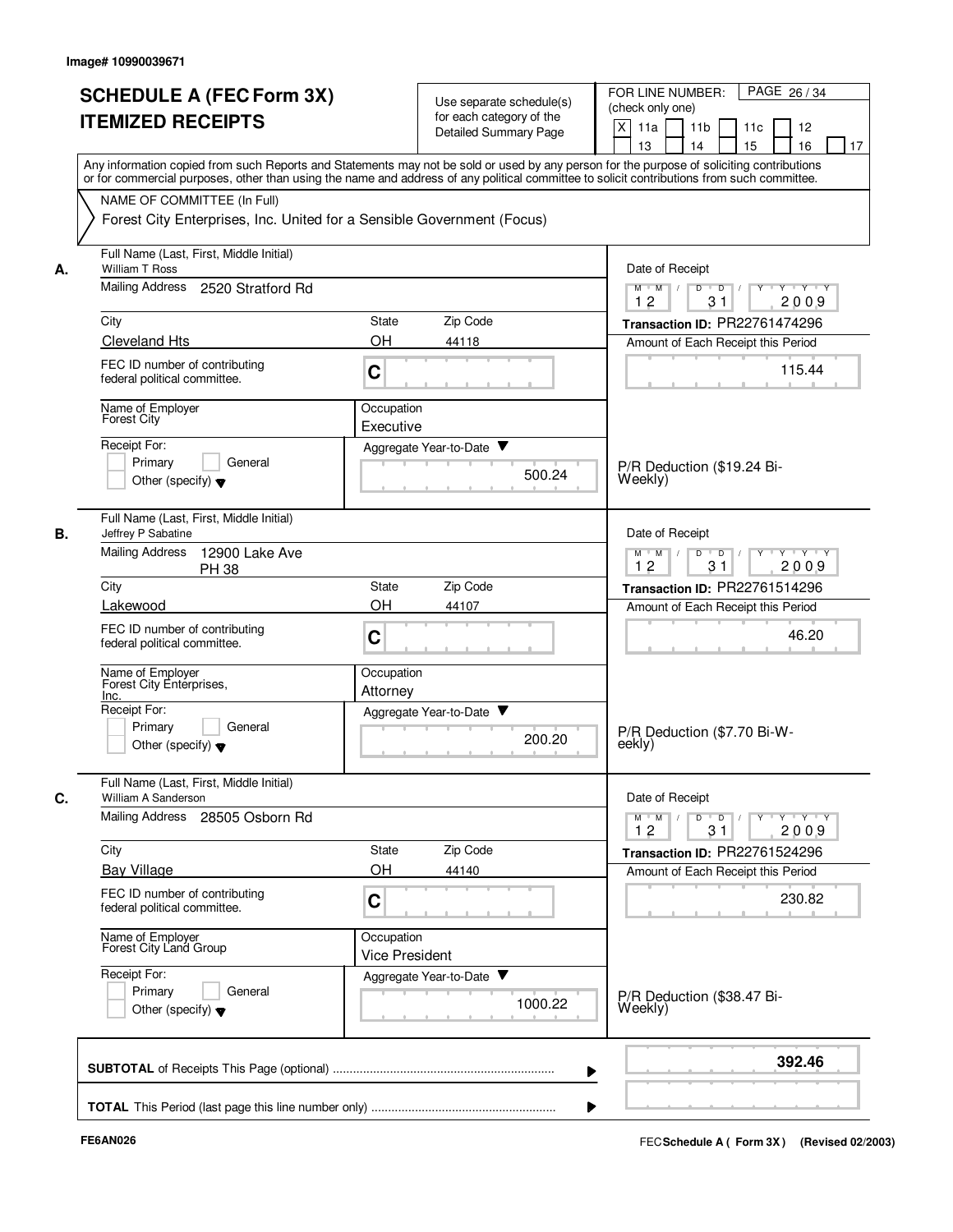|    | <b>SCHEDULE A (FEC Form 3X)</b><br><b>ITEMIZED RECEIPTS</b>                                                                                                                                                                                                                             |                           | Use separate schedule(s)<br>for each category of the<br>Detailed Summary Page | PAGE 27/34<br>FOR LINE NUMBER:<br>(check only one)<br>X<br>11a<br>11 <sub>b</sub><br>11c<br>12<br>15<br>13<br>14<br>16<br>17 |
|----|-----------------------------------------------------------------------------------------------------------------------------------------------------------------------------------------------------------------------------------------------------------------------------------------|---------------------------|-------------------------------------------------------------------------------|------------------------------------------------------------------------------------------------------------------------------|
|    | Any information copied from such Reports and Statements may not be sold or used by any person for the purpose of soliciting contributions<br>or for commercial purposes, other than using the name and address of any political committee to solicit contributions from such committee. |                           |                                                                               |                                                                                                                              |
|    | NAME OF COMMITTEE (In Full)<br>Forest City Enterprises, Inc. United for a Sensible Government (Focus)                                                                                                                                                                                   |                           |                                                                               |                                                                                                                              |
| А. | Full Name (Last, First, Middle Initial)<br>Mark C Siegel                                                                                                                                                                                                                                |                           |                                                                               | Date of Receipt                                                                                                              |
|    | Mailing Address<br>5152 Berrington Ct.                                                                                                                                                                                                                                                  |                           |                                                                               | $M$ $M$<br>D<br>$\blacksquare$<br>$\overline{D}$<br>Y 'Y 'Y<br>2009<br>12<br>31                                              |
|    | City                                                                                                                                                                                                                                                                                    | State                     | Zip Code                                                                      | Transaction ID: PR22761614296                                                                                                |
|    | Solon                                                                                                                                                                                                                                                                                   | OH                        | 44139                                                                         | Amount of Each Receipt this Period                                                                                           |
|    | FEC ID number of contributing<br>federal political committee.                                                                                                                                                                                                                           | C                         |                                                                               | 115.44                                                                                                                       |
|    | Name of Employer<br>Forest City Enterprises                                                                                                                                                                                                                                             | Occupation<br>real estate |                                                                               |                                                                                                                              |
|    | Receipt For:                                                                                                                                                                                                                                                                            |                           | Aggregate Year-to-Date ▼                                                      |                                                                                                                              |
|    | Primary<br>General<br>Other (specify) $\blacktriangledown$                                                                                                                                                                                                                              |                           | 500.24                                                                        | P/R Deduction (\$19.24 Bi-<br>Weekly)                                                                                        |
| В. | Full Name (Last, First, Middle Initial)<br>Douglas H Solomon                                                                                                                                                                                                                            |                           |                                                                               | Date of Receipt                                                                                                              |
|    | Mailing Address 2753 Belgrave Rd.                                                                                                                                                                                                                                                       |                           |                                                                               | $Y \vdash Y \vdash Y$<br>$M$ M<br>D<br>$\overline{D}$<br>Y<br>12<br>31<br>2009                                               |
|    | City                                                                                                                                                                                                                                                                                    | State                     | Zip Code                                                                      | Transaction ID: PR22761694296                                                                                                |
|    | Pepper Pike                                                                                                                                                                                                                                                                             | <b>OH</b>                 | 44124                                                                         | Amount of Each Receipt this Period                                                                                           |
|    | FEC ID number of contributing<br>federal political committee.                                                                                                                                                                                                                           | C                         |                                                                               | 115.44                                                                                                                       |
|    | Name of Employer<br>Forest City Enterprises,<br>Inc.                                                                                                                                                                                                                                    | Occupation                | VP, East Coast Development                                                    |                                                                                                                              |
|    | Receipt For:                                                                                                                                                                                                                                                                            |                           | Aggregate Year-to-Date                                                        |                                                                                                                              |
|    | Primary<br>General<br>Other (specify) $\blacktriangledown$                                                                                                                                                                                                                              |                           | 500.24                                                                        | P/R Deduction (\$19.24 Bi-<br>Weekly)                                                                                        |
| C. | Full Name (Last, First, Middle Initial)<br>Gregory B Spivey                                                                                                                                                                                                                             |                           |                                                                               | Date of Receipt                                                                                                              |
|    | Mailing Address<br>9905 Blackmore Vale Way                                                                                                                                                                                                                                              |                           |                                                                               | $Y - Y - Y - Y$<br>$M$ $M$<br>D<br>$\overline{D}$<br>12<br>31<br>2009                                                        |
|    | City                                                                                                                                                                                                                                                                                    | State                     | Zip Code                                                                      | <b>Transaction ID: PR22761714296</b>                                                                                         |
|    | <b>Great Falls</b>                                                                                                                                                                                                                                                                      | VA                        | 22066                                                                         | Amount of Each Receipt this Period                                                                                           |
|    | FEC ID number of contributing<br>federal political committee.                                                                                                                                                                                                                           | C                         |                                                                               | 230.82                                                                                                                       |
|    | Name of Employer<br>Forest City Enterprises,<br><u>Inc.</u>                                                                                                                                                                                                                             | Occupation                | <b>Vice President Construction</b>                                            |                                                                                                                              |
|    | Receipt For:<br>Primary<br>General<br>Other (specify) $\blacktriangledown$                                                                                                                                                                                                              |                           | Aggregate Year-to-Date<br>1000.22                                             | P/R Deduction (\$38.47 Bi-<br>Weekly)                                                                                        |
|    |                                                                                                                                                                                                                                                                                         |                           |                                                                               | 461.70                                                                                                                       |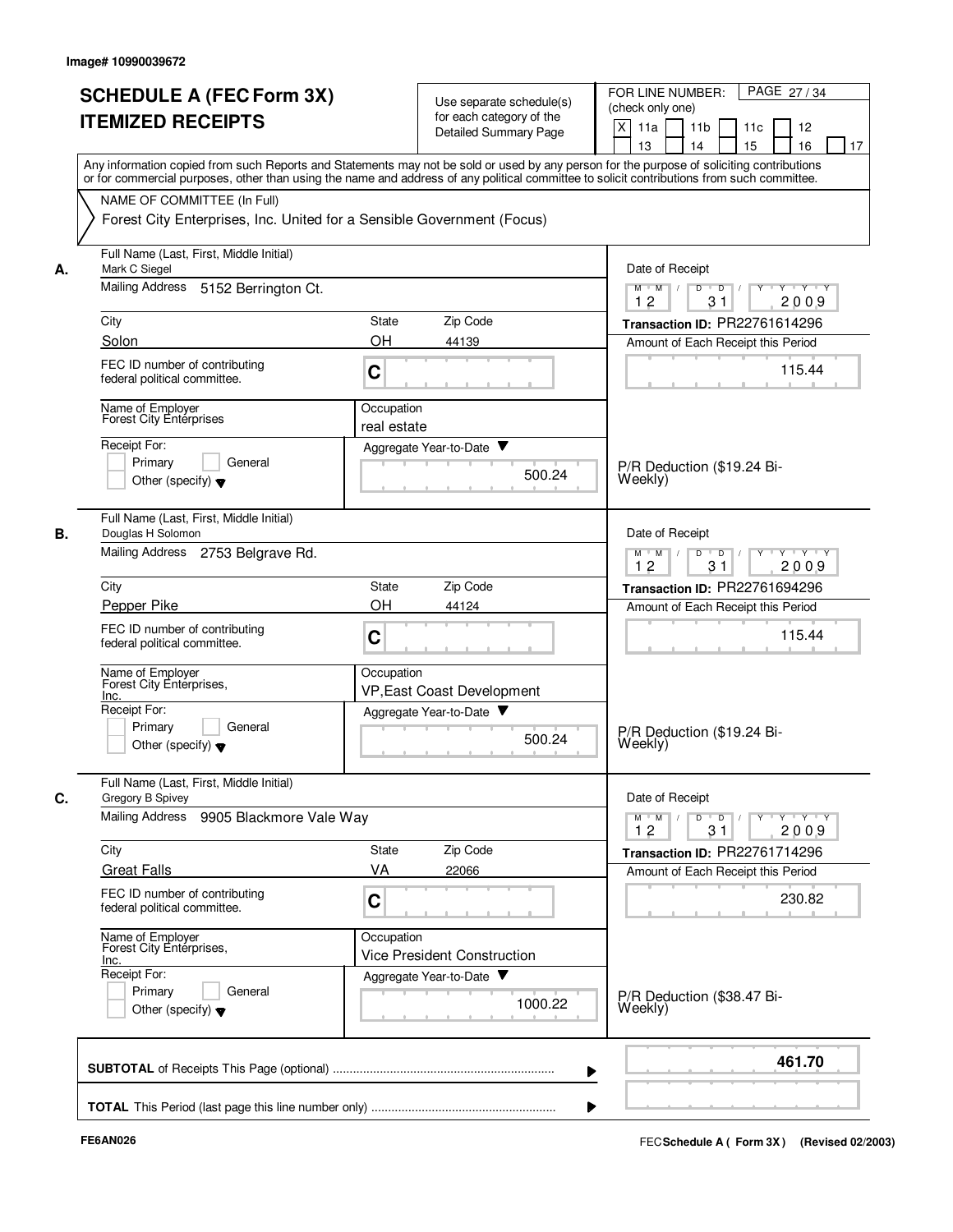|    |                                                                                                       | for each category of the<br><b>Detailed Summary Page</b>                                                                                                                                                                                                                                | X<br>11a<br>11 <sub>b</sub><br>12<br>11c<br>15<br>16<br>13<br>14<br>17 |
|----|-------------------------------------------------------------------------------------------------------|-----------------------------------------------------------------------------------------------------------------------------------------------------------------------------------------------------------------------------------------------------------------------------------------|------------------------------------------------------------------------|
|    |                                                                                                       | Any information copied from such Reports and Statements may not be sold or used by any person for the purpose of soliciting contributions<br>or for commercial purposes, other than using the name and address of any political committee to solicit contributions from such committee. |                                                                        |
|    | NAME OF COMMITTEE (In Full)<br>Forest City Enterprises, Inc. United for a Sensible Government (Focus) |                                                                                                                                                                                                                                                                                         |                                                                        |
| А. | Full Name (Last, First, Middle Initial)<br>Cindy L Steeb                                              |                                                                                                                                                                                                                                                                                         | Date of Receipt                                                        |
|    | Mailing Address 6129 E. Law Rd                                                                        |                                                                                                                                                                                                                                                                                         | $M$ $M$ /<br>D<br>$\overline{D}$<br>Y 'Y 'Y<br>12<br>31<br>2009        |
|    | City                                                                                                  | Zip Code<br>State                                                                                                                                                                                                                                                                       | Transaction ID: PR22761734296                                          |
|    | <b>Valley City</b>                                                                                    | OH<br>44280                                                                                                                                                                                                                                                                             | Amount of Each Receipt this Period                                     |
|    | FEC ID number of contributing<br>federal political committee.                                         | C                                                                                                                                                                                                                                                                                       | 230.82                                                                 |
|    | Name of Employer<br>RMS Corporations                                                                  | Occupation<br>Attorney                                                                                                                                                                                                                                                                  |                                                                        |
|    | Receipt For:                                                                                          | Aggregate Year-to-Date ▼                                                                                                                                                                                                                                                                |                                                                        |
|    | Primary<br>General<br>Other (specify) $\blacktriangledown$                                            | 1000.22                                                                                                                                                                                                                                                                                 | P/R Deduction (\$38.47 Bi-<br>Weekly)                                  |
| В. | Full Name (Last, First, Middle Initial)<br>Karen A Travers                                            |                                                                                                                                                                                                                                                                                         | Date of Receipt                                                        |
|    | Mailing Address<br>6401 Dora Blvd.                                                                    |                                                                                                                                                                                                                                                                                         | $\overline{D}$<br>$Y - Y - Y$<br>$M$ M<br>D<br>12<br>31<br>2009        |
|    | City                                                                                                  | Zip Code<br><b>State</b>                                                                                                                                                                                                                                                                | Transaction ID: PR22761824296                                          |
|    | Independence                                                                                          | OH<br>44131                                                                                                                                                                                                                                                                             | Amount of Each Receipt this Period                                     |
|    | FEC ID number of contributing<br>federal political committee.                                         | C                                                                                                                                                                                                                                                                                       | 60.00                                                                  |
|    | Name of Employer<br>Forest City Capital Corp.                                                         | Occupation<br><b>Real Estate Finance</b>                                                                                                                                                                                                                                                |                                                                        |
|    | Receipt For:                                                                                          | Aggregate Year-to-Date<br>▼                                                                                                                                                                                                                                                             |                                                                        |
|    | Primary<br>General<br>Other (specify) $\blacktriangledown$                                            | 260.00                                                                                                                                                                                                                                                                                  | P/R Deduction (\$10.00 Bi-<br>Weekly)                                  |
| С. | Full Name (Last, First, Middle Initial)<br>William P Voegele                                          |                                                                                                                                                                                                                                                                                         | Date of Receipt                                                        |
|    | Mailing Address 30340 Provincetown L                                                                  |                                                                                                                                                                                                                                                                                         | $Y$ $Y$ $Y$<br>$M^+M^-$<br>D<br>$\overline{D}$<br>12<br>31<br>2009     |
|    | City                                                                                                  | Zip Code<br>State                                                                                                                                                                                                                                                                       | Transaction ID: PR22761864296                                          |
|    | <b>Bay Village</b>                                                                                    | OH<br>44140                                                                                                                                                                                                                                                                             | Amount of Each Receipt this Period                                     |
|    | FEC ID number of contributing<br>federal political committee.                                         | C                                                                                                                                                                                                                                                                                       | 115.44                                                                 |
|    | Name of Employer<br>Forest City Commercial Gr-<br><b>OUD</b>                                          | Occupation<br>Developer                                                                                                                                                                                                                                                                 |                                                                        |
|    | Receipt For:                                                                                          | Aggregate Year-to-Date                                                                                                                                                                                                                                                                  |                                                                        |
|    | Primary<br>General<br>Other (specify) $\blacktriangledown$                                            | 500.24                                                                                                                                                                                                                                                                                  | P/R Deduction (\$19.24 Bi-<br>Weekly)                                  |
|    |                                                                                                       |                                                                                                                                                                                                                                                                                         | 406.26                                                                 |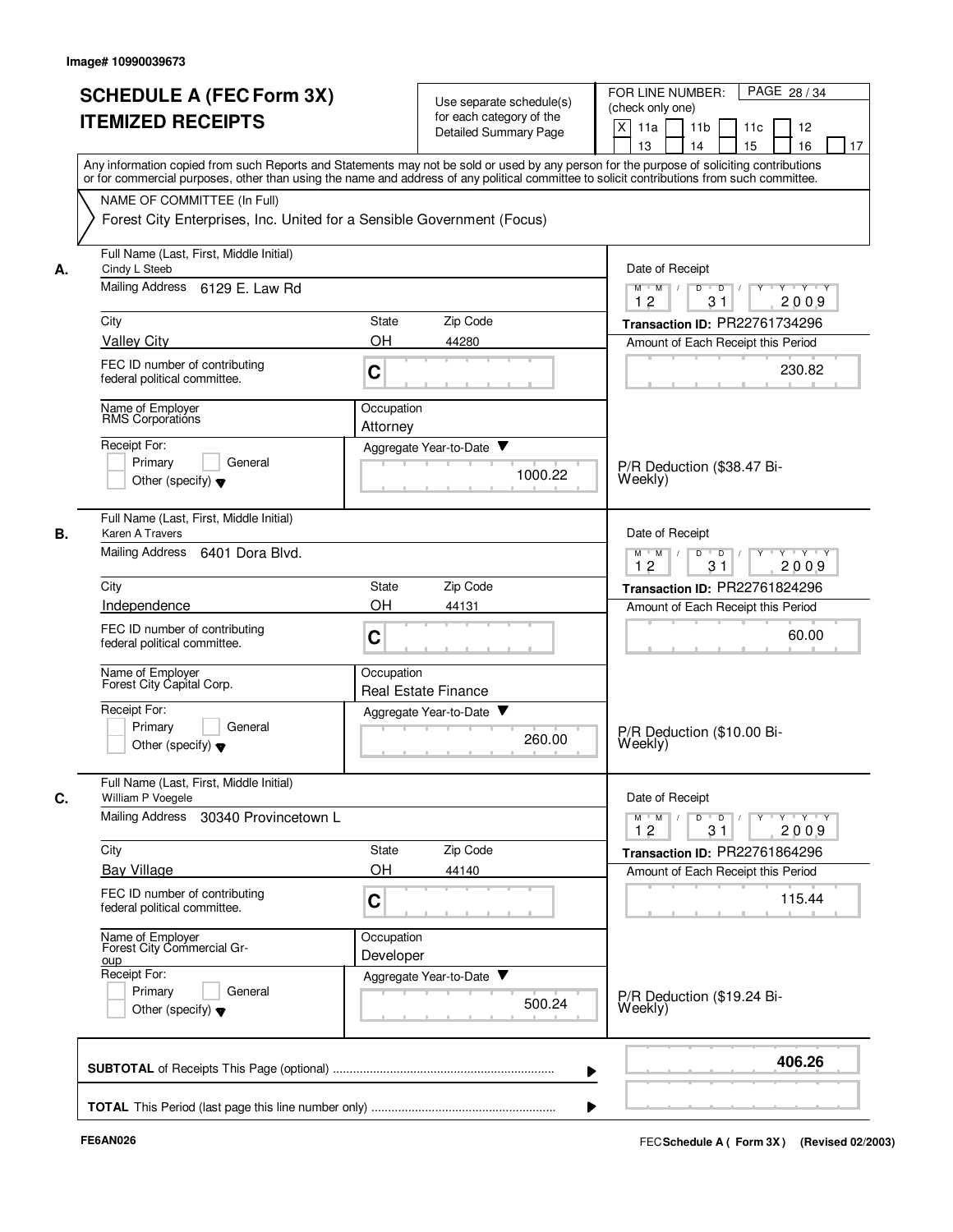|    | <b>SCHEDULE A (FEC Form 3X)</b><br><b>ITEMIZED RECEIPTS</b>                                                                                                                                                                                                                             |                               | Use separate schedule(s)<br>for each category of the<br>Detailed Summary Page | PAGE 29/34<br>FOR LINE NUMBER:<br>(check only one)<br>$\mathsf{X}$<br>11a<br>11 <sub>b</sub><br>11c<br>12<br>15<br>13<br>14<br>16<br>17 |
|----|-----------------------------------------------------------------------------------------------------------------------------------------------------------------------------------------------------------------------------------------------------------------------------------------|-------------------------------|-------------------------------------------------------------------------------|-----------------------------------------------------------------------------------------------------------------------------------------|
|    | Any information copied from such Reports and Statements may not be sold or used by any person for the purpose of soliciting contributions<br>or for commercial purposes, other than using the name and address of any political committee to solicit contributions from such committee. |                               |                                                                               |                                                                                                                                         |
|    | NAME OF COMMITTEE (In Full)<br>Forest City Enterprises, Inc. United for a Sensible Government (Focus)                                                                                                                                                                                   |                               |                                                                               |                                                                                                                                         |
| А. | Full Name (Last, First, Middle Initial)<br>Jon C Wallenstrom                                                                                                                                                                                                                            |                               |                                                                               | Date of Receipt                                                                                                                         |
|    | Mailing Address 181 Kailua Rd                                                                                                                                                                                                                                                           |                               |                                                                               | D<br>$\overline{D}$<br>$Y - Y - Y$<br>$M$ $M$<br>12<br>31<br>2009                                                                       |
|    | City                                                                                                                                                                                                                                                                                    | <b>State</b>                  | Zip Code                                                                      | Transaction ID: PR22761884296                                                                                                           |
|    | Kailua<br>FEC ID number of contributing<br>federal political committee.                                                                                                                                                                                                                 | HI<br>C                       | 96734                                                                         | Amount of Each Receipt this Period<br>1130.82                                                                                           |
|    | Name of Employer<br>Forest City Enterprises,<br>Inc.<br>Receipt For:                                                                                                                                                                                                                    | Occupation                    | Sr. VP - Miliary Housing/COO                                                  |                                                                                                                                         |
|    | Primary<br>General<br>Other (specify) $\blacktriangledown$                                                                                                                                                                                                                              |                               | Aggregate Year-to-Date<br>1884.70                                             | P/R Deduction (\$188.47 Bi-<br>Weekly)                                                                                                  |
| В. | Full Name (Last, First, Middle Initial)<br>Gary R Walton<br>Mailing Address 7542 Red Hill Dr                                                                                                                                                                                            |                               |                                                                               | Date of Receipt<br>$Y + Y + Y$<br>$M$ M<br>D<br>$\overline{D}$<br>$Y$ <sup><math>\top</math></sup>                                      |
|    | City                                                                                                                                                                                                                                                                                    | <b>State</b>                  | Zip Code                                                                      | 12<br>31<br>2009                                                                                                                        |
|    | Springfield                                                                                                                                                                                                                                                                             | VA                            | 22153                                                                         | Transaction ID: PR22761894296<br>Amount of Each Receipt this Period                                                                     |
|    | FEC ID number of contributing<br>federal political committee.                                                                                                                                                                                                                           | C                             |                                                                               | 115.44                                                                                                                                  |
|    | Name of Employer<br>Forest City Entérprises                                                                                                                                                                                                                                             | Occupation<br>vp construction |                                                                               |                                                                                                                                         |
|    | Receipt For:<br>Primary<br>General<br>Other (specify) $\blacktriangledown$                                                                                                                                                                                                              |                               | Y<br>Aggregate Year-to-Date<br>500.24                                         | P/R Deduction (\$19.24 Bi-<br>Weekly)                                                                                                   |
| C. | Full Name (Last, First, Middle Initial)<br>William M Warren                                                                                                                                                                                                                             |                               |                                                                               | Date of Receipt                                                                                                                         |
|    | Mailing Address 22875 Shelburne Rd                                                                                                                                                                                                                                                      |                               |                                                                               | $Y - Y - Y - Y$<br>$M$ M<br>D<br>$\overline{D}$<br>12<br>31<br>2009                                                                     |
|    | City                                                                                                                                                                                                                                                                                    | State                         | Zip Code                                                                      | Transaction ID: PR22761924296                                                                                                           |
|    | <b>Shaker Hghts</b>                                                                                                                                                                                                                                                                     | OH                            | 44122                                                                         | Amount of Each Receipt this Period                                                                                                      |
|    | FEC ID number of contributing<br>federal political committee.                                                                                                                                                                                                                           | C                             |                                                                               | 230.82                                                                                                                                  |
|    | Name of Employer<br>Forest City Enterprises                                                                                                                                                                                                                                             | Occupation                    | <b>General Counsel Emeritus</b>                                               |                                                                                                                                         |
|    | Receipt For:<br>Primary<br>General<br>Other (specify) $\blacktriangledown$                                                                                                                                                                                                              |                               | Aggregate Year-to-Date<br>1000.22                                             | P/R Deduction (\$38.47 Bi-<br>Weekly)                                                                                                   |
|    |                                                                                                                                                                                                                                                                                         |                               |                                                                               | 1477.08                                                                                                                                 |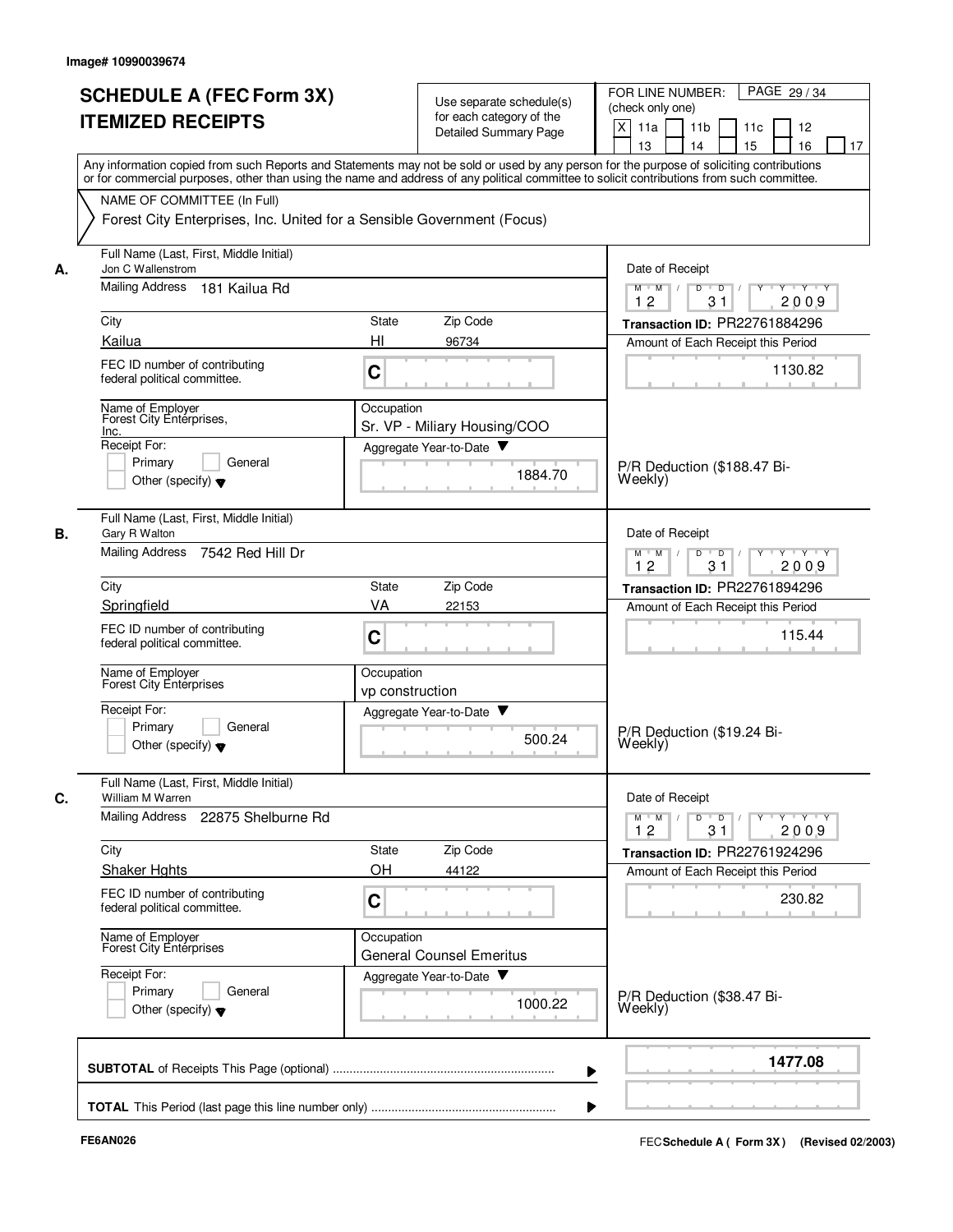|    | <b>SCHEDULE A (FEC Form 3X)</b><br><b>ITEMIZED RECEIPTS</b>                                                                                                                                                                                                                             |              | Use separate schedule(s)<br>for each category of the<br>Detailed Summary Page | PAGE 30/34<br>FOR LINE NUMBER:<br>(check only one)<br>$\mathsf{X}$<br>11a<br>11 <sub>b</sub><br>11c<br>12<br>15<br>13<br>14<br>16<br>17 |
|----|-----------------------------------------------------------------------------------------------------------------------------------------------------------------------------------------------------------------------------------------------------------------------------------------|--------------|-------------------------------------------------------------------------------|-----------------------------------------------------------------------------------------------------------------------------------------|
|    | Any information copied from such Reports and Statements may not be sold or used by any person for the purpose of soliciting contributions<br>or for commercial purposes, other than using the name and address of any political committee to solicit contributions from such committee. |              |                                                                               |                                                                                                                                         |
|    | NAME OF COMMITTEE (In Full)<br>Forest City Enterprises, Inc. United for a Sensible Government (Focus)                                                                                                                                                                                   |              |                                                                               |                                                                                                                                         |
| А. | Full Name (Last, First, Middle Initial)<br>Judith A Wolfe                                                                                                                                                                                                                               |              |                                                                               | Date of Receipt                                                                                                                         |
|    | Mailing Address 11644 Harborview Dr                                                                                                                                                                                                                                                     |              |                                                                               | D<br>$Y - Y - Y$<br>$M$ $M$<br>D<br>12<br>31<br>2009                                                                                    |
|    | City                                                                                                                                                                                                                                                                                    | <b>State</b> | Zip Code                                                                      | Transaction ID: PR22762044296                                                                                                           |
|    | Cleveland                                                                                                                                                                                                                                                                               | OH           | 44102                                                                         | Amount of Each Receipt this Period                                                                                                      |
|    | FEC ID number of contributing<br>federal political committee.                                                                                                                                                                                                                           | C            |                                                                               | 230.82                                                                                                                                  |
|    | Name of Employer<br><b>Forest City Enterprises</b>                                                                                                                                                                                                                                      | Occupation   | President, Forest City Finance                                                |                                                                                                                                         |
|    | Receipt For:<br>Primary<br>General<br>Other (specify) $\bullet$                                                                                                                                                                                                                         |              | Aggregate Year-to-Date<br>1000.22                                             | P/R Deduction (\$38.47 Bi-<br>Weekly)                                                                                                   |
| В. | Full Name (Last, First, Middle Initial)<br>Frank C Wuest                                                                                                                                                                                                                                |              |                                                                               | Date of Receipt                                                                                                                         |
|    | <b>Mailing Address</b><br>140 Mt Vernon<br>Unit #3                                                                                                                                                                                                                                      |              |                                                                               | $Y \vdash Y \vdash Y$<br>$M$ M<br>D<br>$\overline{D}$<br>$Y$ <sup><math>\top</math></sup><br>12<br>31<br>2009                           |
|    | City                                                                                                                                                                                                                                                                                    | <b>State</b> | Zip Code                                                                      | Transaction ID: PR22762054296                                                                                                           |
|    | <b>Boston</b><br>FEC ID number of contributing<br>federal political committee.                                                                                                                                                                                                          | MA<br>C      | 02108                                                                         | Amount of Each Receipt this Period<br>307.72                                                                                            |
|    | Name of Emplover<br>Forest City Enterprises                                                                                                                                                                                                                                             | Occupation   |                                                                               |                                                                                                                                         |
|    | Receipt For:<br>Primary<br>General<br>Other (specify) $\blacktriangledown$                                                                                                                                                                                                              | real estate  | Aggregate Year-to-Date<br>307.72                                              | P/R Deduction (\$76.93 Bi-<br>Weekly)                                                                                                   |
|    | Full Name (Last, First, Middle Initial)                                                                                                                                                                                                                                                 |              |                                                                               |                                                                                                                                         |
| C. | Chad A Wyckoff<br>Mailing Address<br>384 Kilbridge Dr                                                                                                                                                                                                                                   |              |                                                                               | Date of Receipt<br>$Y - Y - Y - Y$<br>$M$ M<br>D<br>$\overline{D}$<br>12<br>31<br>2009                                                  |
|    | City                                                                                                                                                                                                                                                                                    | State        | Zip Code                                                                      | Transaction ID: PR22762064296                                                                                                           |
|    | <b>Highland Hts</b>                                                                                                                                                                                                                                                                     | OH           | 44143                                                                         | Amount of Each Receipt this Period                                                                                                      |
|    | FEC ID number of contributing<br>federal political committee.                                                                                                                                                                                                                           | C            |                                                                               | 115.44                                                                                                                                  |
|    | Name of Employer<br>Forest City Enterprises                                                                                                                                                                                                                                             | Occupation   | Director, Risk Management                                                     |                                                                                                                                         |
|    | Receipt For:<br>General<br>Primary<br>Other (specify) $\blacktriangledown$                                                                                                                                                                                                              |              | Aggregate Year-to-Date<br>500.24                                              | P/R Deduction (\$19.24 Bi-<br>Weekly)                                                                                                   |
|    |                                                                                                                                                                                                                                                                                         |              |                                                                               | 653.98                                                                                                                                  |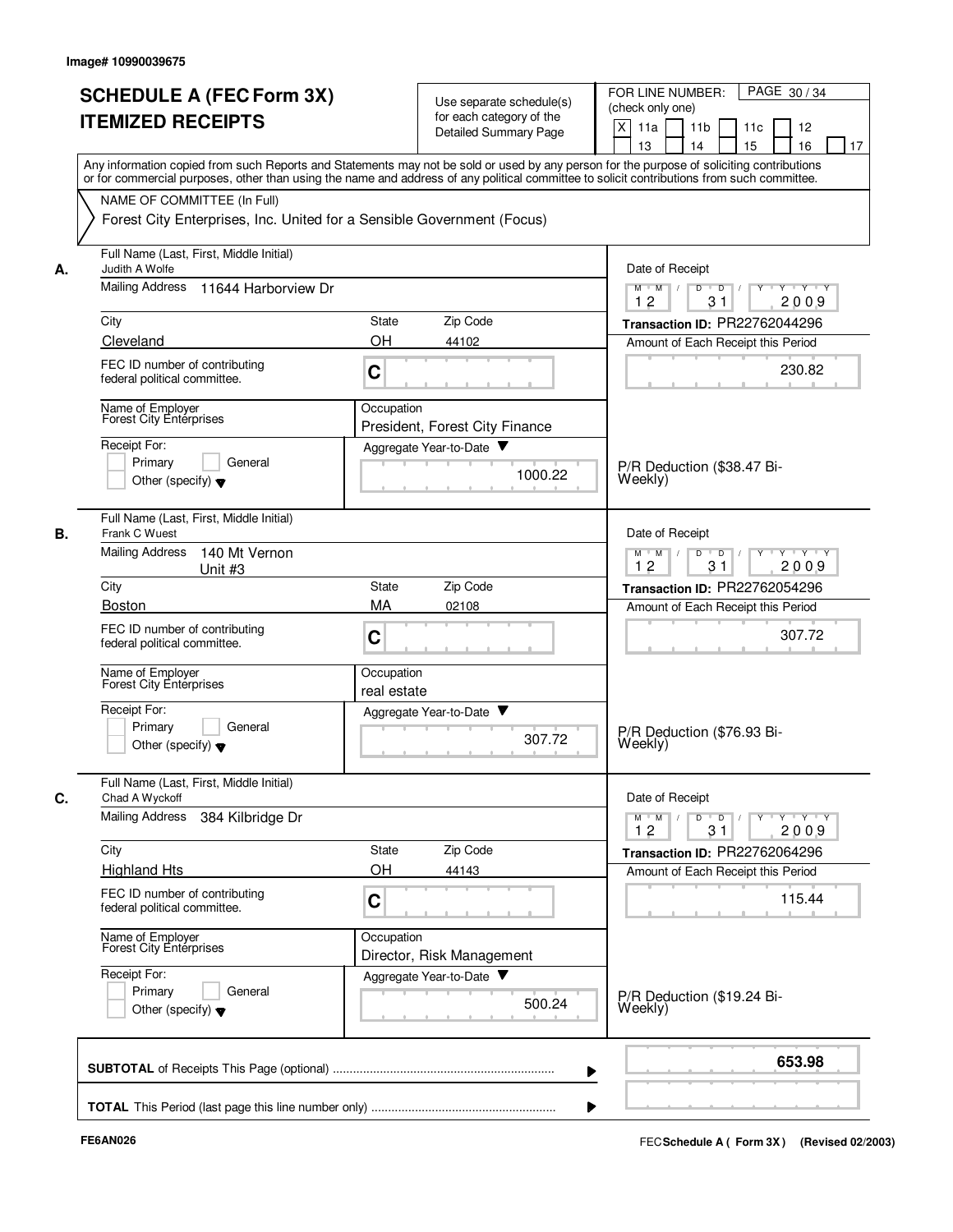| <b>SCHEDULE A (FEC Form 3X)</b><br><b>ITEMIZED RECEIPTS</b>                                                                                                                                                                                                                             |                                       | Use separate schedule(s)<br>for each category of the<br>Detailed Summary Page | PAGE 31/34<br>FOR LINE NUMBER:<br>(check only one)<br>X<br>11a<br>11 <sub>b</sub><br>12<br>11c<br>13<br>16<br>14<br>15<br>17 |
|-----------------------------------------------------------------------------------------------------------------------------------------------------------------------------------------------------------------------------------------------------------------------------------------|---------------------------------------|-------------------------------------------------------------------------------|------------------------------------------------------------------------------------------------------------------------------|
| Any information copied from such Reports and Statements may not be sold or used by any person for the purpose of soliciting contributions<br>or for commercial purposes, other than using the name and address of any political committee to solicit contributions from such committee. |                                       |                                                                               |                                                                                                                              |
| NAME OF COMMITTEE (In Full)<br>Forest City Enterprises, Inc. United for a Sensible Government (Focus)                                                                                                                                                                                   |                                       |                                                                               |                                                                                                                              |
| Full Name (Last, First, Middle Initial)<br>Susan J Watson                                                                                                                                                                                                                               |                                       |                                                                               | Date of Receipt                                                                                                              |
| <b>Mailing Address</b><br>19357 Bradford Court                                                                                                                                                                                                                                          |                                       |                                                                               | Y Y Y Y<br>M<br>D<br>$\overline{D}$<br>M<br>12<br>31<br>2009                                                                 |
| City                                                                                                                                                                                                                                                                                    | State                                 | Zip Code                                                                      | Transaction ID: PR28211934296                                                                                                |
| Strongsville                                                                                                                                                                                                                                                                            | OH                                    | 44149                                                                         | Amount of Each Receipt this Period                                                                                           |
| FEC ID number of contributing<br>federal political committee.                                                                                                                                                                                                                           | C                                     |                                                                               | 115.44                                                                                                                       |
| Name of Employer<br>Forest City Enterprises                                                                                                                                                                                                                                             | Occupation                            | VP - Reg Mgr - Rm                                                             |                                                                                                                              |
| Receipt For:<br>Primary<br>General<br>Other (specify) $\blacktriangledown$                                                                                                                                                                                                              |                                       | Aggregate Year-to-Date<br>500.24                                              | P/R Deduction (\$19.24 Bi-<br>Weekly)                                                                                        |
| Full Name (Last, First, Middle Initial)<br><b>Brice E Rowan</b>                                                                                                                                                                                                                         |                                       |                                                                               | Date of Receipt                                                                                                              |
| <b>Mailing Address</b><br>2560 S Centinela<br>Apt#3                                                                                                                                                                                                                                     |                                       |                                                                               | $Y + Y + Y$<br>$M$ M<br>$\blacksquare$ D $\blacksquare$ /<br>D<br>Y<br>$\sqrt{ }$<br>12<br>31<br>2009                        |
| City                                                                                                                                                                                                                                                                                    | State                                 | Zip Code                                                                      | Transaction ID: PR28212004296                                                                                                |
| Los Angeles                                                                                                                                                                                                                                                                             | CA                                    | 90064                                                                         | Amount of Each Receipt this Period                                                                                           |
| FEC ID number of contributing<br>federal political committee.                                                                                                                                                                                                                           | C                                     |                                                                               | 115.44                                                                                                                       |
| Name of Employer<br>Forest City Enterprises                                                                                                                                                                                                                                             | Occupation                            | Leasing Director - Regional                                                   |                                                                                                                              |
| Receipt For:<br>Primary<br>General<br>Other (specify) $\blacktriangledown$                                                                                                                                                                                                              |                                       | Aggregate Year-to-Date<br>500.24                                              | P/R Deduction (\$19.24 Bi-<br>Weekly)                                                                                        |
| Full Name (Last, First, Middle Initial)<br>William J Heiser                                                                                                                                                                                                                             |                                       |                                                                               | Date of Receipt                                                                                                              |
| Mailing Address<br>6999 Brecksville Rd                                                                                                                                                                                                                                                  |                                       |                                                                               | $Y - Y - Y - Y$<br>$M$ $M$ /<br>D<br>$\overline{D}$<br>12<br>31<br>2009                                                      |
| City                                                                                                                                                                                                                                                                                    | State                                 | Zip Code                                                                      | Transaction ID: PR34091654296                                                                                                |
| Independence                                                                                                                                                                                                                                                                            | OH                                    | 44131                                                                         | Amount of Each Receipt this Period                                                                                           |
| FEC ID number of contributing<br>federal political committee.                                                                                                                                                                                                                           | C                                     |                                                                               | 115.44                                                                                                                       |
| Name of Employer<br>Forest city Ent.                                                                                                                                                                                                                                                    | Occupation<br><b>Business Analyst</b> |                                                                               |                                                                                                                              |
| Receipt For:<br>Primary<br>General<br>Other (specify) $\blacktriangledown$                                                                                                                                                                                                              |                                       | Aggregate Year-to-Date<br>230.88                                              | P/R Deduction (\$19.24 Bi-<br>Weekly)                                                                                        |
|                                                                                                                                                                                                                                                                                         |                                       |                                                                               | 346.32                                                                                                                       |
|                                                                                                                                                                                                                                                                                         |                                       |                                                                               |                                                                                                                              |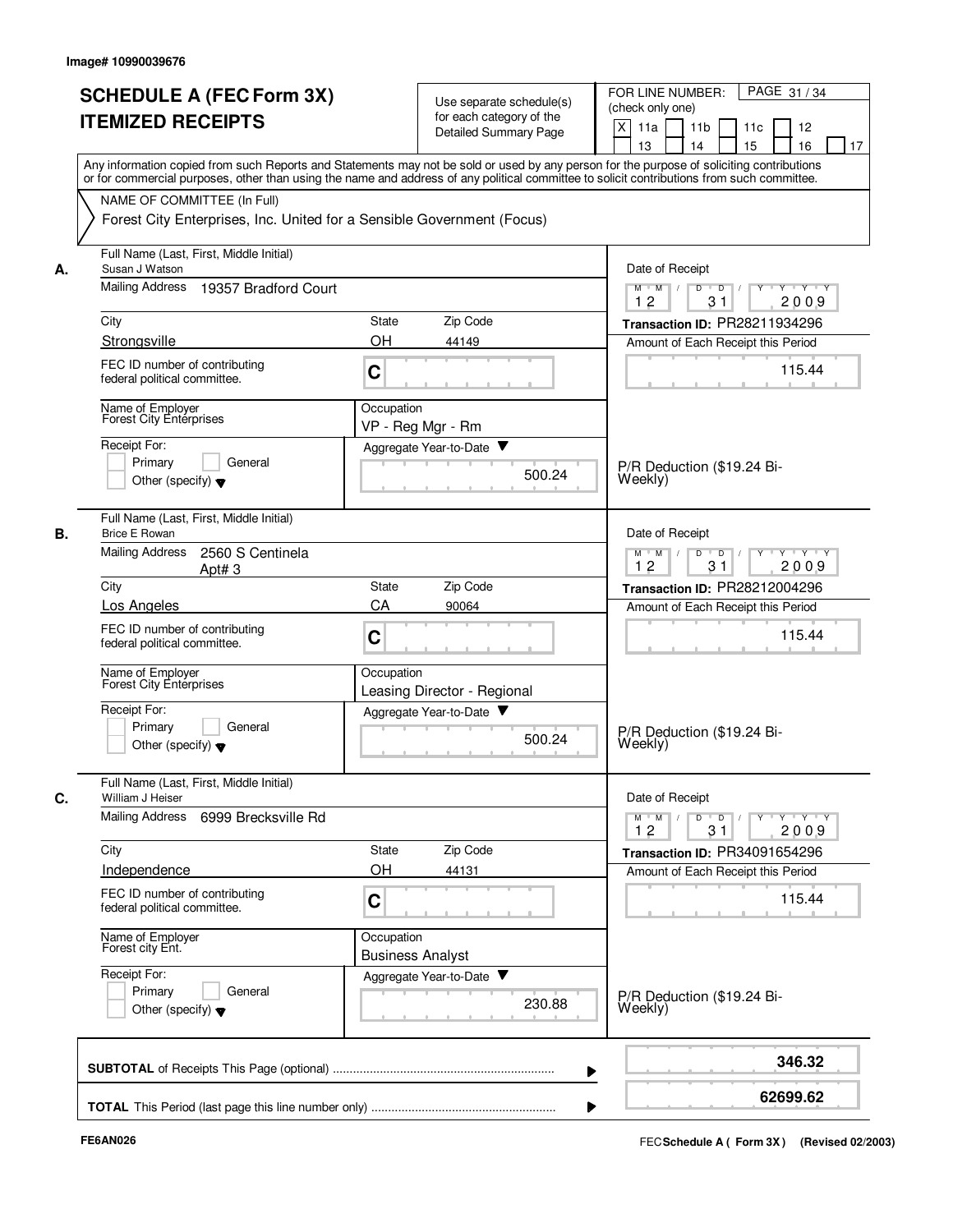| <b>SCHEDULE B (FEC Form 3X)</b>                                                                                                                                                                                                                                                        | Use separate schedule(s)                                                                               |                  | (check only one)                        | FOR LINE NUMBER:         |                                                      |                   |           | PAGE 32 / 34 |  |           |
|----------------------------------------------------------------------------------------------------------------------------------------------------------------------------------------------------------------------------------------------------------------------------------------|--------------------------------------------------------------------------------------------------------|------------------|-----------------------------------------|--------------------------|------------------------------------------------------|-------------------|-----------|--------------|--|-----------|
| <b>ITEMIZED DISBURSEMENTS</b>                                                                                                                                                                                                                                                          | for each category of the<br><b>Detailed Summary Page</b>                                               |                  | 21 <sub>b</sub><br>27                   | 22<br>28a                | 23<br>28b                                            |                   | 24<br>28c | 25<br>29     |  | 26<br>30b |
| Any Information copied from such Reports and Statements may not be sold or used by any person for the purpose of soliciting contributions<br>or for commercial purposes, other than using the name and address of any political committee to solicit contributions from such committee |                                                                                                        |                  |                                         |                          |                                                      |                   |           |              |  |           |
| NAME OF COMMITTEE (In Full)                                                                                                                                                                                                                                                            |                                                                                                        |                  |                                         |                          |                                                      |                   |           |              |  |           |
| Forest City Enterprises, Inc. United for a Sensible Government (Focus)                                                                                                                                                                                                                 |                                                                                                        |                  |                                         |                          |                                                      |                   |           |              |  |           |
| Full Name (Last, First, Middle Initial)<br>Latourette For Congress Committee                                                                                                                                                                                                           |                                                                                                        |                  |                                         |                          | Transaction ID: 5477412<br>Date of Disbursement      |                   |           |              |  |           |
| <b>Mailing Address</b><br>320 Kenarden Dr.                                                                                                                                                                                                                                             |                                                                                                        |                  |                                         | M<br>10                  | M<br>D<br>$\sqrt{2}$                                 | $\mathsf D$<br>01 |           | 2009         |  |           |
| City<br>Highland Hts.                                                                                                                                                                                                                                                                  |                                                                                                        |                  | Amount of Each Disbursement this Period |                          |                                                      |                   |           |              |  |           |
| Purpose of Disbursement<br>US Congress/14th Dist/OH                                                                                                                                                                                                                                    |                                                                                                        | 011              |                                         |                          |                                                      |                   |           | 1500.00      |  |           |
| <b>Candidate Name</b><br>Rep. Steven C. LaTourette                                                                                                                                                                                                                                     | Category/<br>Type                                                                                      |                  |                                         |                          |                                                      |                   |           |              |  |           |
| Office Sought:<br>$x$ House<br>Senate<br>President<br>District: 14<br>State: OH                                                                                                                                                                                                        | Disbursement For:<br>2010<br>$X$ Primary<br>General<br>Other (specify) $\blacktriangledown$            |                  |                                         | US Congress/14th Dist/OH |                                                      |                   |           |              |  |           |
| Full Name (Last, First, Middle Initial)                                                                                                                                                                                                                                                |                                                                                                        |                  | Transaction ID: 5518917                 |                          |                                                      |                   |           |              |  |           |
| Capuano For Senate Committee                                                                                                                                                                                                                                                           |                                                                                                        | М                | Date of Disbursement<br>M<br>D          |                          |                                                      |                   |           |              |  |           |
| <b>Mailing Address</b><br>172 Central St                                                                                                                                                                                                                                               |                                                                                                        | 28<br>2009<br>10 |                                         |                          |                                                      |                   |           |              |  |           |
| City<br>Somerville                                                                                                                                                                                                                                                                     | Zip Code<br><b>State</b><br>02145<br>MA                                                                |                  |                                         |                          | Amount of Each Disbursement this Period              |                   |           |              |  |           |
| Purpose of Disbursement<br>US Sentor - MA                                                                                                                                                                                                                                              | 011                                                                                                    |                  |                                         |                          |                                                      |                   | 5000.00   |              |  |           |
| Candidate Name<br>Mr. Michael Capuano                                                                                                                                                                                                                                                  | Category/<br>Type                                                                                      |                  |                                         |                          |                                                      |                   |           |              |  |           |
| Office Sought:<br>House<br>$\mathsf{x}$<br>Senate<br>President                                                                                                                                                                                                                         | Disbursement For:<br>2009<br>Primary<br>General<br>$\overline{X}$ Other (specify) $\blacktriangledown$ |                  |                                         | US Sentor - MA           |                                                      |                   |           |              |  |           |
| District:<br>State: MA                                                                                                                                                                                                                                                                 | Special-Primary2009                                                                                    |                  |                                         |                          |                                                      |                   |           |              |  |           |
| Full Name (Last, First, Middle Initial)<br>Harry Teague For Congress                                                                                                                                                                                                                   |                                                                                                        |                  |                                         |                          | Transaction ID: 5547725<br>Date of Disbursement<br>M |                   |           |              |  |           |
| <b>Mailing Address</b><br>PO Box 5153                                                                                                                                                                                                                                                  |                                                                                                        |                  |                                         | M<br>11                  | D                                                    | D<br>06           |           | 2009         |  |           |
| City<br>Hobbs                                                                                                                                                                                                                                                                          | Zip Code<br>State<br>88241<br><b>NM</b>                                                                |                  |                                         |                          | Amount of Each Disbursement this Period              |                   |           |              |  |           |
| Purpose of Disbursement<br>US Congress, 2nd District - New Mexico                                                                                                                                                                                                                      | 011                                                                                                    |                  |                                         |                          |                                                      |                   | 1250.00   |              |  |           |
| <b>Candidate Name</b><br>Mr. Harry Teague                                                                                                                                                                                                                                              | Category/<br>Type                                                                                      |                  |                                         |                          |                                                      |                   |           |              |  |           |
| Office Sought:<br>$x$ House<br>Senate<br>President<br>State: NM<br>District: 02                                                                                                                                                                                                        | Disbursement For:<br>2010<br>$X$ Primary<br>General<br>Other (specify) $\blacktriangledown$            |                  |                                         |                          | US Congress, 2nd District<br>- New Mexico            |                   |           |              |  |           |
|                                                                                                                                                                                                                                                                                        |                                                                                                        |                  | ▶                                       |                          |                                                      |                   |           | 7750.00      |  |           |
|                                                                                                                                                                                                                                                                                        |                                                                                                        |                  | ▶                                       |                          |                                                      |                   |           |              |  |           |
| <b>FE6AN026</b>                                                                                                                                                                                                                                                                        |                                                                                                        |                  |                                         |                          | FEC Schedule B ( Form 3X) (Revised 02/2003)          |                   |           |              |  |           |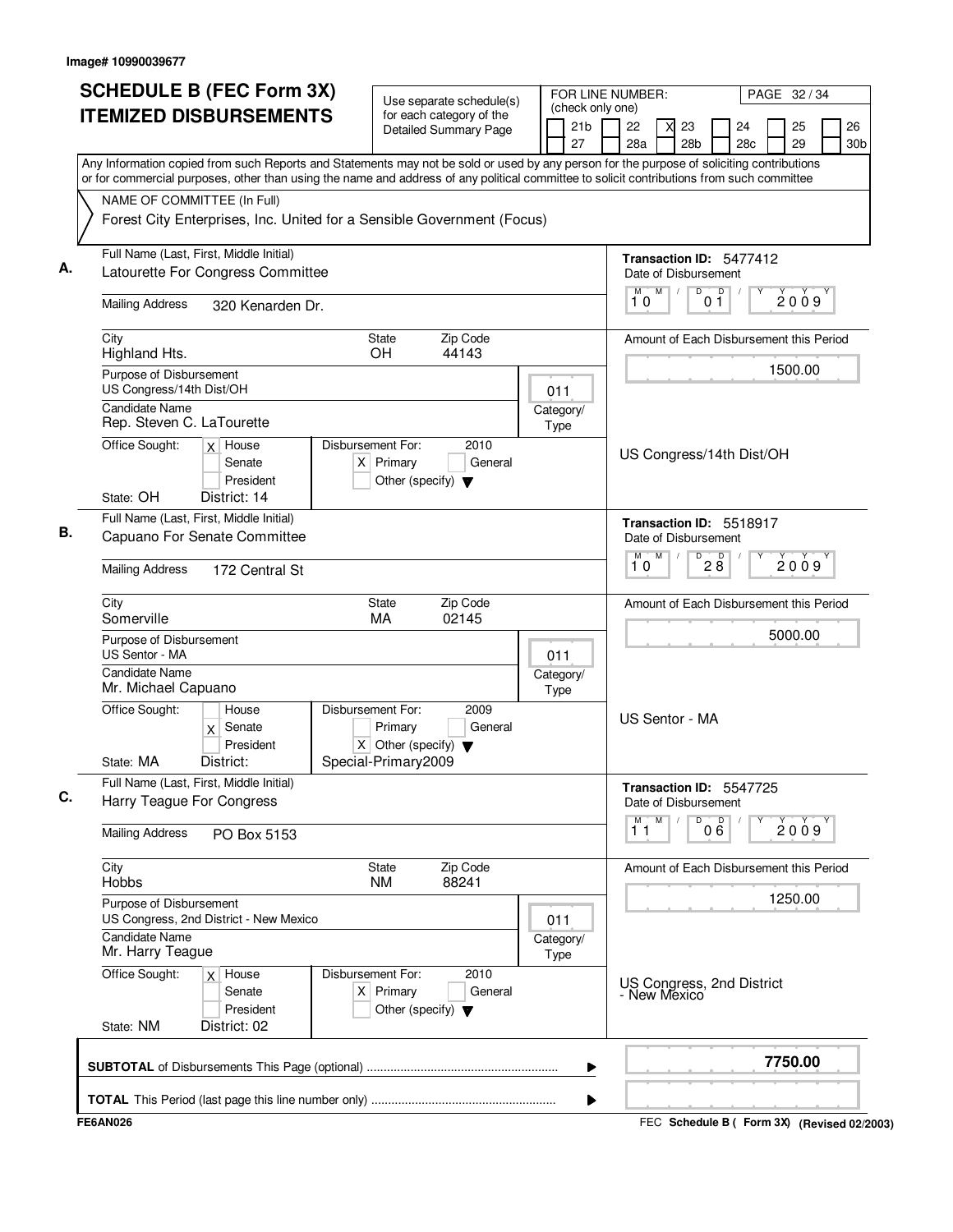|    |                             | <b>SCHEDULE B (FEC Form 3X)</b>                                        |                   |                                      |                                                          |                  | FOR LINE NUMBER:                                                                                                                          |            |           |
|----|-----------------------------|------------------------------------------------------------------------|-------------------|--------------------------------------|----------------------------------------------------------|------------------|-------------------------------------------------------------------------------------------------------------------------------------------|------------|-----------|
|    |                             |                                                                        |                   |                                      | Use separate schedule(s)                                 | (check only one) |                                                                                                                                           | PAGE 33/34 |           |
|    |                             | <b>ITEMIZED DISBURSEMENTS</b>                                          |                   |                                      | for each category of the<br><b>Detailed Summary Page</b> | 21 <sub>b</sub>  | 22<br>23<br>x                                                                                                                             | 24         | 25<br>26  |
|    |                             |                                                                        |                   |                                      |                                                          | 27               | 28a<br>28 <sub>b</sub>                                                                                                                    | 28c        | 29<br>30b |
|    |                             |                                                                        |                   |                                      |                                                          |                  | Any Information copied from such Reports and Statements may not be sold or used by any person for the purpose of soliciting contributions |            |           |
|    |                             |                                                                        |                   |                                      |                                                          |                  | or for commercial purposes, other than using the name and address of any political committee to solicit contributions from such committee |            |           |
|    | NAME OF COMMITTEE (In Full) |                                                                        |                   |                                      |                                                          |                  |                                                                                                                                           |            |           |
|    |                             | Forest City Enterprises, Inc. United for a Sensible Government (Focus) |                   |                                      |                                                          |                  |                                                                                                                                           |            |           |
|    |                             |                                                                        |                   |                                      |                                                          |                  |                                                                                                                                           |            |           |
|    |                             | Full Name (Last, First, Middle Initial)                                |                   |                                      |                                                          |                  | Transaction ID: 5562823                                                                                                                   |            |           |
| А. | <b>Citizens For Waters</b>  |                                                                        |                   |                                      |                                                          |                  | Date of Disbursement                                                                                                                      |            |           |
|    |                             |                                                                        |                   |                                      |                                                          |                  | $M$ /<br>$\overline{D}$<br>M<br>19                                                                                                        |            | 2009      |
|    | <b>Mailing Address</b>      | 555 So. Flower St. Suite 4210                                          |                   |                                      | 11                                                       |                  |                                                                                                                                           |            |           |
|    | City                        |                                                                        |                   | <b>State</b>                         | Zip Code                                                 |                  | Amount of Each Disbursement this Period                                                                                                   |            |           |
|    | Los Angeles                 |                                                                        | СA                |                                      | 90071                                                    |                  |                                                                                                                                           |            |           |
|    | Purpose of Disbursement     |                                                                        |                   |                                      |                                                          |                  |                                                                                                                                           |            | 1500.00   |
|    |                             | US Congress, 35th District - California                                |                   |                                      |                                                          | 011              |                                                                                                                                           |            |           |
|    | Candidate Name              |                                                                        |                   |                                      |                                                          | Category/        |                                                                                                                                           |            |           |
|    | Rep. Maxine Waters          |                                                                        |                   |                                      |                                                          | Type             |                                                                                                                                           |            |           |
|    | Office Sought:              | $x$ House                                                              | Disbursement For: |                                      | 2010                                                     |                  | US Congress, 35th District                                                                                                                |            |           |
|    |                             | Senate                                                                 |                   | $X$ Primary                          | General                                                  |                  | - California                                                                                                                              |            |           |
|    |                             | President                                                              |                   | Other (specify) $\blacktriangledown$ |                                                          |                  |                                                                                                                                           |            |           |
|    | State: CA                   | District: 35                                                           |                   |                                      |                                                          |                  |                                                                                                                                           |            |           |
|    |                             | Full Name (Last, First, Middle Initial)                                |                   |                                      |                                                          |                  | Transaction ID: 5586583                                                                                                                   |            |           |
| В. | John Salazar For Congress   |                                                                        |                   |                                      |                                                          |                  | Date of Disbursement                                                                                                                      |            |           |
|    | <b>Mailing Address</b>      |                                                                        |                   |                                      |                                                          |                  | M<br>$\sqrt{ }$<br>D<br>$\overline{p}$<br>М<br>$1^{\degree}2$<br>01                                                                       |            | 2009      |
|    |                             | <b>PO Box 534</b>                                                      |                   |                                      |                                                          |                  |                                                                                                                                           |            |           |
|    | City                        |                                                                        |                   | <b>State</b>                         | Zip Code                                                 |                  | Amount of Each Disbursement this Period                                                                                                   |            |           |
|    | Pueblo                      |                                                                        | CO                |                                      | 81002                                                    |                  |                                                                                                                                           |            |           |
|    | Purpose of Disbursement     |                                                                        |                   |                                      |                                                          |                  |                                                                                                                                           |            | 2000.00   |
|    |                             | US Congress, 3rd District - Colorado                                   |                   |                                      |                                                          |                  |                                                                                                                                           |            |           |
|    | <b>Candidate Name</b>       |                                                                        |                   |                                      |                                                          | Category/        |                                                                                                                                           |            |           |
|    | Rep. John Salazar           |                                                                        |                   |                                      |                                                          | Type             |                                                                                                                                           |            |           |
|    | Office Sought:              | $x$ House                                                              | Disbursement For: |                                      | 2010                                                     |                  |                                                                                                                                           |            |           |
|    |                             | Senate                                                                 |                   | $X$ Primary                          | General                                                  |                  | US Congress, 3rd District<br>- Colorado                                                                                                   |            |           |
|    |                             | President                                                              |                   | Other (specify) $\blacktriangledown$ |                                                          |                  |                                                                                                                                           |            |           |
|    | State: CO                   | District: 03                                                           |                   |                                      |                                                          |                  |                                                                                                                                           |            |           |

| FE6AN026 | FEC Schedule B ( Form 3X) (Revised 02/2003) |
|----------|---------------------------------------------|
|          | 11250.00                                    |
|          | 3500.00                                     |